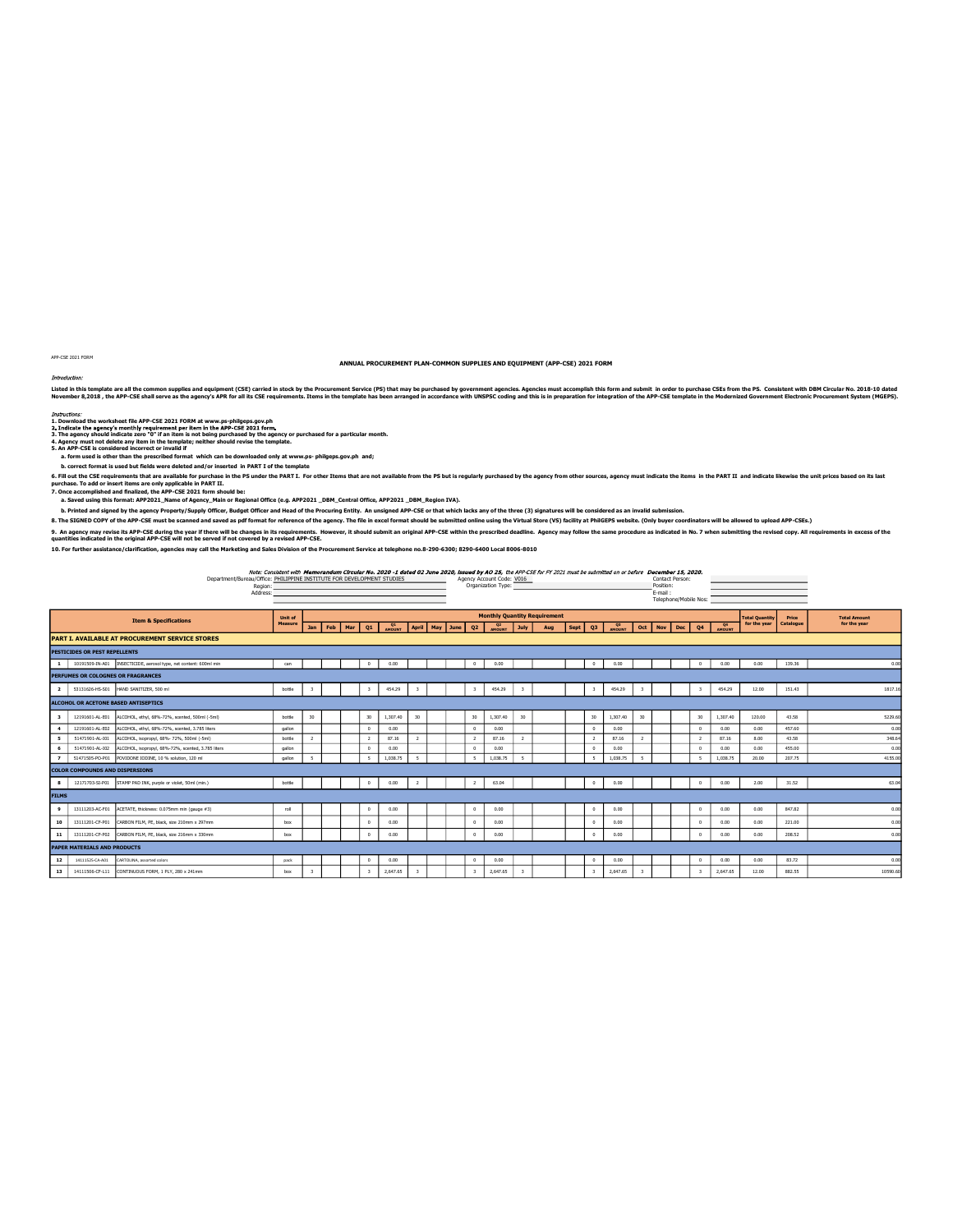|    |                                     | <b>Item &amp; Specifications</b>                   | <b>Unit of</b> |                |     |     |                          |               |                |     |      |                |                                 |                | <b>Monthly Quantity Requirement</b> |             |                |                          |                 |            |     |                |                                 | <b>Total Quantity</b> | Price     | <b>Total Amount</b> |
|----|-------------------------------------|----------------------------------------------------|----------------|----------------|-----|-----|--------------------------|---------------|----------------|-----|------|----------------|---------------------------------|----------------|-------------------------------------|-------------|----------------|--------------------------|-----------------|------------|-----|----------------|---------------------------------|-----------------------|-----------|---------------------|
|    |                                     |                                                    | Measure        | Jan            | Feb | Mar | Q1                       | <b>AMOUNT</b> | <b>April</b>   | May | June | Q <sub>2</sub> | O <sub>2</sub><br><b>AMOUNT</b> | <b>July</b>    | Aug                                 | <b>Sept</b> | Q <sub>3</sub> | $^{03}$<br><b>AMOUNT</b> | Oct             | <b>Nov</b> | Dec | Q4             | O <sub>4</sub><br><b>AMOUNT</b> | for the year          | Catalogue | for the year        |
| 14 | 14111506-CF-L12                     | CONTINUOUS FORM, 1 PLY, 280 x 378mm                | box            |                |     |     | $\theta$                 | 0.00          |                |     |      | $^{\circ}$     | 0.00                            |                |                                     |             | $\mathbf{0}$   | 0.00                     |                 |            |     | $^{\circ}$     | 0.00                            | 0.00                  | 1029.60   | 0.00                |
| 15 | 14111506-CF-L22                     | CONTINUOUS FORM, 2 ply, 280 x 378mm, carbonless    | box            |                |     |     | $\Omega$                 | 0.00          |                |     |      | $^{\circ}$     | 0.00                            |                |                                     |             | $\Omega$       | 0.00                     |                 |            |     | $\Omega$       | 0.00                            | 0.00                  | 1528.80   | 0.00                |
| 16 | 14111506-CF-L21                     | CONTINUOUS FORM, 2 ply, 280mm x 241mm, carbonless  | box            |                |     |     | $\Omega$                 | 0.00          |                |     |      | $\Omega$       | 0.00                            |                |                                     |             | $\Omega$       | 0.00                     |                 |            |     | $\Omega$       | 0.00                            | 0.00                  | 906.36    | 0.00                |
| 17 | 14111506-CF-L31                     | CONTINUOUS FORM, 3 PLY, 280 x 241mm, carbonless    | box            | $\mathbf{1}$   |     |     | $\mathbf{1}$             | 884.00        | <sup>1</sup>   |     |      | $\mathbf{1}$   | 884.00                          | $\mathbf{1}$   |                                     |             | $\mathbf{1}$   | 884.00                   | $\mathbf{1}$    |            |     | $\overline{1}$ | 884.00                          | 4.00                  | 884.00    | 3536.00             |
| 18 | 14111506-CF-L32                     | CONTINUOUS FORM, 3 PLY, 280 x 378mm, carbonless    | box            |                |     |     | $^{\circ}$               | 0.00          |                |     |      | $^{\circ}$     | 0.00                            |                |                                     |             | $\circ$        | 0.00                     |                 |            |     | $\circ$        | 0.00                            | 0.00                  | 1508.00   | 0.00                |
| 19 | 14111609-LL-C01                     | LOOSELEAF COVER, made of chipboard, for legal      | bundle         | $\overline{2}$ |     |     | $\overline{2}$           | 1,589.92      | $\overline{2}$ |     |      | $\overline{2}$ | 1,589.92                        | $\overline{2}$ |                                     |             | $\overline{2}$ | 1,589.92                 | $\overline{ }$  |            |     | $\overline{ }$ | 1,589.92                        | 8.00                  | 794.96    | 6359.68             |
| 20 | 14111514-NP-S02                     | NOTE PAD, stick on, 50mm x 76mm (2" x 3") min      | pad            | $\sim$         |     |     | $\overline{\phantom{a}}$ | 185.30        |                |     |      | $\circ$        | 0.00                            | $\leq$         |                                     |             | $\sim$         | 185.30                   |                 |            |     | $\Omega$       | 0.00                            | 10.00                 | 37.06     | 370.60              |
| 21 | 14111514-NP-S04                     | NOTE PAD, stick on, 76mm x 100mm (3" x 4") min     | pad            |                |     |     | $\Omega$                 | 0.00          |                |     |      | $\theta$       | 0.00                            |                |                                     |             | $\mathbf{0}$   | 0.00                     |                 |            |     | $\Omega$       | 0.00                            | 0.00                  | 59.28     | 0.00                |
| 22 | 14111514-NP-S03                     | NOTE PAD, stick on, 76mm x 76mm (3" x 3") min      | pad            |                |     |     | $^{\circ}$               | 0.00          |                |     |      | $^{\circ}$     | 0.00                            |                |                                     |             | $\circ$        | 0.00                     |                 |            |     | $\circ$        | 0.00                            | 0.00                  | 47.73     | 0.00                |
| 23 | 14111514-NB-S01                     | NOTEBOOK, STENOGRAPHER, spiral, 40 leaves          | piece          | 30             |     |     | 30                       | 361.20        | 30             |     |      | 30             | 361.20                          | 30             |                                     |             | 30             | 361.20                   | 30              |            |     | 30             | 361.20                          | 120.00                | 12.04     | 1444.80             |
| 24 | 14111507-PP-M01                     | PAPER, MULTICOPY, 80gsm, size: 210mm x 297mm       | reams          | 80             | 80  | 80  | 240                      | 40,934.40     | 80             | 80  | 80   | 240            | 40,934.40                       | 80             | 80                                  | 80          | 240            | 40,934.40                | 80 <sub>1</sub> | 80         | 80  | 240            | 40,934.40                       | 960.00                | 170.56    | 163737.60           |
| 25 | 14111507-PP-M02                     | PAPER, MULTICOPY, 80gsm, size: 216mm x 330mm       | reams          | 30             |     |     | 30                       | 5,442.60      | 30             |     |      | 30             | 5,442.60                        | 30             |                                     |             | 30             | 5,442.60                 | 30              |            |     | 30             | 5,442.60                        | 120.00                | 181.42    | 21770.40            |
| 26 | 14111507-PP-C01                     | PAPER, Multi-Purpose (COPY) A4, 70 gsm             | reams          |                |     |     | $\theta$                 | 0.00          |                |     |      | $^{\circ}$     | 0.00                            |                |                                     |             | $^{\circ}$     | 0.00                     |                 |            |     | $\circ$        | 0.00                            | 0.00                  | 133.12    | 0.00                |
| 27 | 14111507-PP-C02                     | PAPER, Multi-Purpose (COPY) Legal, 70 gsm          | reams          |                |     |     | $\theta$                 | 0.00          |                |     |      | $^{\circ}$     | 0.00                            |                |                                     |             | $\Omega$       | 0.00                     |                 |            |     | $\circ$        | 0.00                            | 0.00                  | 138.97    | 0.00                |
| 28 | 14111531-PP-R01                     | PAPER, PAD, ruled, size: 216mm x 330mm (? 2mm)     | pad            |                |     |     | $\Omega$                 | 0.00          |                |     |      | $\circ$        | 0.00                            |                |                                     |             | $\Omega$       | 0.00                     |                 |            |     | $\Omega$       | 0.00                            | 0.00                  | 30.68     | 0.00                |
| 29 | 14111503-PA-P01                     | PAPER, PARCHMENT, size: 210 x 297mm, multi-purpose | box            |                |     |     | $^{\circ}$               | 0.00          |                |     |      | $\theta$       | 0.00                            |                |                                     |             | $\Omega$       | 0.00                     |                 |            |     | $\Omega$       | 0.00                            | 0.00                  | 98.05     | 0.00                |
| 30 | 14111818-TH-P02                     | PAPER, THERMAL, 55gsm, size: 216mm?1mm x 30m-0.3m  | roll           |                |     |     | $^{\circ}$               | 0.00          |                |     |      | $^{\circ}$     | 0.00                            |                |                                     |             | $\mathbf{0}$   | 0.00                     |                 |            |     | $\circ$        | 0.00                            | 0.00                  | 55.64     | 0.00                |
| 31 | 14111531-RE-B01                     | RECORD BOOK, 300 PAGES, size: 214mm x 278mm min    | book           | 30             |     |     | 30                       | 2,121.60      |                |     |      | $^{\circ}$     | 0.00                            |                |                                     |             | $\Omega$       | 0.00                     |                 |            |     | $\Omega$       | 0.00                            | 30.00                 | 70.72     | 2121.60             |
| 32 | 14111531-RE-B02                     | RECORD BOOK, 500 PAGES, size: 214mm x 278mm min    | book           |                |     |     | $\Omega$                 | 0.00          |                |     |      | $\Omega$       | 0.00                            |                |                                     |             | $\Omega$       | 0.00                     |                 |            |     | $\Omega$       | 0.00                            | 0.00                  | 101.92    | 0.00                |
| 33 | 14111704-TT-P02                     | TOILET TISSUE PAPER, 2-ply, 100% recycled          | pack           |                |     |     | $^{\circ}$               | 0.00          |                |     |      | $^{\circ}$     | 0.00                            |                |                                     |             | $\theta$       | 0.00                     |                 |            |     | $\circ$        | 0.00                            | 0.00                  | 87.40     | 0.00                |
| 34 | 14111704-IFPT01                     | TISSUE, interfolded paper towel                    | pack           |                |     |     | $\circ$                  | 0.00          |                |     |      | $^{\circ}$     | 0.00                            |                |                                     |             | $\circ$        | 0.00                     |                 |            |     | $\circ$        | 0.00                            | 0.00                  | 34.84     | 0.00                |
|    | BATTERIES AND CELLS AND ACCESSORIES |                                                    |                |                |     |     |                          |               |                |     |      |                |                                 |                |                                     |             |                |                          |                 |            |     |                |                                 |                       |           |                     |
| 35 | 26111702-BT-A02                     | BATTERY, dry cell, AA, 2 pieces per blister pack   | neck           | 30             |     |     | 30                       | 1.089.00      | 30             |     |      | 30             | 1.089.00                        | 30             |                                     |             | 30             | 1.089.00                 | 30              |            |     | 30             | 1.089.00                        | 120.00                | 36.30     | 4356.00             |
| 36 | 26111702-BT-A01                     | BATTERY, dry cell, AAA, 2 pieces per blister pack  | pack           | 20             |     |     | 20                       | 394.60        | 20             |     |      | 20             | 394.60                          | 20             |                                     |             | 20             | 394.60                   | 20              |            |     | $20\,$         | 394.60                          | 80.00                 | 19.73     | 1578.40             |
| 37 | 26111702-BT-A03                     | BATTERY, dry cell, D, 1.5 volts, alkaline          | pack           |                |     |     | $\Omega$                 | 0.00          |                |     |      | $\mathbb O$    | 0.00                            |                |                                     |             | $^{\circ}$     | 0.00                     |                 |            |     | $\,0\,$        | 0.00                            | 0.00                  | 96.20     | 0.00                |
|    |                                     | MANUFACTURING COMPONENTS AND SUPPLIES              |                |                |     |     |                          |               |                |     |      |                |                                 |                |                                     |             |                |                          |                 |            |     |                |                                 |                       |           |                     |
| 38 | 31201610-GL-J01                     | GLUE, all purpose, gross weight: 200 grams min     | jar            | 10             |     |     | 10                       | 621.00        | 10             |     |      | 10             | 621.00                          | 10             |                                     |             | 10             | 621.00                   | 10              |            |     | 10             | 621.00                          | 40.00                 | 62.10     | 2484.00             |
| 39 | 31151804-SW-H01                     | STAPLE WIRE, for heavy duty staplers, (23/13)      | box            |                |     |     | $\mathbf{0}$             | 0.00          |                |     |      | $^{\circ}$     | 0.00                            |                |                                     |             | $\mathbf{0}$   | 0.00                     |                 |            |     | $\circ$        | 0.00                            | 0.00                  | 19.76     | 0.00                |
| 40 | 31151804-SW-S01                     | STAPLE WIRE, STANDARD, (26/6)                      | box            | 15             |     |     | 15                       | 316.35        |                |     |      | $\theta$       | 0.00                            | 15             |                                     |             | 15             | 316.35                   |                 |            |     | $\Omega$       | 0.00                            | 30.00                 | 21.09     | 632.70              |
| 41 | 31201502-TA-E01                     | TAPE, ELECTRICAL, 18mm x 16M min                   | roll           |                |     |     | $\Omega$                 | 0.00          |                |     |      | $\Omega$       | 0.00                            |                |                                     |             | $\Omega$       | 0.00                     |                 |            |     | $\Omega$       | 0.00                            | 0.00                  | 18.67     | 0.00                |
| 42 | 31201503-TA-M01                     | TAPE, MASKING, width: 24mm (±1mm)                  | roll           | 12             |     |     | 12                       | 655.20        |                |     |      | $^{\circ}$     | 0.00                            | 12             |                                     |             | 12             | 655.20                   |                 |            |     | $\Omega$       | 0.00                            | 24.00                 | 54.60     | 1310.40             |
| 43 | 31201503-TA-M02                     | TAPE, MASKING, width: 48mm (±1mm)                  | roll           |                |     |     | $\circ$                  | 0.00          |                |     |      | $^{\circ}$     | 0.00                            |                |                                     |             | $\mathbf{0}$   | 0.00                     |                 |            |     | $^{\circ}$     | 0.00                            | 0.00                  | 106.60    | 0.00                |
| 44 | 31201517-TA-P01                     | TAPE, PACKAGING, width: 48mm (±1mm)                | roll           |                |     |     | $\circ$                  | 0.00          |                |     |      | $\theta$       | 0.00                            |                |                                     |             | $\Omega$       | 0.00                     |                 |            |     | $\Omega$       | 0.00                            | 0.00                  | 19.97     | 0.00                |
| 45 | 31201512-TA-T01                     | TAPE, TRANSPARENT, width: 24mm (±1mm)              | roll           | 24             |     |     | 24                       | 242.16        |                |     |      | $\Omega$       | 0.00                            | 24             |                                     |             | 24             | 242.16                   |                 |            |     | $\Omega$       | 0.00                            | 48.00                 | 10.09     | 484.32              |
| 46 | 31201512-TA-T02                     | TAPE, TRANSPARENT, width: 48mm (±1mm)              | roll           | 24             |     |     | 24                       | 479.28        |                |     |      | $^{\circ}$     | 0.00                            | 24             |                                     |             | 24             | 479.28                   |                 |            |     | $\Omega$       | 0.00                            | 48.00                 | 19.97     | 958.56              |
| 47 | 31151507-TW-P01                     | TWINE, plastic, one (1) kilo per roll              | roll           |                |     |     | $\mathbf{0}$             | 0.00          |                |     |      | $^{\circ}$     | 0.00                            |                |                                     |             | $\mathbf{0}$   | 0.00                     |                 |            |     | $\theta$       | 0.00                            | 0.00                  | 58.24     | 0.00                |
|    |                                     | HEATING AND VENTILATION AND AIR CIRCULATION        |                |                |     |     |                          |               |                |     |      |                |                                 |                |                                     |             |                |                          |                 |            |     |                |                                 |                       |           |                     |
| 48 | 40101604-EF-G01                     | ELECTRIC FAN, INDUSTRIAL, ground type, metal blade | unit           |                |     |     | $\Omega$                 | 0.00          |                |     |      | $\Omega$       | 0.00                            |                |                                     |             | $\Omega$       | 0.00                     |                 |            |     | $\Omega$       | 0.00                            | 0.00                  | 1109.68   | 0.00                |
| 49 | 40101604-EF-C01                     | ELECTRIC FAN, ORBIT type, ceiling, metal blade     | unit           |                |     |     | $\theta$                 | 0.00          |                |     |      | $\Omega$       | 0.00                            |                |                                     |             | $\Omega$       | 0.00                     |                 |            |     | $\Omega$       | 0.00                            | 0.00                  | 1369.68   | 0.00                |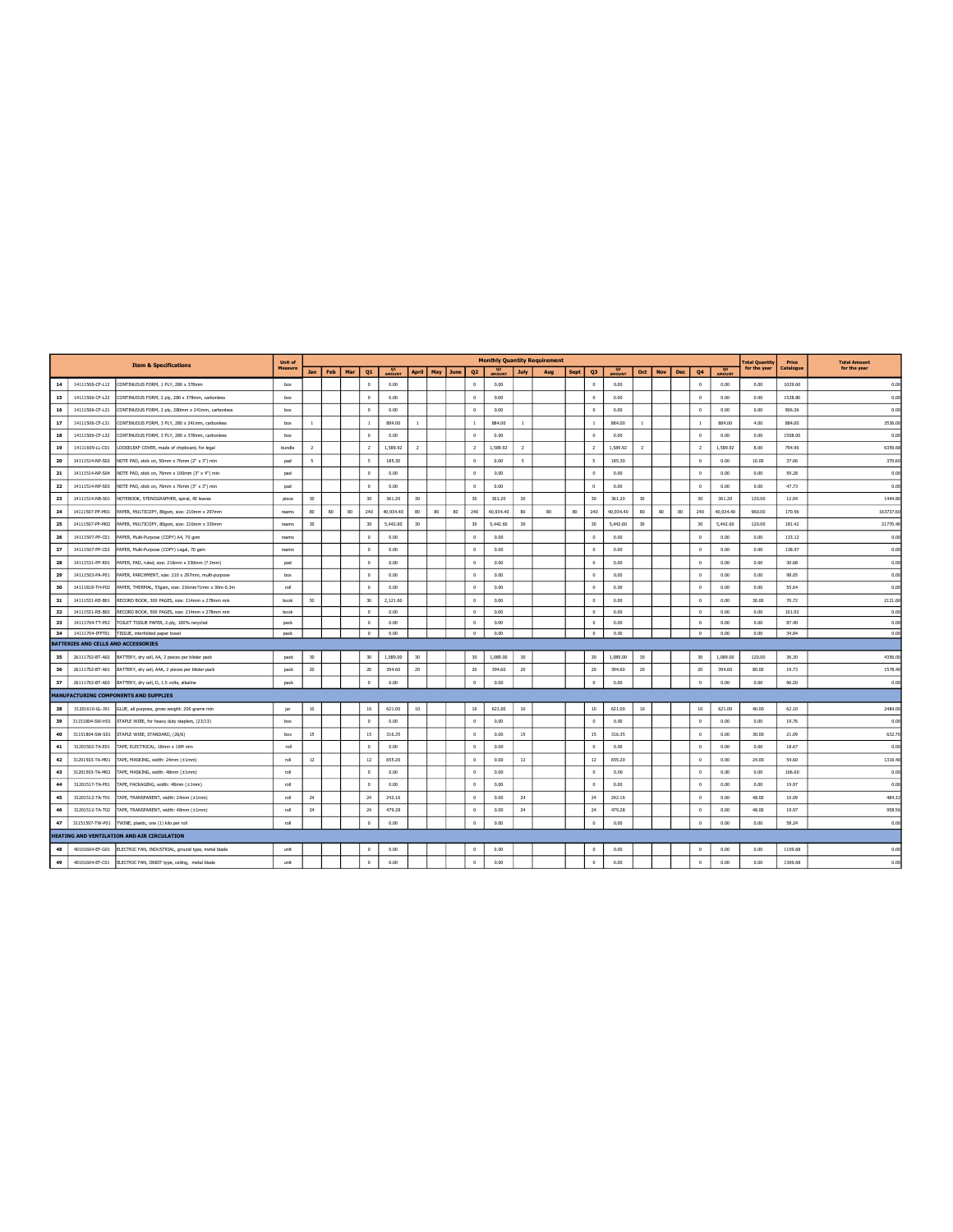|    |                                        | <b>Item &amp; Specifications</b>                             | <b>Unit of</b> |           |     |     |                  |              |                |          |                |                                 |             | <b>Monthly Quantity Requirement</b> |      |                      |                                 |                 |            |            |            |                     | <b>Total Quantity</b> | Price     | <b>Total Amount</b> |
|----|----------------------------------------|--------------------------------------------------------------|----------------|-----------|-----|-----|------------------|--------------|----------------|----------|----------------|---------------------------------|-------------|-------------------------------------|------|----------------------|---------------------------------|-----------------|------------|------------|------------|---------------------|-----------------------|-----------|---------------------|
|    |                                        |                                                              | Measure        | Jan       | Feb | Mar | Q1               | Q1<br>AMOUNT | <b>April</b>   | May June | Q <sub>2</sub> | Q <sub>2</sub><br><b>AMOUNT</b> | <b>July</b> | Aug                                 | Sept | Q <sub>3</sub>       | Q <sub>3</sub><br><b>AMOUNT</b> | Oct             | <b>Nov</b> | <b>Dec</b> | Q4         | <b>Q4</b><br>AMOUNT | for the year          | Catalogue | for the year        |
| 50 | 40101604-EF-S01                        | ELECTRIC FAN, STAND type, plastic blade                      | unit           |           |     |     | $^{\circ}$       | 0.00         |                |          | $\mathbb O$    | 0.00                            |             |                                     |      | $\circ$              | 0.00                            |                 |            |            | $\,0\,$    | 0.00                | 0.00                  | 856.86    | 0.00                |
| 51 | 40101604-EF-W01                        | ELECTRIC FAN, WALL type, plastic blade                       | unit           |           |     |     | $\Omega$         | 0.00         |                |          | $\mathbb O$    | 0.00                            |             |                                     |      | $\ddot{\phantom{0}}$ | 0.00                            |                 |            |            | $^{\circ}$ | 0.00                | 0.00                  | 674.96    | 0.00                |
|    |                                        | MEDICAL THERMOMETERS AND ACCESSORIES                         |                |           |     |     |                  |              |                |          |                |                                 |             |                                     |      |                      |                                 |                 |            |            |            |                     |                       |           |                     |
| 52 | 41112224-TG-T01                        | THERMOGUN                                                    | piece          |           |     |     | $\circ$          | 0.00         | $\overline{1}$ |          | $\mathbf{1}$   | 3,068.00                        |             |                                     |      | $\mathbb O$          | 0.00                            |                 |            |            | $\theta$   | 0.00                | 1.00                  | 3068.00   | 3068.00             |
|    |                                        | <b>LIGHTING AND FIXTURES AND ACCESSORIES</b>                 |                |           |     |     |                  |              |                |          |                |                                 |             |                                     |      |                      |                                 |                 |            |            |            |                     |                       |           |                     |
| 53 | 39101628-LT-L01                        | LED LINEAR TUBE, 18 WATTS FRO SERIES                         | piece          |           |     |     | $\Omega$         | 0.00         |                |          | $\circ$        | 0.00                            |             |                                     |      | $\Omega$             | 0.00                            |                 |            |            | $\Omega$   | 0.00                | 0.00                  | 205.82    | 0.00                |
| 54 | 39101628-LB-L01                        | LIGHT BULB, Light Emitting Diode (LED), 6W                   | piece          |           |     |     | $\Omega$         | 0.00         |                |          | $\,0\,$        | 0.00                            |             |                                     |      | $\mathbb O$          | 0.00                            |                 |            |            | $\Omega$   | 0.00                | 0.00                  | 82.16     | 0.00                |
|    |                                        | MEASURING AND OBSERVING AND TESTING EQUIPMENT                |                |           |     |     |                  |              |                |          |                |                                 |             |                                     |      |                      |                                 |                 |            |            |            |                     |                       |           |                     |
| 55 |                                        | 41111604-RU-P02 RULER, plastic, 450mm (18"), width: 38mm min | piece          |           |     |     | $\mathbf 0$      | 0.00         |                |          | $^{\circ}$     | 0.00                            |             |                                     |      | $^{\circ}$           | 0.00                            |                 |            |            | $^{\circ}$ | 0.00                | 0.00                  | 17.68     | 0.00                |
|    | <b>CLEANING EQUIPMENT AND SUPPLIES</b> |                                                              |                |           |     |     |                  |              |                |          |                |                                 |             |                                     |      |                      |                                 |                 |            |            |            |                     |                       |           |                     |
| 56 |                                        | 47131812-AF-A01 AIR FRESHENER, aerosol, 280ml/150g min       | can            |           |     |     | $\circ$          | 0.00         |                |          | $^{\circ}$     | 0.00                            |             |                                     |      | $\circ$              | 0.00                            |                 |            |            | $\circ$    | 0.00                | 0.00                  | 90.22     | 0.00                |
| 57 | 47131604-BR-S01                        | BROOM, soft (tambo)                                          | piece          |           |     |     | $^{\circ}$       | 0.00         |                |          | $^{\circ}$     | 0.00                            |             |                                     |      | $\mathbf{0}$         | 0.00                            |                 |            |            | $\circ$    | 0.00                | 0.00                  | 136.24    | 0.00                |
| 58 | 47131604-BR-T01                        | BROOM, STICK (TING-TING), usable length: 760mm min           | piece          |           |     |     | $\Omega$         | 0.00         |                |          | $\mathbb O$    | 0.00                            |             |                                     |      | $\circ$              | 0.00                            |                 |            |            | $\circ$    | 0.00                | 0.00                  | 18.20     | 0.00                |
| 59 | 47131829-TB-C01                        | CLEANER, TOILET BOWL AND URINAL, 900ml-1000ml cap            | bottle         |           |     |     | $\Omega$         | 0.00         |                |          | $\Omega$       | 0.00                            |             |                                     |      | $\Omega$             | 0.00                            |                 |            |            | $\Omega$   | 0.00                | 0.00                  | 41.60     | 0.00                |
| 60 | 47131805-CL-P01                        | CLEANSER, SCOURING POWDER, 350g min./can                     | can            |           |     |     | $^{\circ}$       | 0.00         |                |          | $\circ$        | 0.00                            |             |                                     |      | $\circ$              | 0.00                            |                 |            |            | $\circ$    | 0.00                | 0.00                  | 23.92     | 0.00                |
| 61 | 47131811-DE-B02                        | DETERGENT BAR, 140 grams as packed                           | piece          |           |     |     | $\Omega$         | 0.00         |                |          | $\Omega$       | 0.00                            |             |                                     |      | $\Omega$             | 0.00                            |                 |            |            | $\circ$    | 0.00                | 0.00                  | 9.03      | 0.00                |
| 62 | 47131811-DE-P02                        | DETERGENT POWDER, all purpose, 1kg                           | pack           |           |     |     | $^{\circ}$       | 0.00         |                |          | $\circ$        | 0.00                            |             |                                     |      | $\circ$              | 0.00                            |                 |            |            | $\circ$    | 0.00                | 0.00                  | 37.43     | 0.00                |
| 63 | 47131803-DS-A01                        | DISINFECTANT SPRAY, aerosol type, 400-550 grams              | can            | $10^{-1}$ |     |     | 10 <sup>10</sup> | 1,289.60     | 10             |          | 10             | 1,289.60                        | 10          |                                     |      | $10^{-1}$            | 1,289.60                        | 10 <sub>1</sub> |            |            | 10         | 1,289.60            | 40.00                 | 128.96    | 5158.40             |
| 64 | 47131601-DU-P01                        | DUST PAN, non-rigid plastic, w/ detachable handle            | piece          |           |     |     | $\Omega$         | 0.00         |                |          | $\circ$        | 0.00                            |             |                                     |      | $\circ$              | 0.00                            |                 |            |            | $\Omega$   | 0.00                | 0.00                  | 24.83     | 0.00                |
| 65 | 51241552-SH-S01                        | SODIUM HYPOCHLORITE, 3.785 liters                            | gallon         |           |     |     | $^{\circ}$       | 0.00         |                |          | $\circ$        | 0.00                            |             |                                     |      | $\circ$              | 0.00                            |                 |            |            | $\circ$    | 0.00                | 0.00                  | 131.25    | 0.00                |
| 66 | 73101612-HS-L01                        | HAND SOAP, Liquid, 500ml                                     | bottle         |           |     |     | $\circ$          | 0.00         |                |          | $^{\circ}$     | 0.00                            |             |                                     |      | $\circ$              | 0.00                            |                 |            |            | $\circ$    | 0.00                | 0.00                  | 102.96    | 0.00                |
| 67 | 47131802-FW-P02                        | FLOOR WAX, PASTE, RED                                        | can            |           |     |     | $\circ$          | 0.00         |                |          | $^{\circ}$     | 0.00                            |             |                                     |      | $\circ$              | 0.00                            |                 |            |            | $^{\circ}$ | 0.00                | 0.00                  | 309.76    | 0.00                |
| 68 | 47131830-FC-A01                        | FURNITURE CLEANER, aerosol type, 300ml min per can           | can            |           |     |     | $\Omega$         | 0.00         |                |          | $^{\circ}$     | 0.00                            |             |                                     |      | $\circ$              | 0.00                            |                 |            |            | $\circ$    | 0.00                | 0.00                  | 115.53    | 0.00                |
| 69 | 47121804-MP-B01                        | MOP BUCKET, heavy duty, hard plastic                         | unit           |           |     |     | $\theta$         | 0.00         |                |          | $\mathbb O$    | 0.00                            |             |                                     |      | $\circ$              | 0.00                            |                 |            |            | $\circ$    | 0.00                | 0.00                  | 2288.00   | 0.00                |
| 70 | 47131613-MP-H02                        | MOPHANDLE, heavy duty, aluminum, screw type                  | piece          |           |     |     | $\Omega$         | 0.00         |                |          | $\Omega$       | 0.00                            |             |                                     |      | $\Omega$             | 0.00                            |                 |            |            | $\Omega$   | 0.00                | 0.00                  | 145.60    | 0.00                |
| 71 | 47131619-MP-R01                        | MOPHEAD, made of rayon, weight: 400 grams min                | piece          |           |     |     | $\Omega$         | 0.00         |                |          | $\circ$        | 0.00                            |             |                                     |      | $\circ$              | 0.00                            |                 |            |            | $\Omega$   | 0.00                | 0.00                  | 123.76    | 0.00                |
| 72 | 47131501-RG-C01                        | RAGS, all cotton, 32 pieces per kilogram min                 | bundle         |           |     |     | $\Omega$         | 0.00         |                |          | $\circ$        | 0.00                            |             |                                     |      | $\Omega$             | 0.00                            |                 |            |            | $\Omega$   | 0.00                | 0.00                  | 53.82     | 0.00                |
| 73 | 47131602-SC-N01                        | SCOURING PAD, 5 pieces per pack                              | pack           |           |     |     | $^{\circ}$       | 0.00         |                |          | $\circ$        | 0.00                            |             |                                     |      | $\circ$              | 0.00                            |                 |            |            | $\circ$    | 0.00                | 0.00                  | 107.12    | 0.00                |
| 74 | 47121701-TB-P04                        | TRASHBAG, GPP specs, black, 940mmx1016mm                     | pack           |           |     |     | $\Omega$         | 0.00         |                |          | $^{\circ}$     | 0.00                            |             |                                     |      | $\circ$              | 0.00                            |                 |            |            | $\circ$    | 0.00                | 0.00                  | 134.68    | 0.00                |
| 75 | 47121702-WB-P01                        | WASTEBASKET, non-rigid plastic                               | piece          |           |     |     | $\circ$          | 0.00         |                |          | $\circ$        | 0.00                            |             |                                     |      | $\circ$              | 0.00                            |                 |            |            | $^{\circ}$ | 0.00                | 0.00                  | 27.96     | 0.00                |
|    | PERSONAL PROTECTIVE EQUIPMENT          |                                                              |                |           |     |     |                  |              |                |          |                |                                 |             |                                     |      |                      |                                 |                 |            |            |            |                     |                       |           |                     |
| 76 | 46181503-CA-C01                        | COVERALL, non-sterile, protective, medical grade             | piece          |           |     |     | $\Omega$         | 0.00         |                |          | $^{\circ}$     | 0.00                            |             |                                     |      | $\circ$              | 0.00                            |                 |            |            | $\circ$    | 0.00                | 0.00                  | 1144.00   | 0.00                |
| 77 | 46181702-FSH01                         | FACE SHIELD, direct splash protection                        | piece          | 100       |     |     | 100              | 12,480.00    | 100            |          | 100            | 12,480.00                       | 100         |                                     |      | 100                  | 12,480.00                       | 100             |            |            | 100        | 12,480.00           | 400.00                | 124.80    | 49920.00            |
| 78 | 46181804-GG-G01                        | PROTECTIVE SAFETY GOGGLES                                    | piece          |           |     |     | $\circ$          | 0.00         |                |          | $\mathbb O$    | 0.00                            |             |                                     |      | $\circ$              | 0.00                            |                 |            |            | $\circ$    | 0.00                | 0.00                  | 156.00    | 0.00                |
| 79 | 42131601-PA-A01                        | Polyethylene Apron (50g)                                     | piece          |           |     |     | $\circ$          | 0.00         |                |          | $^{\circ}$     | 0.00                            |             |                                     |      | $\circ$              | 0.00                            |                 |            |            | $\Omega$   | 0.00                | 0.00                  | 15.08     | 0.00                |
| 80 | 42131702-SG-01                         | SURGICAL GOWN                                                | piece          |           |     |     | $^{\circ}$       | 0.00         |                |          | $\circ$        | 0.00                            |             |                                     |      | $\circ$              | 0.00                            |                 |            |            | $\circ$    | 0.00                | 0.00                  | 299.52    | 0.00                |
| 81 | 42131711-HC-H01                        | HEAD COVER, disposable                                       | piece          |           |     |     | $^{\circ}$       | 0.00         |                |          | $^{\circ}$     | 0.00                            |             |                                     |      | $\circ$              | 0.00                            |                 |            |            | $^{\circ}$ | 0.00                | 0.00                  | 2.60      | 0.00                |
| 82 | 42131609-SC-S01                        | SHOE COVER, disposable                                       | pair           |           |     |     | $\circ$          | 0.00         |                |          | $\circ$        | 0.00                            |             |                                     |      | $\circ$              | 0.00                            |                 |            |            | $\circ$    | 0.00                | 0.00                  | 8.32      | 0.00                |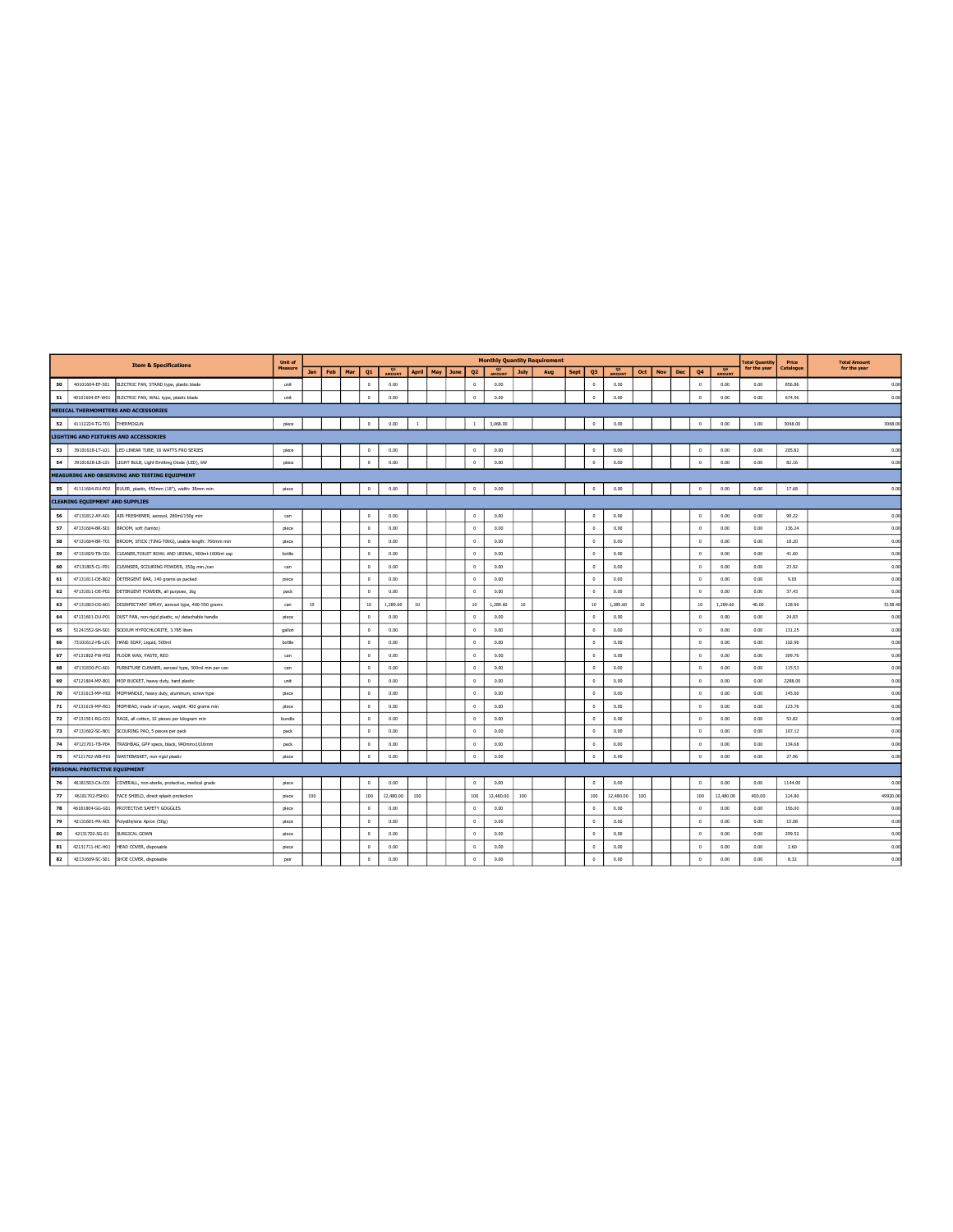|     |                 | <b>Item &amp; Specifications</b>                                                     | Unit of        |                 |        |     |                |               |              |     |      |                |                                 |                | <b>Monthly Quantity Requirement</b> |      |                |                     |     |            |     |                      |          | <b>Total Quantity</b> | Price     | <b>Total Amount</b> |
|-----|-----------------|--------------------------------------------------------------------------------------|----------------|-----------------|--------|-----|----------------|---------------|--------------|-----|------|----------------|---------------------------------|----------------|-------------------------------------|------|----------------|---------------------|-----|------------|-----|----------------------|----------|-----------------------|-----------|---------------------|
|     |                 |                                                                                      | <b>Measure</b> | Jan             | Feb    | Mar | Q1             | <b>AMOUNT</b> | <b>April</b> | May | June | Q <sub>2</sub> | Q <sub>2</sub><br><b>AMOUNT</b> | <b>July</b>    | Aug                                 | Sept | Q <sub>3</sub> | <b>Q3</b><br>AMOUNT | Oct | <b>Nov</b> | Dec | Q <sub>4</sub>       | 24       | for the year          | Catalogue | for the year        |
| 83  | 42132203-MG-G01 | NITRILE GLOVES                                                                       | piece          | 50              |        |     | 50             | 153.50        | 50           |     |      | 50             | 153.50                          | 50             |                                     |      | 50             | 153.50              | 50  |            |     | 50                   | 153.50   | 200.00                | 3.07      | 614.00              |
| 84  | 42132203-MG-G02 | PREMIUM LATEX GLOVES                                                                 | piece          |                 |        |     | $\Omega$       | 0.00          |              |     |      | $^{\circ}$     | 0.00                            |                |                                     |      | $\Omega$       | 0.00                |     |            |     | $\Omega$             | 0.00     | 0.00                  | 5.02      | 0.00                |
| 85  | 42131713-SM-M01 | SURGICAL MASK, 3-ply                                                                 | piece          | 500             |        |     | 500            | 7,020.00      | 500          |     |      | 500            | 7,020.00                        | 500            |                                     |      | 500            | 7,020.00            | 500 |            |     | 500                  | 7,020.00 | 2,000.00              | 14.04     | 28080.00            |
| 86  | 46182008-KN-M01 | KN95 FACE MASK                                                                       | piece          | 20              |        |     | 20             | 2,080.00      | 20           |     |      | 20             | 2,080.00                        | 20             |                                     |      | 20             | 2,080.00            | 20  |            |     | $20\,$               | 2,080.00 | 80.00                 | 104.00    | 8320.00             |
|     |                 | INFORMATION AND COMMUNICATION TECHNOLOGY (ICT) EQUIPMENT AND DEVICES AND ACCESSORIES |                |                 |        |     |                |               |              |     |      |                |                                 |                |                                     |      |                |                     |     |            |     |                      |          |                       |           |                     |
| 87  | 43211507-DSK001 | MITHI DESKTOP, basic                                                                 | unit           |                 |        |     | $\Omega$       | 0.00          |              |     |      | $\Omega$       | 0.00                            |                |                                     |      | $\circ$        | 0.00                |     |            |     | $\Omega$             | 0.00     | 0.00                  | 24,793.60 | 0.00                |
| 88  | 43211507-DSK002 | MITHI DESKTOP, mid-range                                                             | unit           |                 |        |     | $\Omega$       | 0.00          |              |     |      | $^{\circ}$     | 0.00                            |                |                                     |      | $\Omega$       | 0.00                |     |            |     | $^{\circ}$           | 0.00     | 0.00                  | 42,390.40 | 0.00                |
| 89  | 43211503-LAP001 | MITHI LAPTOP, mid-range                                                              | unit           |                 |        |     | $\Omega$       | 0.00          |              |     |      | $^{\circ}$     | 0.00                            |                |                                     |      | $\Omega$       | 0.00                |     |            |     | $\Omega$             | 0.00     | 0.00                  | 41.392.00 | 0.00                |
| 90  | 43201827-HD-X02 | EXTERNAL HARD DRIVE, 1TB, 2.5"HDD, USB 3.0                                           | piece          |                 |        |     | $\circ$        | 0.00          |              |     |      | $\circ$        | 0.00                            |                |                                     |      | $\overline{0}$ | 0.00                |     |            |     | $\Omega$             | 0.00     | 0.00                  | 2650.83   | 0.00                |
| 91  | 43202010-FD-U01 | FLASH DRIVE, 16 GB capacity                                                          | piece          |                 |        |     | $\Omega$       | 0.00          |              |     |      | $\circ$        | 0.00                            |                |                                     |      | $\,0\,$        | 0.00                |     |            |     | $\Omega$             | 0.00     | 0.00                  | 167.44    | 0.00                |
| 92  | 43211708-MO-001 | MOUSE, OPTICAL, USB CONNECTION TYPE, 1 unit in ind                                   | unit           |                 |        |     | $\Omega$       | 0.00          |              |     |      | $^{\circ}$     | 0.00                            |                |                                     |      | $\Omega$       | 0.00                |     |            |     | $\Omega$             | 0.00     | 0.00                  | 111.30    | 0.00                |
| 93  | 43211708-MO-002 | MOUSE, WIRELESS, USB                                                                 | unit           |                 |        |     | $\Omega$       | 0.00          |              |     |      | $\overline{0}$ | 0.00                            |                |                                     |      | $\overline{0}$ | 0.00                |     |            |     | $\circ$              | 0.00     | 0.00                  | 154.00    | 0.00                |
| 94  | 43212102-PR-D02 | PRINTER, IMPACT DOT MATRIX, 24 pins, 136 column                                      | unit           |                 |        |     | $\Omega$       | 0.00          |              |     |      | $\circ$        | 0.00                            |                |                                     |      | $\circ$        | 0.00                |     |            |     | $\Omega$             | 0.00     | 0.00                  | 38100.97  | 0.00                |
| 95  | 43212102-PR-D01 | PRINTER, IMPACT DOT MATRIX, 9 pins, 80 columns                                       | unit           |                 |        |     | $\Omega$       | 0.00          |              |     |      | $\circ$        | 0.00                            |                |                                     |      | $\Omega$       | 0.00                |     |            |     | $\Omega$             | 0.00     | 0.00                  | 9191.52   | 0.00                |
| 96  | 43212105-PR-L01 | PRINTER, laser, monochrome                                                           | unit           |                 |        |     | $\Omega$       | 0.00          |              |     |      | $\circ$        | 0.00                            |                |                                     |      | $\Omega$       | 0.00                |     |            |     | $\Omega$             | 0.00     | 0.00                  | 724.88    | 0.00                |
| 97  | 43212105-PR-L02 | PRINTER, laser, colored                                                              | unit           |                 |        |     | $\circ$        | 0.00          |              |     |      | $\circ$        | 0.00                            |                |                                     |      | $\,$ 0 $\,$    | 0.00                |     |            |     | $\Omega$             | 0.00     | 0.00                  | 7899.00   | 0.00                |
|     |                 | OFFICE EQUIPMENT AND ACCESSORIES AND SUPPLIES                                        |                |                 |        |     |                |               |              |     |      |                |                                 |                |                                     |      |                |                     |     |            |     |                      |          |                       |           |                     |
| 98  | 44121710-CH-W01 | CHALK, molded, white, dustless, length: 78mm min                                     | box            |                 |        |     | $^{\circ}$     | 0.00          |              |     |      | $^{\circ}$     | 0.00                            |                |                                     |      | $\circ$        | 0.00                |     |            |     | $^{\circ}$           | 0.00     | 0.00                  | 29.64     | 0.00                |
| 99  | 44122105-BF-C01 | CLIP, BACKFOLD, all metal, clamping: 19mm (-1mm)                                     | box            |                 |        |     | $\overline{0}$ | 0.00          |              |     |      | $^{\circ}$     | 0.00                            |                |                                     |      | $\circ$        | 0.00                |     |            |     | $\circ$              | 0.00     | 0.00                  | 9.05      | 0.00                |
| 100 | 44122105-BF-C02 | CLIP, BACKFOLD, all metal, clamping: 25mm (-1mm)                                     | hox            | 10 <sup>°</sup> |        |     | 10             | 152.70        | 10           |     |      | 10             | 152.70                          | 10             |                                     |      | 10             | 152.70              | 10  |            |     | 10                   | 152.70   | 40.00                 | 15.27     | 610.80              |
| 101 | 44122105-BF-C03 | CLIP, BACKFOLD, all metal, clamping: 32mm (-1mm)                                     | box            |                 |        |     | $\theta$       | 0.00          |              |     |      | $\circ$        | 0.00                            |                |                                     |      | $\circ$        | 0.00                |     |            |     | $\Omega$             | 0.00     | 0.00                  | 20.80     | 0.00                |
| 102 | 44122105-BF-C04 | CLIP, BACKFOLD, all metal, clamping: 50mm (-1mm)                                     | box            | 10 <sup>°</sup> |        |     | 10             | 478.40        |              |     |      | $^{\circ}$     | 0.00                            | 10             |                                     |      | 10             | 478,40              |     |            |     | $\circ$              | 0.00     | 20.00                 | 47.84     | 956.80              |
| 103 | 44121801-CT-R01 | CORRECTION TAPE, film base type, UL 6m min                                           | piece          |                 |        |     | $\Omega$       | 0.00          |              |     |      | $\overline{0}$ | 0.00                            |                |                                     |      | $\overline{0}$ | 0.00                |     |            |     | $\Omega$             | 0.00     | 0.00                  | 14.02     | 0.00                |
| 104 | 44111515-DF-B01 | DATA FILE BOX, made of chipboard, with closed ends                                   | piece          |                 | $20\,$ |     | 20             | 1,544.00      |              |     |      | $\circ$        | 0.00                            | 20             |                                     |      | 20             | 1,544.00            |     |            |     | $\Omega$             | 0.00     | 40.00                 | 77.20     | 3088.00             |
| 105 | 44122011-DF-F01 | DATA FOLDER, made of chipboard, taglia lock                                          | niece          |                 |        |     | $\Omega$       | 0.00          |              |     |      | $^{\circ}$     | 0.00                            |                |                                     |      | $\circ$        | 0.00                |     |            |     | $\circ$              | 0.00     | 0.00                  | 68.64     | 0.00                |
| 106 | 44121506-EN-D01 | ENVELOPE, DOCUMENTARY, for A4 size document                                          | box            |                 |        |     | $^{\circ}$     | 0.00          |              |     |      | $\circ$        | 0.00                            |                |                                     |      | $\overline{0}$ | 0.00                |     |            |     | $\circ$              | 0.00     | 0.00                  | 673.09    | 0.00                |
| 107 | 44121506-EN-D02 | ENVELOPE, DOCUMENTARY, for legal size document                                       | box            |                 |        |     | $\Omega$       | 0.00          |              |     |      | $^{\circ}$     | 0.00                            |                |                                     |      | $\overline{0}$ | 0.00                |     |            |     | $\circ$              | 0.00     | 0.00                  | 927.16    | 0.00                |
| 108 | 44121506-EN-X01 | ENVELOPE, EXPANDING, KRAFTBOARD, for legal size doc                                  | hox            | $\overline{2}$  |        |     | $\overline{z}$ | 1.476.80      |              |     |      | $^{\circ}$     | 0.00                            | $\overline{2}$ |                                     |      | $\overline{2}$ | 1.476.80            |     |            |     | $\circ$              | 0.00     | 4.00                  | 738.40    | 2953.60             |
| 109 | 44121506-EN-X02 | ENVELOPE, EXPANDING, PLASTIC, 0.50mm thickness min                                   | piece          |                 |        |     | $^{\circ}$     | 0.00          |              |     |      | $\circ$        | 0.00                            |                |                                     |      | $\overline{0}$ | 0.00                |     |            |     | $\circ$              | 0.00     | 0.00                  | 30.49     | 0.00                |
| 110 | 44121506-EN-M02 | ENVELOPE, mailing, white, 70gsm                                                      | box            |                 |        |     | $\theta$       | 0.00          |              |     |      | $\circ$        | 0.00                            |                |                                     |      | $\circ$        | 0.00                |     |            |     | $\circ$              | 0.00     | 0.00                  | 378.20    | 0.00                |
| 111 | 44121504-EN-W02 | ENVELOPE, mailing, white, with window                                                | hox            |                 |        |     | $\Omega$       | 0.00          |              |     |      | $^{\circ}$     | 0.00                            |                |                                     |      | $\Omega$       | 0.00                |     |            |     | $^{\circ}$           | 0.00     | 0.00                  | 433.68    | 0.00                |
| 112 | 44111912-ER-B01 | ERASER, FELT, for blackboard/whiteboard                                              | piece          |                 |        |     | $\Omega$       | 0.00          |              |     |      | $\circ$        | 0.00                            |                |                                     |      | $\circ$        | 0.00                |     |            |     | $\Omega$             | 0.00     | 0.00                  | 10.30     | 0.00                |
| 113 | 44122118-FA-P01 | FASTENER, METAL, 70mm between prongs                                                 | box            | 20              |        |     | 20             | 1,668.20      |              |     |      | $\circ$        | 0.00                            | 20             |                                     |      | 20             | 1,668.20            |     |            |     | $\,0\,$              | 0.00     | 40.00                 | 83.41     | 3336.40             |
| 114 | 44111515-FO-X01 | FILE ORGANIZER, expanding, plastic, 12 pockets                                       | piece          |                 |        |     | $\Omega$       | 0.00          |              |     |      | $\circ$        | 0.00                            |                |                                     |      | $\Omega$       | 0.00                |     |            |     | $\Omega$             | 0.00     | 0.00                  | 86.04     | 0.00                |
| 115 | 44122018-FT-D01 | FILE TAB DIVIDER, bristol board, for A4                                              | set            |                 |        |     | $\Omega$       | 0.00          | 100          |     |      | 100            | 1,113.00                        | 100            |                                     |      | 100            | 1,113.00            |     |            |     | $\Omega$             | 0.00     | 200.00                | 11.13     | 2226.00             |
| 116 | 44122018-FT-D02 | FILE TAB DIVIDER, bristol board, for legal                                           | set            |                 |        |     | $\theta$       | 0.00          |              |     |      | $^{\circ}$     | 0.00                            |                |                                     |      | $\overline{0}$ | 0.00                |     |            |     | $^{\circ}$           | 0.00     | 0.00                  | 14.23     | 0.00                |
| 117 | 44122011-FO-F01 | FOLDER, FANCY, for A4 size documents                                                 | bundle         |                 |        |     | $\Omega$       | 0.00          |              |     |      | $\,$ 0 $\,$    | 0.00                            |                |                                     |      | $\circ$        | 0.00                |     |            |     | $\Omega$             | 0.00     | 0.00                  | 270.40    | 0.00                |
| 118 | 44122011-FO-F02 | FOLDER, FANCY, for legal size documents                                              | bundle         |                 |        |     | $\Omega$       | 0.00          |              |     |      | $\theta$       | 0.00                            |                |                                     |      | $\Omega$       | 0.00                |     |            |     | $\Omega$             | 0.00     | 0.00                  | 311.88    | 0.00                |
| 119 | 44122011-FO-L01 | FOLDER, L-TYPE, PLASTIC, for A4 size documents                                       | pack           | 100             |        |     | 100            | 17,143.00     | 100          |     |      | 100            | 17,143.00                       | 100            |                                     |      | 100            | 17.143.00           |     |            |     | $\ddot{\phantom{0}}$ | 0.00     | 300.00                | 171.43    | 51429.00            |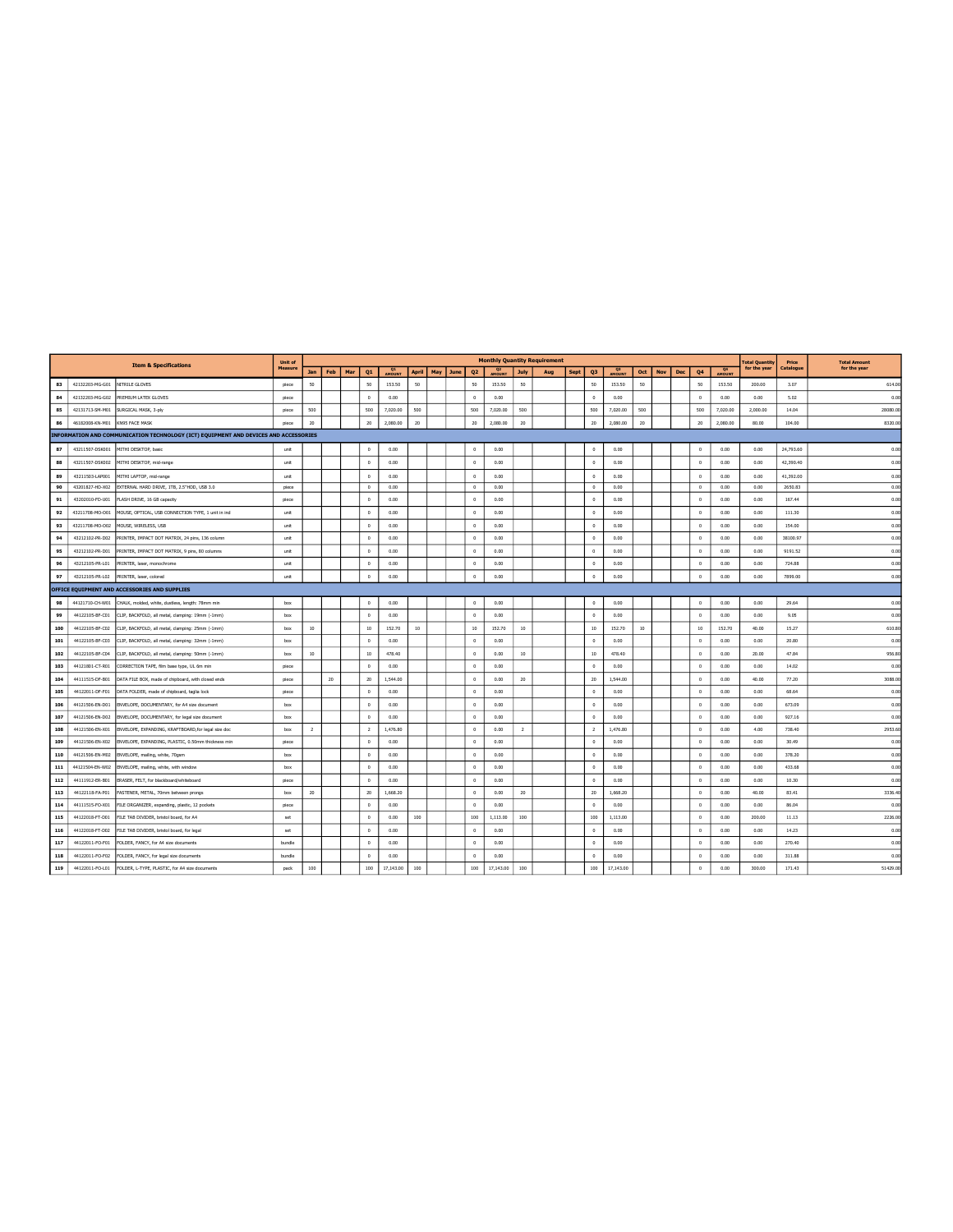|     |                 |                                                                   | Unit of |                |     |     |                          |                     |                          |     |      |                          |                |                | <b>Monthly Quantity Requirement</b> |             |                          |              |                |            |            |                          |                     | <b>Total Quantity</b> | Price    | <b>Total Amount</b> |
|-----|-----------------|-------------------------------------------------------------------|---------|----------------|-----|-----|--------------------------|---------------------|--------------------------|-----|------|--------------------------|----------------|----------------|-------------------------------------|-------------|--------------------------|--------------|----------------|------------|------------|--------------------------|---------------------|-----------------------|----------|---------------------|
|     |                 | <b>Item &amp; Specifications</b>                                  | Measure | <b>Jan</b>     | Feb | Mar | Q <sub>1</sub>           | <b>Q1</b><br>AMOUNT | <b>April</b>             | May | June | 02                       | Q <sub>2</sub> | <b>July</b>    | Aug                                 | <b>Sept</b> | Q <sub>3</sub>           | Q3<br>AMOUNT | Oct            | <b>Nov</b> | <b>Dec</b> | Q <sub>4</sub>           | <b>Q4</b><br>AMOUNT | for the year          | Catalogu | for the year        |
| 120 | 44122011-FO-L02 | FOLDER, L-TYPE, PLASTIC, for legal size documents                 | pack    | 50             |     |     | 50                       | 12,162.00           | 50                       |     |      | 50                       | 12,162.00      | 50             |                                     |             | 50                       | 12,162.00    |                |            |            | $\,0\,$                  | 0.00                | 150.00                | 243.24   | 36486.00            |
| 121 | 44122027-FO-P01 | FOLDER, PRESSBOARD, size: 240mm x 370mm (-5mm)                    | box     |                |     |     | $\Omega$                 | 0.00                |                          |     |      | $^{\circ}$               | 0.00           |                |                                     |             | $\overline{0}$           | 0.00         |                |            |            | $\,0\,$                  | 0.00                | 0.00                  | 952.64   | 0.00                |
| 122 | 44122011-FO-T03 | FOLDER, TAGBOARD, for A4 size documents                           | pack    | $\overline{2}$ |     |     | $\overline{2}$           | 558.00              | $\overline{2}$           |     |      | $\overline{2}$           | 558.00         | $\overline{2}$ |                                     |             | $\overline{2}$           | 558.00       | $\overline{2}$ |            |            | $\overline{2}$           | 558.00              | 8.00                  | 279.00   | 2232.0              |
| 123 | 44122011-FO-T04 | FOLDER, TAGBOARD, for legal size documents                        | nack    | $\mathbf{1}$   |     |     | $\overline{1}$           | 321.36              | $\overline{1}$           |     |      | $\mathbf{1}$             | 321.36         | $\mathbf{1}$   |                                     |             | $\mathbf{1}$             | 321.36       | $\mathbf{1}$   |            |            | $\mathbf{1}$             | 321.36              | 4.00                  | 321.36   | 1285.4              |
| 124 | 44122008-IT-T01 | INDEX TAB, self-adhesive, transparent                             | box     |                |     |     | $\Omega$                 | 0.00                |                          |     |      | $^{\circ}$               | 0.00           |                |                                     |             | $\,0\,$                  | 0.00         |                |            |            | $\,0\,$                  | 0.00                | 0.00                  | 56.68    | 0.00                |
| 125 | 44111515-MF-B02 | MAGAZINE FILE BOX, LARGE size, made of chipboard                  | piece   |                |     |     | $^{\circ}$               | 0.00                |                          |     |      | $^{\circ}$               | 0.00           |                |                                     |             | $\circ$                  | 0.00         |                |            |            | $\circ$                  | 0.00                | 0.00                  | 41.60    | 0.00                |
| 126 | 44121716-MA-F01 | MARKER, FLUORESCENT, 3 assorted colors per set                    | set     | $\mathsf{s}$   |     |     | $\overline{\phantom{a}}$ | 233.40              | $\overline{\mathbf{S}}$  |     |      | $\overline{\phantom{a}}$ | 233.40         | 5              |                                     |             | $\overline{\phantom{a}}$ | 233,40       | 5              |            |            | $\overline{\phantom{a}}$ | 233.40              | 20.00                 | 46.68    | 933.60              |
| 127 | 44121708-MW-B01 | MARKER, whiteboard, black, felt tip, bullet type                  | niece   |                |     |     | $\Omega$                 | 0.00                |                          |     |      | $^{\circ}$               | 0.00           |                |                                     |             | $\overline{0}$           | 0.00         |                |            |            | $\circ$                  | 0.00                | 0.00                  | 13.38    | 0.00                |
| 128 |                 | 44121708-MW-B02 MARKER, whiteboard, blue, felt tip, bullet type   | piece   |                |     |     | $\Omega$                 | 0.00                |                          |     |      | $\Omega$                 | 0.00           |                |                                     |             | $\mathbf{0}$             | 0.00         |                |            |            | $\Omega$                 | 0.00                | 0.00                  | 13.38    | 0.00                |
| 129 | 44121708-MW-B03 | MARKER, whiteboard, red, felt tip, bullet type                    | piece   |                |     |     | $^{\circ}$               | 0.00                |                          |     |      | $\theta$                 | 0.00           |                |                                     |             | $\overline{0}$           | 0.00         |                |            |            | $\circ$                  | 0.00                | 0.00                  | 13.38    | 0.00                |
| 130 | 44121708-MP-B01 | MARKER, PERMANENT, bullet type, black                             | piece   | 5              |     |     | 5                        | 44.90               | $\mathsf{s}$             |     |      | $\mathsf{s}$             | 44.90          | 5              |                                     |             | $\overline{\phantom{a}}$ | 44.90        | 5              |            |            | 5                        | 44.90               | 20.00                 | 8.98     | 179.60              |
| 131 | 44121708-MP-B02 | MARKER, PERMANENT, bullet type, blue                              | piece   |                |     |     | $^{\circ}$               | 0.00                |                          |     |      | $^{\circ}$               | 0.00           |                |                                     |             | $\circ$                  | 0.00         |                |            |            | $\circ$                  | 0.00                | 0.00                  | 8.98     | 0.00                |
| 132 | 44121708-MP-B03 | MARKER, PERMANENT, bullet type, red                               | piece   |                |     |     | $\Omega$                 | 0.00                |                          |     |      | $\Omega$                 | 0.00           |                |                                     |             | $\Omega$                 | 0.00         |                |            |            | $\circ$                  | 0.00                | 0.00                  | 8.98     | 0.00                |
| 133 | 44122104-PC-G01 | PAPER CLIP, vinyl/plastic coat, length: 32mm min                  | box     | 20             |     |     | 20                       | 155.20              | 20                       |     |      | 20                       | 155.20         | 20             |                                     |             | 20                       | 155.20       | 20             |            |            | 20                       | 155.20              | 80.00                 | 7.76     | 620.80              |
| 134 | 44122104-PC-J02 | PAPER CLIP, vinyl/plastic coat, length: 50mm min                  | box     | 20             |     |     | 20                       | 342.80              | 20                       |     |      | 20                       | 342.80         | 20             |                                     |             | 20                       | 342.80       | 20             |            |            | 20                       | 342.80              | 80.00                 | 17.14    | 1371.2              |
| 135 | 44121706-PE-L01 | PENCIL, lead, w/ eraser, wood cased, hardness: HB                 | box     |                |     |     | $\Omega$                 | 0.00                |                          |     |      | $^{\circ}$               | 0.00           |                |                                     |             | $\circ$                  | 0.00         |                |            |            | $\circ$                  | 0.00                | 0.00                  | 20.79    | 0.00                |
| 136 | 44122037-RB-P10 | RING BINDER, plastic, 32mm, 84 rings                              | bundle  |                |     |     | $\Omega$                 | 0.00                |                          |     |      | $\Omega$                 | 0.00           |                |                                     |             | $\overline{0}$           | 0.00         |                |            |            | $\circ$                  | 0.00                | 0.00                  | 239.79   | 0.00                |
| 137 | 44122101-RU-B01 | RUBBER BAND, 70mm min lay flat length (#18)                       | box     |                |     |     | $\theta$                 | 0.00                | $\overline{1}$           |     |      | $1\,$                    | 109.50         |                |                                     |             | $\overline{0}$           | 0.00         |                |            |            | $\,0\,$                  | 0.00                | 1.00                  | 109.50   | 109.50              |
| 138 | 44121905-SP-F01 | STAMP PAD, FELT, bed dimension: 60mm x 100mm min                  | piece   |                |     |     | $\,0\,$                  | 0.00                |                          |     |      | $\circ$                  | 0.00           |                |                                     |             | $\mathbf{0}$             | 0.00         |                |            |            | $\,0\,$                  | 0.00                | 0.00                  | 34.95    | 0.00                |
| 139 | 44121612-BL-H01 | CUTTER BLADE, for heavy duty cutter                               | piece   |                |     |     | $\,0\,$                  | 0.00                |                          |     |      | $\,$ 0 $\,$              | 0.00           |                |                                     |             | $\,0\,$                  | 0.00         |                |            |            | $\,0\,$                  | 0.00                | 0.00                  | 14.82    | 0.00                |
| 140 | 44121612-CU-H01 | CUTTER KNIFE, for general purpose                                 | piece   |                |     |     | $\Omega$                 | 0.00                |                          |     |      | $\Omega$                 | 0.00           |                |                                     |             | $\overline{0}$           | 0.00         |                |            |            | $^{\circ}$               | 0.00                | 0.00                  | 33.43    | 0.00                |
| 141 | 44103202-DS-M01 | DATING AND STAMPING MACHINE, heavy duty                           | piece   |                |     |     | $\circ$                  | 0.00                |                          |     |      | $\theta$                 | 0.00           |                |                                     |             | $\circ$                  | 0.00         |                |            |            | $\circ$                  | 0.00                | 0.00                  | 453.96   | 0.00                |
| 142 | 44121619-PS-M01 | PENCIL SHARPENER, manual, single cutter head                      | piece   |                |     |     | $\circ$                  | 0.00                |                          |     |      | $\theta$                 | 0.00           |                |                                     |             | $\overline{0}$           | 0.00         |                |            |            | $\circ$                  | 0.00                | 0.00                  | 202.80   | 0.00                |
| 143 | 44101602-PU-P01 | PUNCHER, paper, heavy duty, with two hole guide                   | piece   |                |     |     | $\Omega$                 | 0.00                | $\mathsf{s}$             |     |      | $\overline{\phantom{a}}$ | 659.80         |                |                                     |             | $\mathbf{0}$             | 0.00         |                |            |            | $\,0\,$                  | 0.00                | 5.00                  | 131.96   | 659.80              |
| 144 | 44121618-SS-S01 | SCISSORS, symmetrical, blade length: 65mm min                     | pair    |                |     |     | $^{\circ}$               | 0.00                | $\mathbf{r}$             |     |      | $\mathbf{r}$             | 202.80         |                |                                     |             | $\circ$                  | 0.00         |                |            |            | $^{\circ}$               | 0.00                | 5.00                  | 40.56    | 202.80              |
| 145 | 44121615-ST-S01 | STAPLER, STANDARD TYPE, load cap: 200 staples min                 | piece   |                |     |     | $\Omega$                 | 0.00                | $\overline{\phantom{a}}$ |     |      | 5                        | 884.00         |                |                                     |             | $\circ$                  | 0.00         |                |            |            | $\circ$                  | 0.00                | 5.00                  | 176.80   | 884.0               |
| 146 | 44121615-ST-B01 | STAPLER, BINDER TYPE, heavy duty, desktop                         | unit    |                |     |     | $\circ$                  | 0.00                |                          |     |      | $\theta$                 | 0.00           |                |                                     |             | $\mathbf{0}$             | 0.00         |                |            |            | $\circ$                  | 0.00                | 0.00                  | 914.16   | 0.00                |
| 147 | 44121613-SR-P01 | STAPLE REMOVER, PLIER-TYPE                                        | piece   |                |     |     | $\theta$                 | 0.00                | $\overline{\phantom{a}}$ |     |      | $\overline{\phantom{a}}$ | 124.50         |                |                                     |             | $\,0\,$                  | 0.00         |                |            |            | $\,0\,$                  | 0.00                | 5.00                  | 24.90    | 124.50              |
| 148 | 44121605-TD-T01 | TAPE DISPENSER, TABLE TOP, for 24mm width tape                    | piece   |                |     |     | $\Omega$                 | 0.00                | $\tilde{\mathbf{x}}$     |     |      | $\mathbf{r}$             | 321.00         |                |                                     |             | $\Omega$                 | 0.00         |                |            |            | $\circ$                  | 0.00                | 5.00                  | 64.20    | 321.00              |
| 149 | 44101602-PB-M01 | BINDING AND PUNCHING MACHINE, binding cap: 50mm                   | unit    |                |     |     | $^{\circ}$               | 0.00                |                          |     |      | $^{\circ}$               | 0.00           |                |                                     |             | $\mathbf{0}$             | 0.00         |                |            |            | $\circ$                  | 0.00                | 0.00                  | 9534.72  | 0.00                |
| 150 | 44101807-CA-C01 | CALCULATOR, compact, 12 digits                                    | unit    |                |     |     | $\Omega$                 | 0.00                |                          |     |      | $\Omega$                 | 0.00           |                |                                     |             | $\theta$                 | 0.00         |                |            |            | $\circ$                  | 0.00                | 0.00                  | 346.85   | 0.00                |
| 151 | 44101714-FX-M01 | FACSIMILE MACHINE, uses thermal paper                             | unit    |                |     |     | $\Omega$                 | 0.00                |                          |     |      | $\Omega$                 | 0.00           |                |                                     |             | $\overline{0}$           | 0.00         |                |            |            | $\,0\,$                  | 0.00                | 0.00                  | 5642.00  | 0.00                |
| 152 | 44101601-PT-M01 | PAPER TRIMMER/CUTTING MACHINE, max paper size: B4                 | unit    |                |     |     | $\Omega$                 | 0.00                |                          |     |      | $\Omega$                 | 0.00           |                |                                     |             | $\Omega$                 | 0.00         |                |            |            | $\Omega$                 | 0.00                | 0.00                  | 9297.60  | 0.00                |
| 153 | 44101603-PS-M01 | PAPER SHREDDER, cutting width: 3mm-4mm (Entry Level)              | unit    |                |     |     | $\theta$                 | 0.00                |                          |     |      | $^{\circ}$               | 0.00           |                |                                     |             | $\theta$                 | 0.00         |                |            |            | $\circ$                  | 0.00                | 0.00                  | 5699.20  | 0.00                |
|     |                 | PRINTER OR FACSIMILE OR PHOTOCOPIER SUPPLIES                      |         |                |     |     |                          |                     |                          |     |      |                          |                |                |                                     |             |                          |              |                |            |            |                          |                     |                       |          |                     |
| 154 | 44103109-BR-D05 | DRUM CART, BROTHER DR-3455                                        | Cart    |                |     |     | $\theta$                 | 0.00                |                          |     |      | $^{\circ}$               | 0.00           |                |                                     |             | $\overline{0}$           | 0.00         |                |            |            | $\circ$                  | 0.00                | 0.00                  | 6947.20  | 0.00                |
| 155 | 44103105-BR-B04 | INK CART, BROTHER LC67B, Black                                    | Cart    |                |     |     | $\Omega$                 | 0.00                |                          |     |      | $\Omega$                 | 0.00           |                |                                     |             | $\theta$                 | 0.00         |                |            |            | $\,0\,$                  | 0.00                | 0.00                  | 910.00   | 0.00                |
| 156 | 44103105-BR-B05 | INK CART, BROTHER LC67HYBK, Black                                 | Cart    |                |     |     | $\Omega$                 | 0.00                |                          |     |      | $^{\circ}$               | 0.00           |                |                                     |             | $\,0\,$                  | 0.00         |                |            |            | $\Omega$                 | 0.00                | 0.00                  | 1601.60  | 0.00                |
| 157 |                 | 44103109-BR-D06 TONER CART, BROTHER DR-451CL, high yield 3000 pag | Cart    |                |     |     | $\Omega$                 | 0.00                |                          |     |      | $\Omega$                 | 0.00           |                |                                     |             | $\theta$                 | 0.00         |                |            |            | $\Omega$                 | 0.00                | 0.00                  | 6760.00  | 0.00                |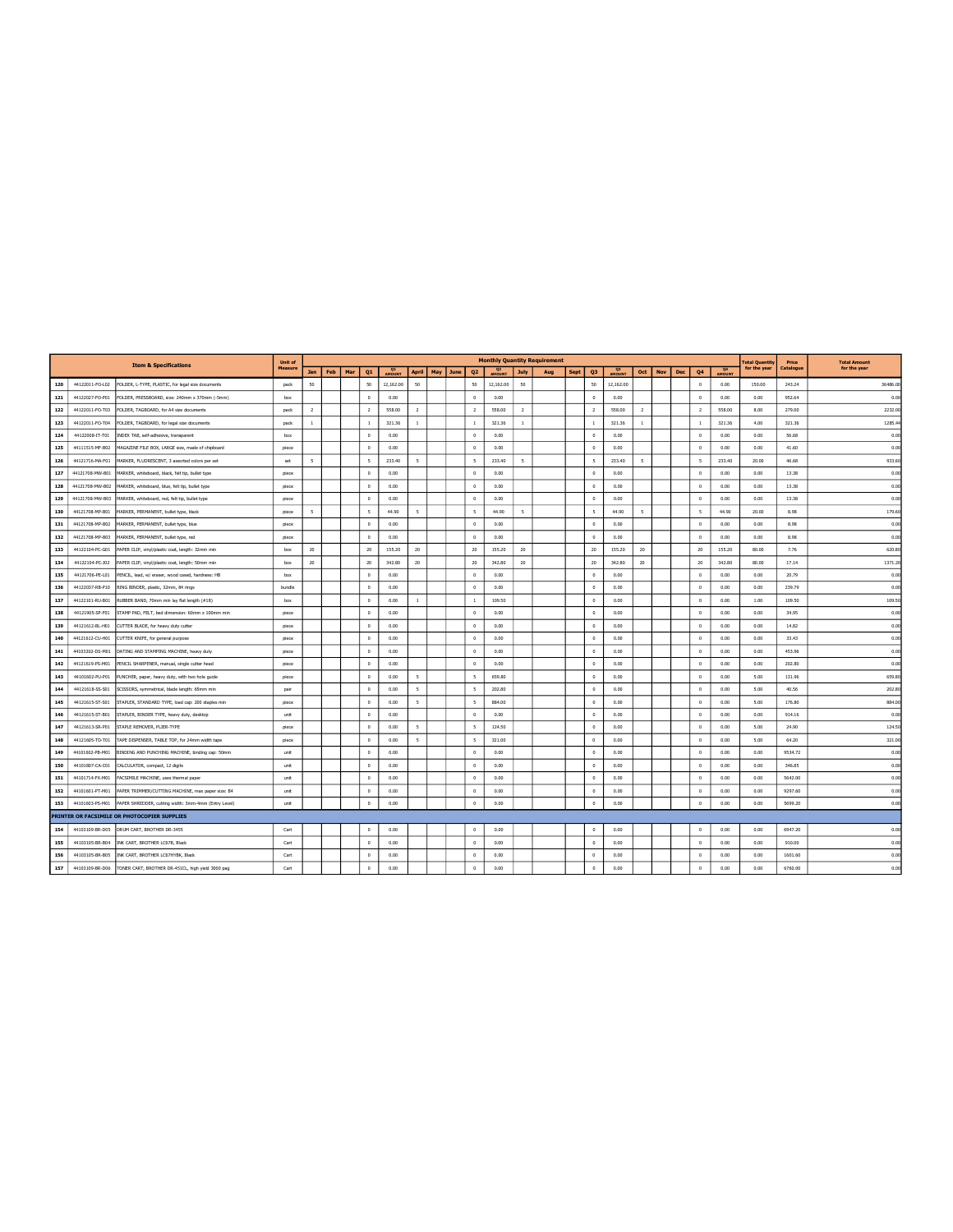|     |                 | <b>Item &amp; Specifications</b>                  | Unit of |                          |     |     |                          |                     |                          |     |      |                          |               |                          | <b>Monthly Quantity Requirement</b> |      |                          |                     |                          |            |     |                |                     | <b>Total Quantity</b> | Price     | <b>Total Amount</b> |
|-----|-----------------|---------------------------------------------------|---------|--------------------------|-----|-----|--------------------------|---------------------|--------------------------|-----|------|--------------------------|---------------|--------------------------|-------------------------------------|------|--------------------------|---------------------|--------------------------|------------|-----|----------------|---------------------|-----------------------|-----------|---------------------|
|     |                 |                                                   | Measure | Jan                      | Feb | Mar | Q1                       | Q1<br><b>AMOUNT</b> | <b>April</b>             | May | June | Q <sub>2</sub>           | <b>AMOUNT</b> | July                     | Aug                                 | Sept | Q <sub>3</sub>           | Q3<br><b>AMOUNT</b> | Oct                      | <b>Nov</b> | Dec | Q4             | $\frac{Q4}{4MOHNT}$ | for the year          | Catalogue | for the year        |
| 158 | 44103103-BR-B16 | TONER CART, BROTHER TN-456 BLACK, high yield 6500 | Cart    |                          |     |     | $\Omega$                 | 0.00                |                          |     |      | $^{\circ}$               | 0.00          |                          |                                     |      | $\Omega$                 | 0.00                |                          |            |     | $^{\circ}$     | 0.00                | 0.00                  | 5080.40   | 0.00                |
| 159 | 44103103-BR-C03 | TONER CART, BROTHER TN-456 CYAN, high yield 6500  | Cart    |                          |     |     | $^{\circ}$               | 0.00                |                          |     |      | $^{\circ}$               | 0.00          |                          |                                     |      | $\overline{0}$           | 0.00                |                          |            |     | $\Omega$       | 0.00                | 0.00                  | 8569.60   | 0.00                |
| 160 | 44103103-BR-M03 | TONER CART, BROTHER TN-456 MAGENTA, high yield 65 | Cart    |                          |     |     | $^{\circ}$               | 0.00                |                          |     |      | $^{\circ}$               | 0.00          |                          |                                     |      | $\overline{0}$           | 0.00                |                          |            |     | $\Omega$       | 0.00                | 0.00                  | 8569.60   | 0.00                |
| 161 | 44103103-BR-Y03 | TONER CART, BROTHER TN-456 YELLOW, high yield 650 | Cart    |                          |     |     | $^{\circ}$               | 0.00                |                          |     |      | $\Omega$                 | 0.00          |                          |                                     |      | $\circ$                  | 0.00                |                          |            |     | $\Omega$       | 0.00                | 0.00                  | 8569.60   | 0.00                |
| 162 | 44103103-SA-B03 | TONER CART, SAMSUNG ML-D2850B, Black              | Cart    |                          |     |     | $^{\circ}$               | 0.00                |                          |     |      | $^{\circ}$               | 0.00          |                          |                                     |      | $\overline{0}$           | 0.00                |                          |            |     | $\circ$        | 0.00                | 0.00                  | 5116.80   | 0.00                |
| 163 | 44103105-CA-C04 | INK CART, CANON CL-741, Col.                      | cart    |                          |     |     | $\Omega$                 | 0.00                |                          |     |      | $\circ$                  | 0.00          |                          |                                     |      | $\mathbf{0}$             | 0.00                |                          |            |     | $\Omega$       | 0.00                | 0.00                  | 989.04    | 0.00                |
| 164 | 44103105-CA-C02 | INK CART, CANON CL-811, Colored                   | cart    | $\sim$                   |     |     | $\overline{\phantom{a}}$ | 5.148.00            | $\overline{\mathbf{5}}$  |     |      | $\overline{\phantom{a}}$ | 5.148.00      | $\overline{\phantom{a}}$ |                                     |      | $\overline{\phantom{a}}$ | 5.148.00            | $\overline{\phantom{a}}$ |            |     | $\mathsf{s}$   | 5.148.00            | 20.00                 | 1029.60   | 20592.00            |
| 165 | 44103105-CA-B04 | INK CART, CANON PG-740, Black                     | cart    |                          |     |     | $^{\circ}$               | 0.00                |                          |     |      | $\circ$                  | 0.00          |                          |                                     |      | $\overline{0}$           | 0.00                |                          |            |     | $\Omega$       | 0.00                | 0.00                  | 754.00    | 0.00                |
| 166 | 44103105-CA-B02 | INK CART, CANON PG-810, Black                     | cart    | $\overline{\phantom{a}}$ |     |     | $\overline{\phantom{a}}$ | 3,900.00            | $\overline{\phantom{a}}$ |     |      | $\overline{\phantom{a}}$ | 3.900.00      | $\overline{\phantom{a}}$ |                                     |      | $\overline{\phantom{a}}$ | 3.900.00            | $\leq$                   |            |     | $\sim$         | 3,900.00            | 20.00                 | 780.00    | 15600.00            |
| 167 | 44103105-EP-B17 | INK CART, EPSON C13T664100 (T6641), Black         | cart    |                          |     |     | $\theta$                 | 0.00                |                          |     |      | $\Omega$                 | 0.00          |                          |                                     |      | $\mathbf{0}$             | 0.00                |                          |            |     | $\Omega$       | 0.00                | 0.00                  | 249.60    | 0.00                |
| 168 | 44103105-EP-C17 | INK CART, EPSON C13T664200 (T6642), Cyan          | cart    |                          |     |     | $\theta$                 | 0.00                |                          |     |      | $^{\circ}$               | 0.00          |                          |                                     |      | $\overline{0}$           | 0.00                |                          |            |     | $^{\circ}$     | 0.00                | 0.00                  | 249.60    | 0.00                |
| 169 | 44103105-EP-M17 | INK CART, EPSON C13T664300 (T6643), Magenta       | cart    |                          |     |     | $\Omega$                 | 0.00                |                          |     |      | $\theta$                 | 0.00          |                          |                                     |      | $\Omega$                 | 0.00                |                          |            |     | $\Omega$       | 0.00                | 0.00                  | 249.60    | 0.00                |
| 170 | 44103105-EP-Y17 | INK CART, EPSON C13T664400 (T6644), Yellow        | cart    |                          |     |     | $\,$ 0 $\,$              | 0.00                |                          |     |      | $\circ$                  | 0.00          |                          |                                     |      | $\mathbf{0}$             | 0.00                |                          |            |     | $\,$ 0 $\,$    | 0.00                | 0.00                  | 249.60    | 0.00                |
| 171 | 44103105-HP-B40 | INK CART, HP C2P04AA (HP62) Black                 | cart    |                          |     |     | $\Omega$                 | 0.00                |                          |     |      | $\theta$                 | 0.00          |                          |                                     |      | $\Omega$                 | 0.00                |                          |            |     | $\theta$       | 0.00                | 0.00                  | 773.76    | 0.00                |
| 172 | 44103105-HP-T40 | INK CART, HP C2P06AA (HP62) Tri-color             | cart    |                          |     |     | $\Omega$                 | 0.00                |                          |     |      | $\Omega$                 | 0.00          |                          |                                     |      | $\Omega$                 | 0.00                |                          |            |     | $\Omega$       | 0.00                | 0.00                  | 950.56    | 0.00                |
| 173 | 44103105-HP-B09 | INK CART, HP C9351AA, (HP21), Black               | cart    |                          |     |     | $\Omega$                 | 0.00                |                          |     |      | $^{\circ}$               | 0.00          |                          |                                     |      | $\mathbf{0}$             | 0.00                |                          |            |     | $\Omega$       | 0.00                | 0.00                  | 795.60    | 0.00                |
| 174 | 44103105-HP-T10 | INK CART, HP C9352AA, (HP22), Tri-color           | cart    |                          |     |     | $\Omega$                 | 0.00                |                          |     |      | $^{\circ}$               | 0.00          |                          |                                     |      | $\mathbf{0}$             | 0.00                |                          |            |     | $\Omega$       | 0.00                | 0.00                  | 920.40    | 0.00                |
| 175 | 44103105-HP-P48 | Ink Cartridge, HP C9397A (HP72) 69ml Photo Black  | cart    |                          |     |     | $\Omega$                 | 0.00                |                          |     |      | $\Omega$                 | 0.00          |                          |                                     |      | $\Omega$                 | 0.00                |                          |            |     | $\Omega$       | 0.00                | 0.00                  | 1996.80   | 0.00                |
| 176 | 44103105-HP-C48 | Ink Cartridge, HP C9398A (HP72) 69ml Cyan         | cart    |                          |     |     | $\circ$                  | 0.00                |                          |     |      | $^{\circ}$               | 0.00          |                          |                                     |      | $\overline{0}$           | 0.00                |                          |            |     | $\theta$       | 0.00                | 0.00                  | 1996.80   | 0.00                |
| 177 | 44103105-HP-M48 | Ink Cartridge, HP C9399A (HP72) 69ml Magenta      | cart    |                          |     |     | $\overline{0}$           | 0.00                |                          |     |      | $^{\circ}$               | 0.00          |                          |                                     |      | $\overline{0}$           | 0.00                |                          |            |     | $\Omega$       | 0.00                | 0.00                  | 1996.80   | 0.00                |
| 178 | 44103105-HP-Y48 | Ink Cartridge, HP C9400A (HP72) 69ml Yellow       | cart    |                          |     |     | $\theta$                 | 0.00                |                          |     |      | $\,$ 0 $\,$              | 0.00          |                          |                                     |      | $\,0\,$                  | 0.00                |                          |            |     | $\,$ 0 $\,$    | 0.00                | 0.00                  | 1996.80   | 0.00                |
| 179 | 44103105-HP-G48 | Ink Cartridge, HP C9401A (HP72) 69ml Gray         | cart    |                          |     |     | $^{\circ}$               | 0.00                |                          |     |      | $\,0\,$                  | 0.00          |                          |                                     |      | $\,$ 0                   | 0.00                |                          |            |     | $\Omega$       | 0.00                | 0.00                  | 1996.80   | 0.00                |
| 180 | 44103105-HP-B48 | Ink Cartridge, HP C9403A (HP72) 130ml Matte Black | cart    |                          |     |     | $\theta$                 | 0.00                |                          |     |      | $\circ$                  | 0.00          |                          |                                     |      | $\mathbf{0}$             | 0.00                |                          |            |     | $\overline{0}$ | 0.00                | 0.00                  | 3016.00   | 0.00                |
| 181 | 44103105-HP-B17 | INK CART, HP CC640WA, (HP60), Black               | cart    |                          |     |     | $\Omega$                 | 0.00                |                          |     |      | $^{\circ}$               | 0.00          |                          |                                     |      | $\overline{0}$           | 0.00                |                          |            |     | $\Omega$       | 0.00                | 0.00                  | 769.60    | 0.00                |
| 182 | 44103105-HP-T17 | INK CART, HP CC643WA, (HP60), Tri-color           | cart    |                          |     |     | $\circ$                  | 0.00                |                          |     |      | $\Omega$                 | 0.00          |                          |                                     |      | $\overline{0}$           | 0.00                |                          |            |     | $\overline{0}$ | 0.00                | 0.00                  | 915.20    | 0.00                |
| 183 | 44103105-HP-B35 | INK CART, HP CD887AA, (HP703), Black              | cart    |                          |     |     | $\Omega$                 | 0.00                |                          |     |      | $^{\circ}$               | 0.00          |                          |                                     |      | $\overline{0}$           | 0.00                |                          |            |     | $\Omega$       | 0.00                | 0.00                  | 366.08    | 0.00                |
| 184 | 44103105-HP-T35 | INK CART, HP CD888AA, (HP703), Tri-color          | cart    |                          |     |     | $^{\circ}$               | 0.00                |                          |     |      | $\theta$                 | 0.00          |                          |                                     |      | $\Omega$                 | 0.00                |                          |            |     | $\theta$       | 0.00                | 0.00                  | 366.08    | 0.00                |
| 185 | 44103105-HX-C40 | INK CART, HP CD972AA, (HP 920XL), Cyan            | cart    |                          |     |     | $^{\circ}$               | 0.00                |                          |     |      | $\theta$                 | 0.00          |                          |                                     |      | $\overline{0}$           | 0.00                |                          |            |     | $\overline{0}$ | 0.00                | 0.00                  | 641.68    | 0.00                |
| 186 | 44103105-HX-M40 | INK CART, HP CD973AA, (HP 920XL), Magenta         | cart    |                          |     |     | $\Omega$                 | 0.00                |                          |     |      | $^{\circ}$               | 0.00          |                          |                                     |      | $\Omega$                 | 0.00                |                          |            |     | $\Omega$       | 0.00                | 0.00                  | 641.68    | 0.00                |
| 187 | 44103105-HX-Y40 | INK CART, HP CD974AA, (HP 920XL), Yellow          | cart    |                          |     |     | $^{\circ}$               | 0.00                |                          |     |      | $\,0\,$                  | 0.00          |                          |                                     |      | $\,$ 0                   | 0.00                |                          |            |     | $\Omega$       | 0.00                | 0.00                  | 641.68    | 0.00                |
| 188 | 44103105-HX-B40 | INK CART, HP CD975AA, (HP 920XL), Black           | cart    |                          |     |     | $\Omega$                 | 0.00                |                          |     |      | $\Omega$                 | 0.00          |                          |                                     |      | $\Omega$                 | 0.00                |                          |            |     | $\Omega$       | 0.00                | 0.00                  | 1269.84   | 0.00                |
| 189 | 44103105-HP-B20 | INK CART, HP CH561WA, (HP61), Black               | cart    |                          |     |     | $\Omega$                 | 0.00                |                          |     |      | $\Omega$                 | 0.00          |                          |                                     |      | $\Omega$                 | 0.00                |                          |            |     | $\Omega$       | 0.00                | 0.00                  | 656.24    | 0.00                |
| 190 | 44103105-HP-T20 | INK CART, HP CH562WA, (HP61), Tricolor            | cart    |                          |     |     | $\Omega$                 | 0.00                |                          |     |      | $\theta$                 | 0.00          |                          |                                     |      | $\overline{0}$           | 0.00                |                          |            |     | $\Omega$       | 0.00                | 0.00                  | 821.60    | 0.00                |
| 191 | 44103105-HP-R49 | INK CART, HP CH565A (HP82) Black                  | cart    |                          |     |     | $\Omega$                 | 0.00                |                          |     |      | $\Omega$                 | 0.00          |                          |                                     |      | $\Omega$                 | 0.00                |                          |            |     | $\Omega$       | 0.00                | 0.00                  | 1944.80   | 0.00                |
| 192 | 44103105-HP-C49 | INK CART, HP CH566A (HP82) Cyan                   | cart    |                          |     |     | $\Omega$                 | 0.00                |                          |     |      | $^{\circ}$               | 0.00          |                          |                                     |      | $\Omega$                 | 0.00                |                          |            |     | $\Omega$       | 0.00                | 0.00                  | 1539.20   | 0.00                |
| 193 | 44103105-HP-M49 | INK CART, HP CH567A (HP82) Magenta                | cart    |                          |     |     | $^{\circ}$               | 0.00                |                          |     |      | $^{\circ}$               | 0.00          |                          |                                     |      | $\overline{0}$           | 0.00                |                          |            |     | $\theta$       | 0.00                | 0.00                  | 1539.20   | 0.00                |
| 194 | 44103105-HP-Y49 | INK CART, HP CH568A (HP82) Yellow                 | cart    |                          |     |     | $\theta$                 | 0.00                |                          |     |      | $\,0\,$                  | 0.00          |                          |                                     |      | $\mathbf{0}$             | 0.00                |                          |            |     | $\Omega$       | 0.00                | 0.00                  | 1539.20   | 0.00                |
| 195 | 44103105-HX-B43 | INK CART, HP CN045AA, (HP950XL), Black            | cart    |                          |     |     | $\theta$                 | 0.00                |                          |     |      | $\Omega$                 | 0.00          |                          |                                     |      | $\theta$                 | 0.00                |                          |            |     | $\Omega$       | 0.00                | 0.00                  | 1570.40   | 0.00                |
| 196 | 44103105-HX-C43 | INK CART, HP CN046AA, (HP951XL), Cyan             | cart    |                          |     |     | $\Omega$                 | 0.00                |                          |     |      | $\sim$                   | 0.00          |                          |                                     |      | $\circ$                  | 0.00                |                          |            |     | $\sim$         | 0.00                | 0.00                  | 1165.84   | 0.00                |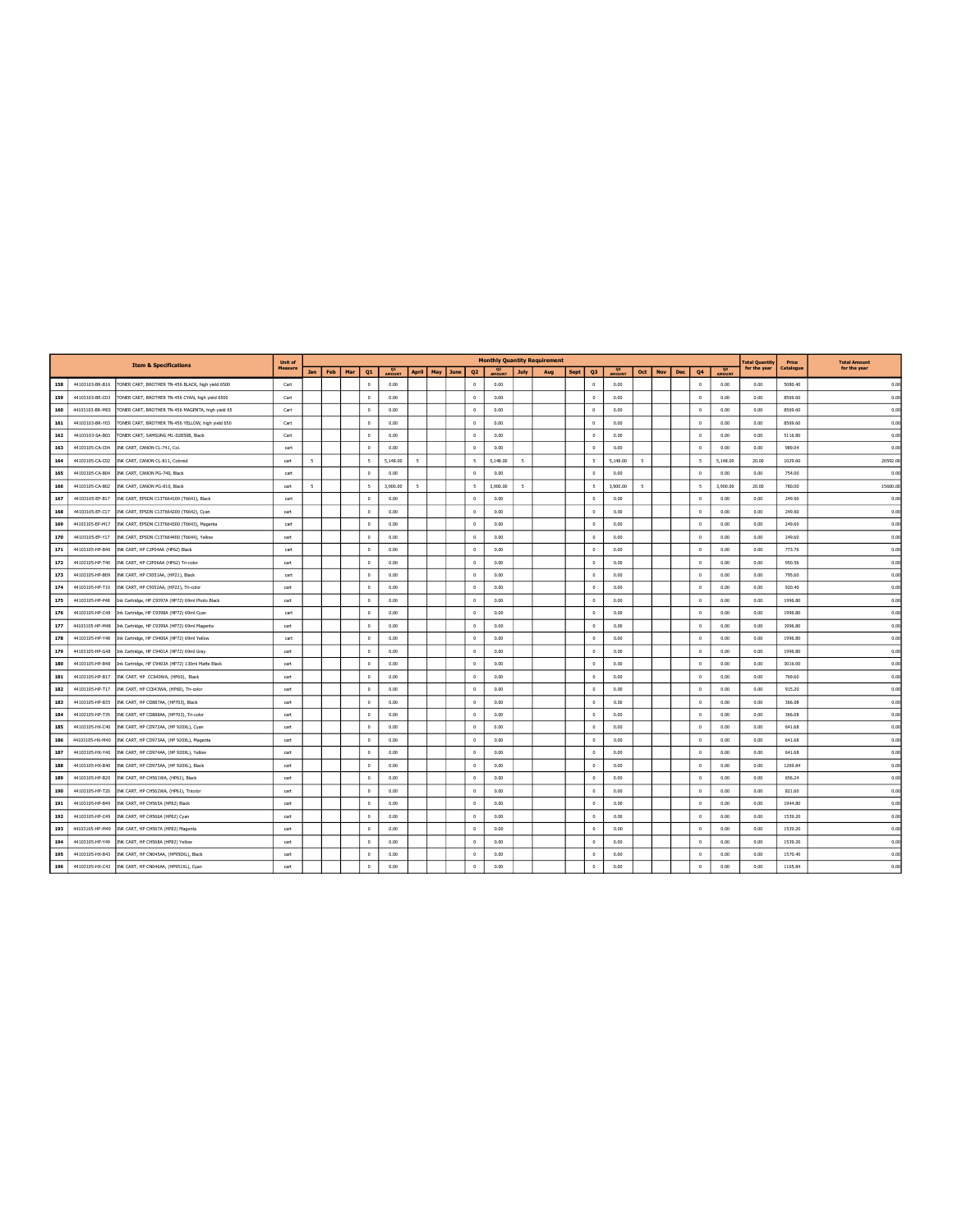|     |                 | <b>Item &amp; Specifications</b>                   | Unit of        |     |     |     |            |      |              |           |      |                |               |      | <b>Monthly Quantity Requirement</b> |      |                |                          |     |     |     |                      |                     | <b>Total Quantity</b> | Price     | <b>Total Amount</b> |
|-----|-----------------|----------------------------------------------------|----------------|-----|-----|-----|------------|------|--------------|-----------|------|----------------|---------------|------|-------------------------------------|------|----------------|--------------------------|-----|-----|-----|----------------------|---------------------|-----------------------|-----------|---------------------|
|     |                 |                                                    | <b>Measure</b> | Jan | Feb | Mar | Q1         | Q1   |              | April May | June | Q <sub>2</sub> | <b>AMOUNT</b> | July | Aug                                 | Sept | Q <sub>3</sub> | Q <sub>3</sub><br>AMOUNT | Oct | Nov | Dec | Q <sub>4</sub>       | $\frac{Q4}{4MOHNT}$ | for the year          | Catalogue | for the year        |
| 197 | 44103105-HX-M43 | INK CART, HP CN047AA, (HP951XL), Magenta           | cart           |     |     |     | $\theta$   | 0.00 |              |           |      | $^{\circ}$     | 0.00          |      |                                     |      | $\overline{0}$ | 0.00                     |     |     |     | $^{\circ}$           | 0.00                | 0.00                  | 1165.84   | 0.00                |
| 198 | 44103105-HX-Y43 | INK CART, HP CN048AA, (HP951XL). Yellow            | cart           |     |     |     | $\Omega$   | 0.00 |              |           |      | $\Omega$       | 0.00          |      |                                     |      | $\mathbf{0}$   | 0.00                     |     |     |     | $\Omega$             | 0.00                | 0.00                  | 1165.84   | 0.00                |
| 199 | 44103105-HP-B36 | INK CART, HP CN692AA, (HP704), Black               | cart           |     |     |     | $^{\circ}$ | 0.00 |              |           |      | $\Omega$       | 0.00          |      |                                     |      | $\mathbf{0}$   | 0.00                     |     |     |     | $\Omega$             | 0.00                | 0.00                  | 366.08    | 0.00                |
| 200 | 44103105-HP-T36 | INK CART, HP CN693AA, (HP704), Tri-color           | cart           |     |     |     | $^{\circ}$ | 0.00 |              |           |      | $\Omega$       | 0.00          |      |                                     |      | $\circ$        | 0.00                     |     |     |     | $\Omega$             | 0.00                | 0.00                  | 366.08    | 0.00                |
| 201 | 44103105-HP-B33 | INK CART, HP CZ107AA, (HP678), Black               | cart           |     |     |     | $\Omega$   | 0.00 |              |           |      | $\Omega$       | 0.00          |      |                                     |      | $\Omega$       | 0.00                     |     |     |     | $\Omega$             | 0.00                | 0.00                  | 366.08    | 0.00                |
| 202 | 44103105-HP-T33 | INK CART, HP CZ108AA, (HP678), Tricolor            | cart           |     |     |     | $\Omega$   | 0.00 |              |           |      | $\theta$       | 0.00          |      |                                     |      | $\Omega$       | 0.00                     |     |     |     | $\Omega$             | 0.00                | 0.00                  | 366.08    | 0.00                |
| 203 | 44103105-HP-B42 | INK CART, HP CZ121A (HP685A), Black                | cart           |     |     |     | $\theta$   | 0.00 |              |           |      | $\,$ 0 $\,$    | 0.00          |      |                                     |      | $\,0\,$        | 0.00                     |     |     |     | $\ddot{\phantom{0}}$ | 0.00                | 0.00                  | 366.08    | 0.00                |
| 204 | 44103105-HP-C33 | INK CART, HP CZ122A (HP685A), Cyan                 | cart           |     |     |     | $^{\circ}$ | 0.00 |              |           |      | $\,0\,$        | 0.00          |      |                                     |      | $\overline{0}$ | 0.00                     |     |     |     | $\Omega$             | 0.00                | 0.00                  | 249.60    | 0.00                |
| 205 | 44103105-HP-M33 | INK CART, HP CZ123A (HP685A), Magenta              | cart           |     |     |     | $\Omega$   | 0.00 |              |           |      | $^{\circ}$     | 0.00          |      |                                     |      | $\circ$        | 0.00                     |     |     |     | $\Omega$             | 0.00                | 0.00                  | 249.60    | 0.00                |
| 206 | 44103105-HP-Y33 | INK CART, HP CZ124A (HP685A), Yellow               | cart           |     |     |     | $\Omega$   | 0.00 |              |           |      | $\Omega$       | 0.00          |      |                                     |      | $\mathbf{0}$   | 0.00                     |     |     |     | $\Omega$             | 0.00                | 0.00                  | 249.60    | 0.00                |
| 207 | 44103105-HP-T43 | Ink Cartridge, HP F6V26AA (HP680) Tri-color        | cart           |     |     |     | $\theta$   | 0.00 |              |           |      | $^{\circ}$     | 0.00          |      |                                     |      | $\overline{0}$ | 0.00                     |     |     |     | $^{\circ}$           | 0.00                | 0.00                  | 405.60    | 0.00                |
| 208 | 44103105-HP-B43 | Ink Cartridge, HP F6V27AA (HP680) Black            | cart           |     |     |     | $\circ$    | 0.00 |              |           |      | $^{\circ}$     | 0.00          |      |                                     |      | $\overline{0}$ | 0.00                     |     |     |     | $\Omega$             | 0.00                | 0.00                  | 405.60    | 0.00                |
| 209 | 44103105-HP-C50 | Ink Cartridge, HP LOSS1AA (HP955) Cyan Original    | cart           |     |     |     | $^{\circ}$ | 0.00 |              |           |      | $\theta$       | 0.00          |      |                                     |      | $\overline{0}$ | 0.00                     |     |     |     | $\Omega$             | 0.00                | 0.00                  | 995.75    | 0.00                |
| 210 | 44103105-HP-M50 | Ink Cartridge, HP L0S54AA (HP955) Magenta Original | cart           |     |     |     | $\Omega$   | 0.00 |              |           |      | $\,$ 0 $\,$    | 0.00          |      |                                     |      | $\overline{0}$ | 0.00                     |     |     |     | $\,$ 0 $\,$          | 0.00                | 0.00                  | 995.75    | 0.00                |
| 211 | 44103105-HP-Y50 | Ink Cartridge, HP LOSS7AA (HP955) Yellow Original  | cart           |     |     |     | $\Omega$   | 0.00 |              |           |      | $^{\circ}$     | 0.00          |      |                                     |      | $\overline{0}$ | 0.00                     |     |     |     | $\Omega$             | 0.00                | 0.00                  | 995.75    | 0.00                |
| 212 | 44103105-HP-B50 | Ink Cartridge, HP LOS60AA (HP955) Black Original   | cart           |     |     |     | $\theta$   | 0.00 |              |           |      | $\overline{0}$ | 0.00          |      |                                     |      | $\mathbf{0}$   | 0.00                     |     |     |     | $^{\circ}$           | 0.00                | 0.00                  | 4956.60   | 0.00                |
| 213 | 44103105-HX-C48 | Ink Cartridge, HP L0S63AA (HP955XL) Cyan Original  | cart           |     |     |     | $\theta$   | 0.00 |              |           |      | $^{\circ}$     | 0.00          |      |                                     |      | $\circ$        | 0.00                     |     |     |     | $^{\circ}$           | 0.00                | 0.00                  | 1212.64   | 0.00                |
| 214 | 44103105-HX-M48 | Ink Cartridge, HP LOS66AA (HP955XL) Magenta Origin | cart           |     |     |     | $\theta$   | 0.00 |              |           |      | $^{\circ}$     | 0.00          |      |                                     |      | $\overline{0}$ | 0.00                     |     |     |     | $^{\circ}$           | 0.00                | 0.00                  | 1212.64   | 0.00                |
| 215 | 44103105-HX-Y48 | Ink Cartridge, HP L0S69AA (HP955XL) Yellow Origina | cart           |     |     |     | $\circ$    | 0.00 |              |           |      | $\circ$        | 0.00          |      |                                     |      | $\mathbf{0}$   | 0.00                     |     |     |     | $\circ$              | 0.00                | 0.00                  | 1212.64   | 0.00                |
| 216 | 44103105-HX-B48 | Ink Cartridge, HP LOS72AA (HP955XL) Black Original | cart           |     |     |     | $\Omega$   | 0.00 |              |           |      | $^{\circ}$     | 0.00          |      |                                     |      | $\circ$        | 0.00                     |     |     |     | $\Omega$             | 0.00                | 0.00                  | 1644.24   | 0.00                |
| 217 | 44103105-HP-C51 | Ink Cartridge, HP T6L89AA (HP905) Cyan Original    | cart           |     |     |     | $^{\circ}$ | 0.00 |              |           |      | $\circ$        | 0.00          |      |                                     |      | $\overline{0}$ | 0.00                     |     |     |     | $\Omega$             | 0.00                | 0.00                  | 453.62    | 0.00                |
| 218 | 44103105-HP-M51 | Ink Cartridge, HP T6L93AA (HP905) Magenta Original | cart           |     |     |     | $\Omega$   | 0.00 |              |           |      | $^{\circ}$     | 0.00          |      |                                     |      | $\overline{0}$ | 0.00                     |     |     |     | $\theta$             | 0.00                | 0.00                  | 453.62    | 0.00                |
| 219 | 44103105-HP-Y51 | Ink Cartridge, HP T6L97AA (HP905) Yellow Original  | cart           |     |     |     | $^{\circ}$ | 0.00 |              |           |      | $\Omega$       | 0.00          |      |                                     |      | $\circ$        | 0.00                     |     |     |     | $\Omega$             | 0.00                | 0.00                  | 453.62    | 0.00                |
| 220 | 44103105-HP-B51 | Ink Cartridge, HP T6M01AA (HP905) Black Original   | cart           |     |     |     | $^{\circ}$ | 0.00 |              |           |      | $\circ$        | 0.00          |      |                                     |      | $\overline{0}$ | 0.00                     |     |     |     | $\circ$              | 0.00                | 0.00                  | 741.28    | 0.00                |
| 221 | 44103112-EP-R05 | RIBBON CART, EPSON C13S015516 (#8750), Black       | cart           |     |     |     | $\Omega$   | 0.00 |              |           |      | $^{\circ}$     | 0.00          |      |                                     |      | $\Omega$       | 0.00                     |     |     |     | $\Omega$             | 0.00                | 0.00                  | 77.43     | 0.00                |
| 222 | 44103112-EP-R07 | RIBBON CART, EPSON C13S015531 (S015086), Black     | cart           |     |     |     | $\circ$    | 0.00 |              |           |      | $\Omega$       | 0.00          |      |                                     |      | $\mathbf{0}$   | 0.00                     |     |     |     | $\Omega$             | 0.00                | 0.00                  | 736.32    | 0.00                |
| 223 | 44103112-EP-R13 | RIBBON CART, EPSON C13S015632, Black, forLX-310    | cart           |     |     |     | $^{\circ}$ | 0.00 |              |           |      | $\theta$       | 0.00          |      |                                     |      | $\overline{0}$ | 0.00                     |     |     |     | $\ddot{\phantom{0}}$ | 0.00                | 0.00                  | 77.94     | 0.00                |
| 224 | 44103103-BR-B03 | TONER CART, BROTHER TN-2025, Black                 | cart           |     |     |     | $^{\circ}$ | 0.00 |              |           |      | $\theta$       | 0.00          |      |                                     |      | $\overline{0}$ | 0.00                     |     |     |     | $\Omega$             | 0.00                | 0.00                  | 2685.28   | 0.00                |
| 225 | 44103103-BR-B04 | TONER CART, BROTHER TN-2130, Black                 | cart           |     |     |     | $^{\circ}$ | 0.00 |              |           |      | $\,$ 0         | 0.00          |      |                                     |      | $\mathbf{0}$   | 0.00                     |     |     |     | $\circ$              | 0.00                | 0.00                  | 1892.80   | 0.00                |
| 226 | 44103103-BR-B05 | TONER CART, BROTHER TN-2150, Black                 | cart           |     |     |     | $\Omega$   | 0.00 |              |           |      | $\Omega$       | 0.00          |      |                                     |      | $\Omega$       | 0.00                     |     |     |     | $\Omega$             | 0.00                | 0.00                  | 2685.28   | 0.00                |
| 227 | 44103103-BR-B09 | TONER CART, BROTHER TN-3320, Black                 | cart           |     |     |     | $^{\circ}$ | 0.00 |              |           |      | $\Omega$       | 0.00          |      |                                     |      | $\overline{0}$ | 0.00                     |     |     |     | $\overline{0}$       | 0.00                | 0.00                  | 3567.20   | 0.00                |
| 228 | 44103103-BR-B11 | TONER CART, BROTHER TN-3350, Black, for HL5450DN   | cart           |     |     |     | $^{\circ}$ | 0.00 |              |           |      | $\theta$       | 0.00          |      |                                     |      | $\overline{0}$ | 0.00                     |     |     |     | $\circ$              | 0.00                | 0.00                  | 5002.40   | 0.00                |
| 229 | 44103103-HP-B12 | TONER CART, HP CB435A, Black                       | cart           |     |     |     | $^{\circ}$ | 0.00 |              |           |      | $\theta$       | 0.00          |      |                                     |      | $\Omega$       | 0.00                     |     |     |     | $\Omega$             | 0.00                | 0.00                  | 3380.00   | 0.00                |
| 230 | 44103103-HP-B14 | TONER CART, HP CB540A, Black                       | cart           |     |     |     | $^{\circ}$ | 0.00 |              |           |      | $^{\circ}$     | 0.00          |      |                                     |      | $\overline{0}$ | 0.00                     |     |     |     | $\overline{0}$       | 0.00                | 0.00                  | 3337.36   | 0.00                |
| 231 | 44103103-HP-B18 | TONER CART, HP CE255A, Black                       | cart           |     |     |     | $\Omega$   | 0.00 |              |           |      | $\theta$       | 0.00          |      |                                     |      | $\Omega$       | 0.00                     |     |     |     | $\Omega$             | 0.00                | 0.00                  | 7332.00   | 0.00                |
| 232 | 44103103-HP-B21 | TONER CART, HP CE278A, Black                       | cart           |     |     |     | $\Omega$   | 0.00 |              |           |      | $\Omega$       | 0.00          |      |                                     |      | $\Omega$       | 0.00                     |     |     |     | $\Omega$             | 0.00                | 0.00                  | 3952.00   | 0.00                |
| 233 | 44103103-HP-B22 | TONER CART, HP CE285A (HP85A), Black               | cart           |     |     |     | $\Omega$   | 0.00 |              |           |      | $\Omega$       | 0.00          |      |                                     |      | $\circ$        | 0.00                     |     |     |     | $\Omega$             | 0.00                | 0.00                  | 3432.00   | 0.00                |
| 234 | 44103103-HP-B23 | TONER CART, HP CE310A, Black                       | cart           |     |     |     | $^{\circ}$ | 0.00 | $\mathbf{1}$ |           |      | $\overline{1}$ | 2.360.80      |      |                                     |      | $\overline{0}$ | 0.00                     |     |     |     | $\Omega$             | 0.00                | 1.00                  | 2360.80   | 2360.80             |
| 235 | 44103103-HP-C23 | TONER CART, HP CE311A, Cyan                        | cart           |     |     |     | $^{\circ}$ | 0.00 | $\mathbf{1}$ |           |      | $\mathbf{1}$   | 2,542.80      |      |                                     |      | $\circ$        | 0.00                     |     |     |     | $\ddot{\phantom{0}}$ | 0.00                | 1.00                  | 2542.80   | 2542.80             |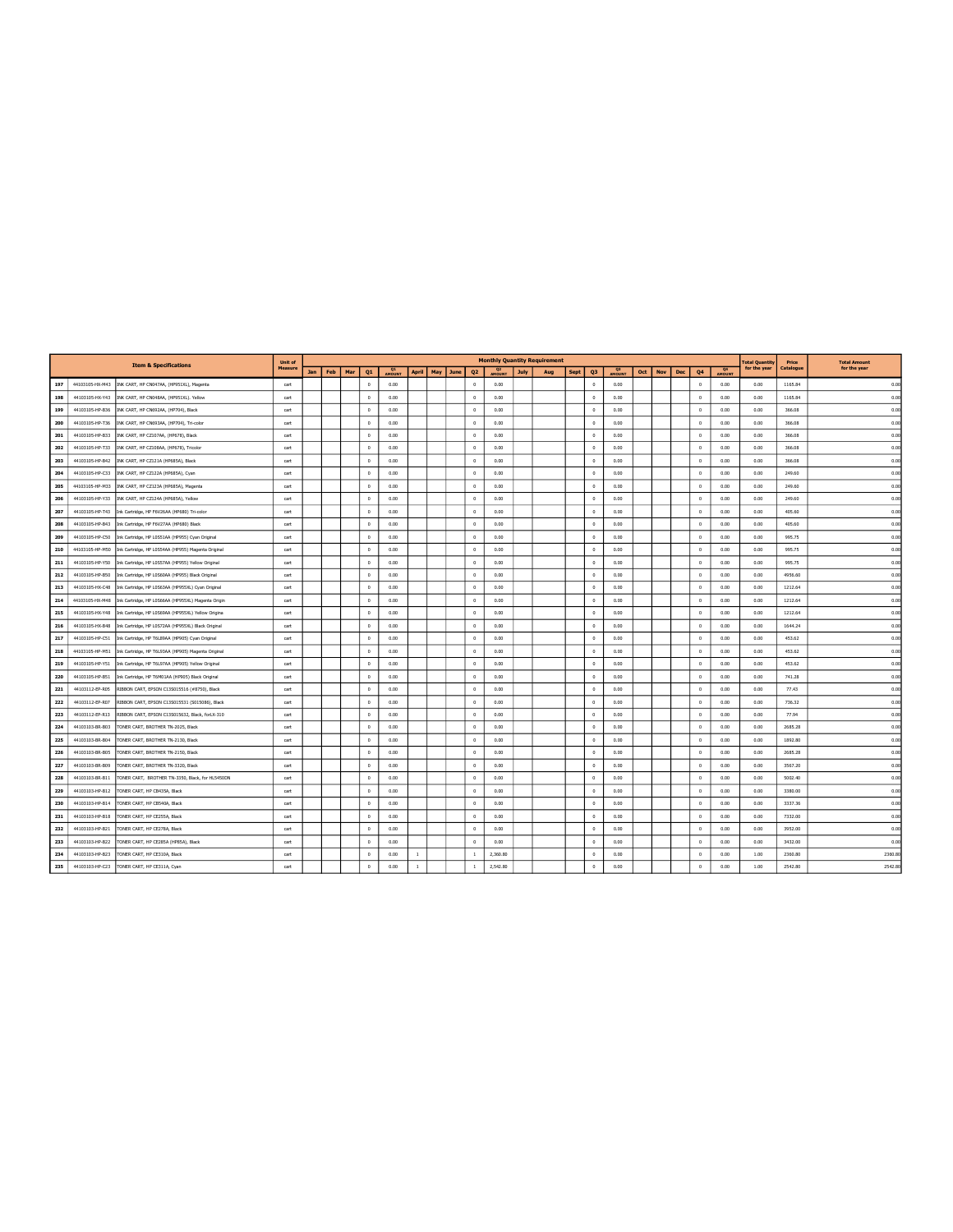|     |                 | <b>Item &amp; Specifications</b>                   | Unit of |     |     |     |              |                     |                |          |                |                                 |             | <b>Monthly Quantity Requirement</b> |      |                |               |     |     |     |                |                     | <b>Total Quantity</b> | Price     | <b>Total Amount</b> |
|-----|-----------------|----------------------------------------------------|---------|-----|-----|-----|--------------|---------------------|----------------|----------|----------------|---------------------------------|-------------|-------------------------------------|------|----------------|---------------|-----|-----|-----|----------------|---------------------|-----------------------|-----------|---------------------|
|     |                 |                                                    | Measure | Jan | Feb | Mar | Q1           | <b>Q1</b><br>AMOUNT | <b>April</b>   | May June | Q <sub>2</sub> | Q <sub>2</sub><br><b>AMOUNT</b> | <b>July</b> | Aug                                 | Sept | Q <sub>3</sub> | <b>AMOUNT</b> | Oct | Nov | Dec | Q <sub>4</sub> | $\frac{Q4}{4MOHNT}$ | for the year          | Catalogue | for the year        |
| 236 | 44103103-HP-Y23 | TONER CART, HP CE312A, Yellow                      | cart    |     |     |     | $\Omega$     | 0.00                | $\overline{1}$ |          | $\mathbf{1}$   | 2,542.80                        |             |                                     |      | $\Omega$       | 0.00          |     |     |     | $^{\circ}$     | 0.00                | 1.00                  | 2542.80   | 2542.80             |
| 237 | 44103103-HP-M23 | TONER CART, HP CE313A, Magenta                     | cart    |     |     |     | $^{\circ}$   | 0.00                | $\overline{1}$ |          | <sup>1</sup>   | 2.542.80                        |             |                                     |      | $\overline{0}$ | 0.00          |     |     |     | $\overline{0}$ | 0.00                | 1.00                  | 2542.80   | 2542.80             |
| 238 | 44103103-HP-B24 | TONER CART, HP CE320A, Black                       | cart    |     |     |     | $^{\circ}$   | 0.00                |                |          | $^{\circ}$     | 0.00                            |             |                                     |      | $\mathbf{0}$   | 0.00          |     |     |     | $\Omega$       | 0.00                | 0.00                  | 2916.16   | 0.00                |
| 239 | 44103103-HP-C24 | TONER CART, HP CE321A, Cyan                        | cart    |     |     |     | $^{\circ}$   | 0.00                |                |          | $\theta$       | 0.00                            |             |                                     |      | $\circ$        | 0.00          |     |     |     | $^{\circ}$     | 0.00                | 0.00                  | 3072.16   | 0.00                |
| 240 | 44103103-HP-Y24 | TONER CART, HP CE322A, Yellow                      | cart    |     |     |     | $^{\circ}$   | 0.00                |                |          | $^{\circ}$     | 0.00                            |             |                                     |      | $\overline{0}$ | 0.00          |     |     |     | $\overline{0}$ | 0.00                | 0.00                  | 3072.16   | 0.00                |
| 241 | 44103103-HP-M24 | TONER CART, HP CE323A, Magenta                     | cart    |     |     |     | $\,0\,$      | 0.00                |                |          | $\circ$        | 0.00                            |             |                                     |      | $\circ$        | 0.00          |     |     |     | $\Omega$       | 0.00                | 0.00                  | 3072.16   | 0.00                |
| 242 | 44103103-HP-B25 | TONER CART, HP CE390A, Black                       | cart    |     |     |     | $\Omega$     | 0.00                |                |          | $^{\circ}$     | 0.00                            |             |                                     |      | $\circ$        | 0.00          |     |     |     | $\Omega$       | 0.00                | 0.00                  | 7856.16   | 0.00                |
| 243 | 44103103-HP-B26 | TONER CART, HP CE400A, Black                       | cart    |     |     |     | $\circ$      | 0.00                |                |          | $\circ$        | 0.00                            |             |                                     |      | $\overline{0}$ | 0.00          |     |     |     | $\Omega$       | 0.00                | 0.00                  | 6900.40   | 0.00                |
| 244 | 44103103-HP-C26 | TONER CART, HP CE401A, Cyan                        | cart    |     |     |     | $\Omega$     | 0.00                |                |          | $^{\circ}$     | 0.00                            |             |                                     |      | $\overline{0}$ | 0.00          |     |     |     | $\Omega$       | 0.00                | 0.00                  | 10193.04  | 0.00                |
| 245 | 44103103-HP-Y26 | TONER CART, HP CE402A, Yellow                      | cart    |     |     |     | $\circ$      | 0.00                |                |          | $^{\circ}$     | 0.00                            |             |                                     |      | $\mathbf{0}$   | 0.00          |     |     |     | $\Omega$       | 0.00                | 0.00                  | 10193.04  | 0.00                |
| 246 | 44103103-HP-M26 | TONER CART, HP CE403A, Magenta                     | cart    |     |     |     | $^{\circ}$   | 0.00                |                |          | $^{\circ}$     | 0.00                            |             |                                     |      | $\circ$        | 0.00          |     |     |     | $\overline{0}$ | 0.00                | 0.00                  | 10193.04  | 0.00                |
| 247 | 44103103-HP-B27 | TONER CART, HP CE410A, (HP305), Black              | cart    |     |     |     | $\mathbf{0}$ | 0.00                |                |          | $\theta$       | 0.00                            |             |                                     |      | $\Omega$       | 0.00          |     |     |     | $\Omega$       | 0.00                | 0.00                  | 4201.60   | 0.00                |
| 248 | 44103103-HP-C27 | TONER CART, HP CE411A, (HP305), Cyan               | cart    |     |     |     | $\,$ 0 $\,$  | 0.00                |                |          | $\circ$        | 0.00                            |             |                                     |      | $\circ$        | 0.00          |     |     |     | $\,$ 0 $\,$    | 0.00                | 0.00                  | 6011.20   | 0.00                |
| 249 | 44103103-HP-Y27 | TONER CART, HP CE412A, (HP305), Yellow             | cart    |     |     |     | $\Omega$     | 0.00                |                |          | $\theta$       | 0.00                            |             |                                     |      | $\Omega$       | 0.00          |     |     |     | $\theta$       | 0.00                | 0.00                  | 6011.20   | 0.00                |
| 250 | 44103103-HP-M27 | TONER CART, HP CE413A, (HP305), Magenta            | cart    |     |     |     | $\Omega$     | 0.00                |                |          | $\Omega$       | 0.00                            |             |                                     |      | $\Omega$       | 0.00          |     |     |     | $\Omega$       | 0.00                | 0.00                  | 6011.20   | 0.00                |
| 251 | 44103103-HP-B28 | TONER CART, HP CE505A, Black                       | cart    |     |     |     | $\Omega$     | 0.00                |                |          | $\theta$       | 0.00                            |             |                                     |      | $\mathbf{0}$   | 0.00          |     |     |     | $\Omega$       | 0.00                | 0.00                  | 4466.80   | 0.00                |
| 252 | 44103103-HX-B28 | TONER CART, HP CE505X, Black, high cap             | cart    |     |     |     | $^{\circ}$   | 0.00                |                |          | $^{\circ}$     | 0.00                            |             |                                     |      | $\mathbf{0}$   | 0.00          |     |     |     | $\Omega$       | 0.00                | 0.00                  | 7332.00   | 0.00                |
| 253 | 44103103-HP-B52 | Toner Cartridge, HP CF217A (HP17A) Black LaserJet  | cart    |     |     |     | $\Omega$     | 0.00                |                |          | $\Omega$       | 0.00                            |             |                                     |      | $\theta$       | 0.00          |     |     |     | $\Omega$       | 0.00                | 0.00                  | 3044.01   | 0.00                |
| 254 | 44103103-HP-B53 | Toner Cartridge, HP CF226A (HP26A) Black LaserJet  | cart    |     |     |     | $^{\circ}$   | 0.00                |                |          | $^{\circ}$     | 0.00                            |             |                                     |      | $\circ$        | 0.00          |     |     |     | $\Omega$       | 0.00                | 0.00                  | 5787.60   | 0.00                |
| 255 | 44103103-HP-B55 | Toner Cartridge, HP CF280A, LaserJet Pro M401/M425 | cart    |     |     |     | $^{\circ}$   | 0.00                |                |          | $^{\circ}$     | 0.00                            |             |                                     |      | $\overline{0}$ | 0.00          |     |     |     | $\theta$       | 0.00                | 0.00                  | 5200.00   | 0.00                |
| 256 | 44103103-HP-B51 | HP Toner CF280XC                                   | cart    |     |     |     | $\theta$     | 0.00                |                |          | $\,$ 0 $\,$    | 0.00                            |             |                                     |      | $\,0\,$        | 0.00          |     |     |     | $\,$ 0 $\,$    | 0.00                | 0.00                  | 7112.56   | 0.00                |
| 257 | 44103103-HP-B56 | Toner Cartridge, HP CF281A (HP81A) Black LaserJet  | cart    |     |     |     | $^{\circ}$   | 0.00                |                |          | $\,0\,$        | 0.00                            |             |                                     |      | $\,$ 0         | 0.00          |     |     |     | $\Omega$       | 0.00                | 0.00                  | 8606.00   | 0.00                |
| 258 | 44103103-HP-B57 | Toner Cartridge, HP CF283A (HP83A) LaserJet Black  | cart    |     |     |     | $\circ$      | 0.00                |                |          | $\circ$        | 0.00                            |             |                                     |      | $\mathbf{0}$   | 0.00          |     |     |     | $\circ$        | 0.00                | 0.00                  | 3241.70   | 0.00                |
| 259 | 44103103-HX-B51 | Toner Cartridge, HP CF283XC (HP83X) Blk Contract L | cart    |     |     |     | $\Omega$     | 0.00                |                |          | $^{\circ}$     | 0.00                            |             |                                     |      | $\circ$        | 0.00          |     |     |     | $\Omega$       | 0.00                | 0.00                  | 4056.00   | 0.00                |
| 260 | 44103103-HP-B58 | Toner Cartridge, HP CF287A (HP87) black            | cart    |     |     |     | $\theta$     | 0.00                |                |          | $\Omega$       | 0.00                            |             |                                     |      | $\circ$        | 0.00          |     |     |     | $\circ$        | 0.00                | 0.00                  | 10051.00  | 0.00                |
| 261 | 44103103-HX-B52 | Toner Cartridge, HP CF325XC (HP25X) Black LaserJet | cart    |     |     |     | $\Omega$     | 0.00                |                |          | $^{\circ}$     | 0.00                            |             |                                     |      | $\circ$        | 0.00          |     |     |     | $\Omega$       | 0.00                | 0.00                  | 13156.00  | 0.00                |
| 262 | 44103103-HP-B60 | Toner Cartridge, HP CF350A Black LJ                | cart    |     |     |     | $\circ$      | 0.00                |                |          | $\theta$       | 0.00                            |             |                                     |      | $\Omega$       | 0.00          |     |     |     | $\theta$       | 0.00                | 0.00                  | 2901.60   | 0.00                |
| 263 | 44103103-HP-C60 | Toner Cartridge, HP CF351A Cyan LJ                 | cart    |     |     |     | $^{\circ}$   | 0.00                |                |          | $\theta$       | 0.00                            |             |                                     |      | $\overline{0}$ | 0.00          |     |     |     | $\overline{0}$ | 0.00                | 0.00                  | 2953.60   | 0.00                |
| 264 | 44103103-HP-Y60 | Toner Cartridge, HP CF352A Yellow LJ               | cart    |     |     |     | $\,$ 0 $\,$  | 0.00                |                |          | $^{\circ}$     | 0.00                            |             |                                     |      | $\overline{0}$ | 0.00          |     |     |     | $\Omega$       | 0.00                | 0.00                  | 2953.60   | 0.00                |
| 265 | 44103103-HP-M60 | Toner Cartridge, HP CF353A Magenta LJ              | cart    |     |     |     | $\theta$     | 0.00                |                |          | $\,0\,$        | 0.00                            |             |                                     |      | $\mathbf{0}$   | 0.00          |     |     |     | $\Omega$       | 0.00                | 0.00                  | 2953.60   | 0.00                |
| 266 | 44103103-HP-B61 | Toner Cartridge, HP CF360A (HP508A) Black LaserJet | cart    |     |     |     | $\Omega$     | 0.00                |                |          | $\Omega$       | 0.00                            |             |                                     |      | $\overline{0}$ | 0.00          |     |     |     | $\Omega$       | 0.00                | 0.00                  | 7056.40   | 0.00                |
| 267 | 44103103-HP-C61 | Toner Cartridge, HP CF361A (HP508A) Cyan LaserJet  | cart    |     |     |     | $^{\circ}$   | 0.00                |                |          | $\Omega$       | 0.00                            |             |                                     |      | $\Omega$       | 0.00          |     |     |     | $\Omega$       | 0.00                | 0.00                  | 8846.24   | 0.00                |
| 268 | 44103103-HP-Y61 | Toner Cartridge, HP CF362A (HP508A) Yellow LaserJe | cart    |     |     |     | $\Omega$     | 0.00                |                |          | $^{\circ}$     | 0.00                            |             |                                     |      | $\mathbf{0}$   | 0.00          |     |     |     | $\Omega$       | 0.00                | 0.00                  | 8846.24   | 0.00                |
| 269 | 44103103-HP-M61 | Toner Cartridge, HP CF363A (HP508A) Magenta LaserJ | cart    |     |     |     | $\Omega$     | 0.00                |                |          | $^{\circ}$     | 0.00                            |             |                                     |      | $\Omega$       | 0.00          |     |     |     | $\Omega$       | 0.00                | 0.00                  | 8846.24   | 0.00                |
| 270 | 44103103-HP-B62 | Toner Cartridge, HP CF400A (HP201A) Black LaserJet | cart    |     |     |     | $\Omega$     | 0.00                |                |          | $^{\circ}$     | 0.00                            |             |                                     |      | $\Omega$       | 0.00          |     |     |     | $\Omega$       | 0.00                | 0.00                  | 3429.78   | 0.00                |
| 271 | 44103103-HP-C62 | Toner Cartridge, HP CF401A (HP201A) Cyan LaserJet  | cart    |     |     |     | $^{\circ}$   | 0.00                |                |          | $^{\circ}$     | 0.00                            |             |                                     |      | $\overline{0}$ | 0.00          |     |     |     | $\Omega$       | 0.00                | 0.00                  | 4043.83   | 0.00                |
| 272 | 44103103-HP-Y62 | Toner Cartridge, HP CF402A (HP201A) Yellow LaserJe | cart    |     |     |     | $\mathbf{0}$ | 0.00                |                |          | $\,0\,$        | 0.00                            |             |                                     |      | $\mathbf{0}$   | 0.00          |     |     |     | $\Omega$       | 0.00                | 0.00                  | 4043.83   | 0.00                |
| 273 | 44103103-HP-M62 | Toner Cartridge, HP CF403A (HP201A) Magenta LaserJ | cart    |     |     |     | $\theta$     | 0.00                |                |          | $\theta$       | 0.00                            |             |                                     |      | $\theta$       | 0.00          |     |     |     | $\Omega$       | 0.00                | 0.00                  | 4043.83   | 0.00                |
| 274 | 44103103-HP-B63 | Toner Cartridge, HP CF410A (HP410A) black          | cart    |     |     |     | $\,0\,$      | 0.00                |                |          | $\sim$         | 0.00                            |             |                                     |      | $\circ$        | 0.00          |     |     |     | $\sim$         | 0.00                | 0.00                  | 4440.80   | 0.00                |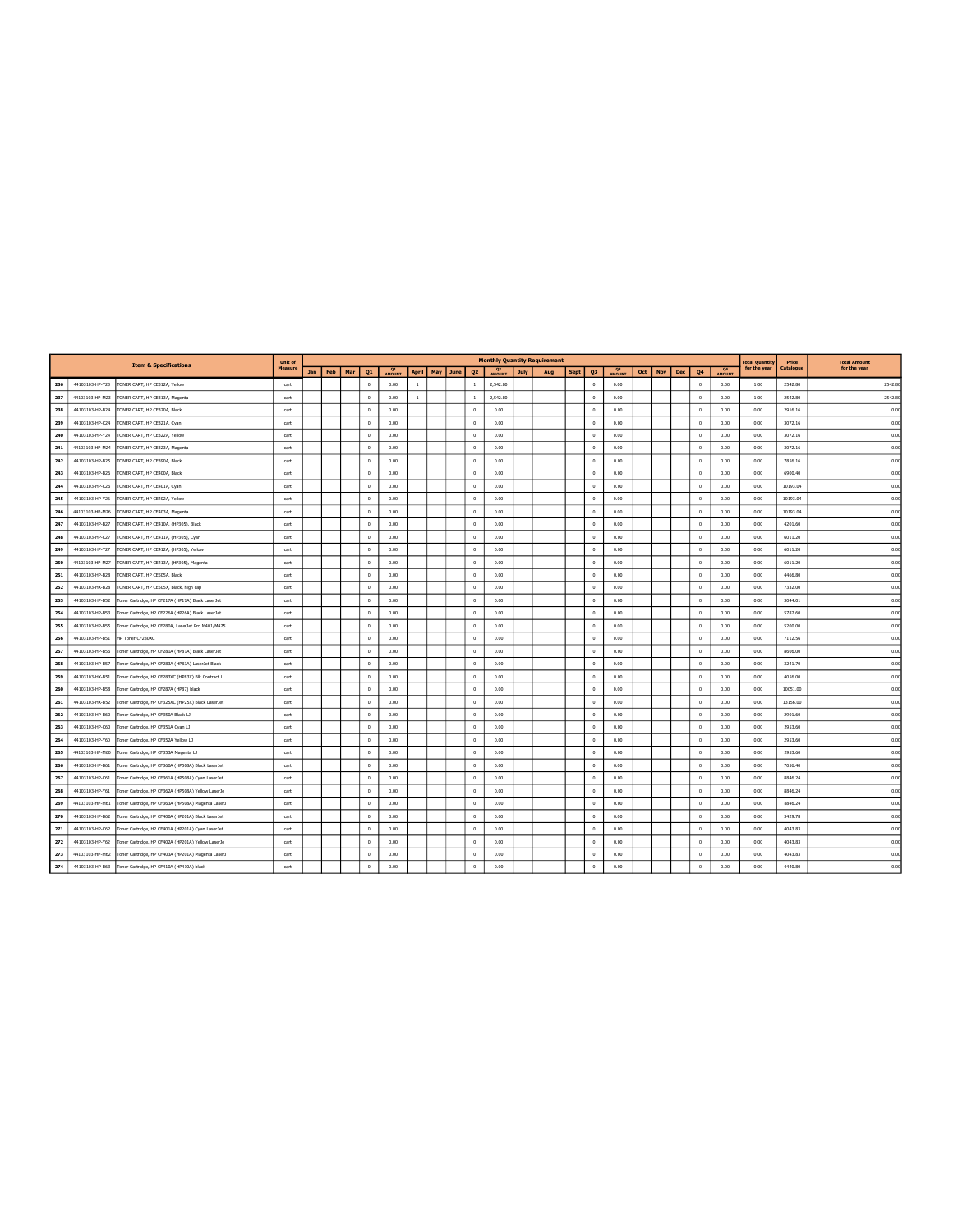|     |                                  | <b>Item &amp; Specifications</b>                                   | Unit of |     |     |     |                      |        |       |     |      |                |                          |             | <b>Monthly Quantity Requirement</b> |      |                |                             |     |     |     |                |                 | <b>Total Quantity</b> | Price     | <b>Total Amount</b> |
|-----|----------------------------------|--------------------------------------------------------------------|---------|-----|-----|-----|----------------------|--------|-------|-----|------|----------------|--------------------------|-------------|-------------------------------------|------|----------------|-----------------------------|-----|-----|-----|----------------|-----------------|-----------------------|-----------|---------------------|
|     |                                  |                                                                    | Measure | Jan | Feb | Mar | Q1                   | AMOUNT | April | May | June | Q <sub>2</sub> | O <sub>2</sub><br>AMOUNT | <b>July</b> | Aug                                 | Sept | Q3             | $^{\circ}$<br><b>AMOUNT</b> | Oct | Nov | Dec | Q4             | $R^{\text{Q4}}$ | for the year          | Catalogue | for the year        |
| 275 | 44103103-HX-B54                  | Toner Cartridge, HP CF410XC (HP410XC) black                        | cart    |     |     |     | $\theta$             | 0.00   |       |     |      | $^{\circ}$     | 0.00                     |             |                                     |      | $\theta$       | 0.00                        |     |     |     | $\circ$        | 0.00            | 0.00                  | 7441.20   | 0.00                |
| 276 | 44103103-HP-C63                  | Toner Cartridge, HP CF411A (HP410A) cyan                           | cart    |     |     |     | $\Omega$             | 0.00   |       |     |      | $^{\circ}$     | 0.00                     |             |                                     |      | $\overline{0}$ | 0.00                        |     |     |     | $\Omega$       | 0.00            | 0.00                  | 5616.00   | 0.00                |
| 277 | 44103103-HX-C54                  | Toner Cartridge, HP CF411XC (HP410XC) cyan                         | cart    |     |     |     | $^{\circ}$           | 0.00   |       |     |      | $^{\circ}$     | 0.00                     |             |                                     |      | $\circ$        | 0.00                        |     |     |     | $\circ$        | 0.00            | 0.00                  | 7472.40   | 0.00                |
| 278 | 44103103-HP-Y63                  | Toner Cartridge, HP CF412A (HP410A) yellow                         | cart    |     |     |     | $\Omega$             | 0.00   |       |     |      | $\circ$        | 0.00                     |             |                                     |      | $\overline{0}$ | 0.00                        |     |     |     | $^{\circ}$     | 0.00            | 0.00                  | 5616.00   | 0.00                |
| 279 | 44103103-HX-Y54                  | Toner Cartridge, HP CF412XC (HP410XC) yellow                       | cart    |     |     |     | $\Omega$             | 0.00   |       |     |      | $\circ$        | 0.00                     |             |                                     |      | $\circ$        | 0.00                        |     |     |     | $\circ$        | 0.00            | 0.00                  | 7472.40   | 0.00                |
| 280 | 44103103-HP-M63                  | Toner Cartridge, HP CF413A (HP410A) magenta                        | cart    |     |     |     | $^{\circ}$           | 0.00   |       |     |      | $\circ$        | 0.00                     |             |                                     |      | $\overline{0}$ | 0.00                        |     |     |     | $\circ$        | 0.00            | 0.00                  | 5616.00   | 0.00                |
| 281 | 44103103-HX-M54                  | Toner Cartridge, HP CF413XC (HP410XC) magenta                      | cart    |     |     |     | $\overline{0}$       | 0.00   |       |     |      | $^{\circ}$     | 0.00                     |             |                                     |      | $\circ$        | 0.00                        |     |     |     | $\circ$        | 0.00            | 0.00                  | 7472.40   | 0.00                |
| 282 | 44103103-HP-B34                  | TONER CART, HP Q2612A, Black                                       | cart    |     |     |     | $\sqrt{2}$           | 0.00   |       |     |      | $^{\circ}$     | 0.00                     |             |                                     |      | $\overline{0}$ | 0.00                        |     |     |     | $\overline{0}$ | 0.00            | 0.00                  | 3900.00   | 0.00                |
| 283 | 44103103-HP-B48                  | TONER CART, HP Q7553A, Black                                       | cart    |     |     |     | $\Omega$             | 0.00   |       |     |      | $\circ$        | 0.00                     |             |                                     |      | $\theta$       | 0.00                        |     |     |     | $\circ$        | 0.00            | 0.00                  | 4399.20   | 0.00                |
| 284 | 44103103-SA-B06                  | TONER CART, SAMSUNG MLT-D101S, Black                               | cart    |     |     |     | $\overline{0}$       | 0.00   |       |     |      | $\circ$        | 0.00                     |             |                                     |      | $\overline{0}$ | 0.00                        |     |     |     | $\Omega$       | 0.00            | 0.00                  | 3406.00   | 0.00                |
| 285 | 44103103-SA-B07                  | TONER CART, SAMSUNG MLT-D103S, Black                               | cart    |     |     |     | $\circ$              | 0.00   |       |     |      | $\circ$        | 0.00                     |             |                                     |      | $\circ$        | 0.00                        |     |     |     | $\circ$        | 0.00            | 0.00                  | 2350.40   | 0.00                |
| 286 | 44103103-SA-B08                  | TONER CART, SAMSUNG MLT-D104S, Black                               | cart    |     |     |     | $\theta$             | 0.00   |       |     |      | $^{\circ}$     | 0.00                     |             |                                     |      | $\overline{0}$ | 0.00                        |     |     |     | $\Omega$       | 0.00            | 0.00                  | 2454.40   | 0.00                |
| 287 | 44103103-SA-B09                  | TONER CART, SAMSUNG MLT-D105L, Black                               | cart    |     |     |     | $^{\circ}$           | 0.00   |       |     |      | $\,$ 0 $\,$    | 0.00                     |             |                                     |      | $\theta$       | 0.00                        |     |     |     | $\circ$        | 0.00            | 0.00                  | 3380.00   | 0.00                |
| 288 | 44103103-SA-B14                  | TONER CART, SAMSUNG MLT-D108S, Black                               | cart    |     |     |     | $\sqrt{2}$           | 0.00   |       |     |      | $\circ$        | 0.00                     |             |                                     |      | $\Omega$       | 0.00                        |     |     |     | $\Omega$       | 0.00            | 0.00                  | 2875.58   | 0.00                |
| 289 | 44103103-SA-B21                  | TONER CART, SAMSUNG MLT-D203E, Black                               | cart    |     |     |     | $\theta$             | 0.00   |       |     |      | $\circ$        | 0.00                     |             |                                     |      | $\overline{0}$ | 0.00                        |     |     |     | $\circ$        | 0.00            | 0.00                  | 7259.20   | 0.00                |
| 290 | 44103103-SA-B18                  | TONER CART, SAMSUNG MLT-D203L, Black                               | cart    |     |     |     | $\theta$             | 0.00   |       |     |      | $^{\circ}$     | 0.00                     |             |                                     |      | $\Omega$       | 0.00                        |     |     |     | $\circ$        | 0.00            | 0.00                  | 3458.00   | 0.00                |
| 291 | 44103103-SA-B20                  | TONER CART, SAMSUNG MLT-D203U, black                               | cart    |     |     |     | $\overline{0}$       | 0.00   |       |     |      | $^{\circ}$     | 0.00                     |             |                                     |      | $\overline{0}$ | 0.00                        |     |     |     | $\circ$        | 0.00            | 0.00                  | 6442.80   | 0.00                |
| 292 | 44103103-SA-B12                  | TONER CART, SAMSUNG MLT-D205E, Black                               | cart    |     |     |     | $\theta$             | 0.00   |       |     |      | $^{\circ}$     | 0.00                     |             |                                     |      | $\overline{0}$ | 0.00                        |     |     |     | $\Omega$       | 0.00            | 0.00                  | 7321.14   | 0.00                |
| 293 | 44103103-SA-B05                  | TONER CART, SAMSUNG MLT-D205L, Black                               | cart    |     |     |     | $\overline{0}$       | 0.00   |       |     |      | $\circ$        | 0.00                     |             |                                     |      | $\overline{0}$ | 0.00                        |     |     |     | $\circ$        | 0.00            | 0.00                  | 3962.24   | 0.00                |
| 294 | 44103103-SA-B10                  | TONER CART, SAMSUNG SCX-D6555A, Black                              | cart    |     |     |     | $\theta$             | 0.00   |       |     |      | $^{\circ}$     | 0.00                     |             |                                     |      | $\overline{0}$ | 0.00                        |     |     |     | $\circ$        | 0.00            | 0.00                  | 4066.40   | 0.00                |
| 295 | 44103103-BR-B15                  | TONER CART, BROTHER TN-3478 Black                                  | cart    |     |     |     | $^{\circ}$           | 0.00   |       |     |      | $\circ$        | 0.00                     |             |                                     |      | $\circ$        | 0.00                        |     |     |     | $\circ$        | 0.00            | 0.00                  | 6370.00   | 0.00                |
| 296 | 44103103-CA-B00                  | TONER CART, CANON CRG 324 II                                       | cart    |     |     |     | $\Omega$             | 0.00   |       |     |      | $\theta$       | 0.00                     |             |                                     |      | $\Omega$       | 0.00                        |     |     |     | $\Omega$       | 0.00            | 0.00                  | 13399.36  | 0.00                |
|     |                                  | AUDIO AND VISUAL EQUIPMENT AND SUPPLIES                            |         |     |     |     |                      |        |       |     |      |                |                          |             |                                     |      |                |                             |     |     |     |                |                 |                       |           |                     |
| 297 |                                  | 45121517-DO-C02 DOCUMENT CAMERA                                    | unit    |     |     |     | $\circ$              | 0.00   |       |     |      | $\circ$        | 0.00                     |             |                                     |      | $\circ$        | 0.00                        |     |     |     | $\circ$        | 0.00            | 0.00                  | 23623.60  | 0.00                |
| 298 | 45111609-MM-P01                  | MULTIMEDIA PROJECTOR, 4000 min ANSI Lumens                         | unit    |     |     |     | $\Omega$             | 0.00   |       |     |      | $^{\circ}$     | 0.00                     |             |                                     |      | $\theta$       | 0.00                        |     |     |     | $\circ$        | 0.00            | 0.00                  | 17472.00  | 0.00                |
|     | <b>FLAG OR ACCESSORIES</b>       |                                                                    |         |     |     |     |                      |        |       |     |      |                |                          |             |                                     |      |                |                             |     |     |     |                |                 |                       |           |                     |
| 299 | 55121905-PH-F01                  | PHILIPPINE NATIONAL FLAG, 100% polyester                           | piece   |     |     |     | $\ddot{\phantom{0}}$ | 0.00   |       |     |      | $\overline{0}$ | 0.00                     |             |                                     |      | $\theta$       | 0.00                        |     |     |     | $^{\circ}$     | 0.00            | 0.00                  | 284.84    | 0.00                |
|     | <b>PRINTED PUBLICATIONS</b>      |                                                                    |         |     |     |     |                      |        |       |     |      |                |                          |             |                                     |      |                |                             |     |     |     |                |                 |                       |           |                     |
|     |                                  | 300 55101524-RA-H01 HANDBOOK (RA 9184), 7th Edition                | book    |     |     |     | $\circ$              | 0.00   |       |     |      | $^{\circ}$     | 0.00                     |             |                                     |      | $\circ$        | 0.00                        |     |     |     | $\circ$        | 0.00            | 0.00                  | 37.21     | 0.00                |
|     | <b>FIRE FIGHTING EQUIPMENT</b>   |                                                                    |         |     |     |     |                      |        |       |     |      |                |                          |             |                                     |      |                |                             |     |     |     |                |                 |                       |           |                     |
| 301 | 46191601-FE-M01                  | FIRE EXTINGUISHER, DRY CHEMICAL, 4.5kgs                            | unit    |     |     |     | $^{\circ}$           | 0.00   |       |     |      | $^{\circ}$     | 0.00                     |             |                                     |      | $\overline{0}$ | 0.00                        |     |     |     | $\Omega$       | 0.00            | 0.00                  | 1144.00   | 0.00                |
| 302 | 46191601-FE-H01                  | FIRE EXTINGUISHER, PURE HCFC 123, 4.5kgs                           | unit    |     |     |     | $\Omega$             | 0.00   |       |     |      | $\circ$        | 0.00                     |             |                                     |      | $\Omega$       | 0.00                        |     |     |     | $\Omega$       | 0.00            | 0.00                  | 5613.25   | 0.00                |
|     | <b>CONSUMER ELECTRONICS</b>      |                                                                    |         |     |     |     |                      |        |       |     |      |                |                          |             |                                     |      |                |                             |     |     |     |                |                 |                       |           |                     |
| 303 |                                  | 52161535-DV-R01 DIGITAL VOICE RECORDER, memory: 4GB (expandable)   | unit    |     |     |     | $^{\circ}$           | 0.00   |       |     |      | $\overline{0}$ | 0.00                     |             |                                     |      | $\theta$       | 0.00                        |     |     |     | $\,0\,$        | 0.00            | 0.00                  | 6415.64   | 0.00                |
|     | <b>FURNITURE AND FURNISHINGS</b> |                                                                    |         |     |     |     |                      |        |       |     |      |                |                          |             |                                     |      |                |                             |     |     |     |                |                 |                       |           |                     |
| 304 | 56101504-CM-B01                  | CHAIR, monobloc, beige, with backrest, w/o armrest                 | piece   |     |     |     | $\sqrt{2}$           | 0.00   |       |     |      | $\Omega$       | 0.00                     |             |                                     |      | $\Omega$       | 0.00                        |     |     |     | $\Omega$       | 0.00            | 0.00                  | 303.68    | 0.00                |
| 305 | 56101504-CM-W01                  | CHAIR, monobloc, white, with backrest, w/o armrest                 | piece   |     |     |     | $\overline{0}$       | 0.00   |       |     |      | $\circ$        | 0.00                     |             |                                     |      | $\,0\,$        | 0.00                        |     |     |     | $\Omega$       | 0.00            | 0.00                  | 301.60    | 0.00                |
| 306 |                                  | 56101519-TM-S01 TABLE, MONOBLOC, WHITE, 889 x 889mm (35" x 35")min | unit    |     |     |     | $\theta$             | 0.00   |       |     |      | $\sqrt{2}$     | 0.00                     |             |                                     |      | $\overline{0}$ | 0.00                        |     |     |     |                | 0.00            | 0.00                  | 1336.40   | 0.00                |

г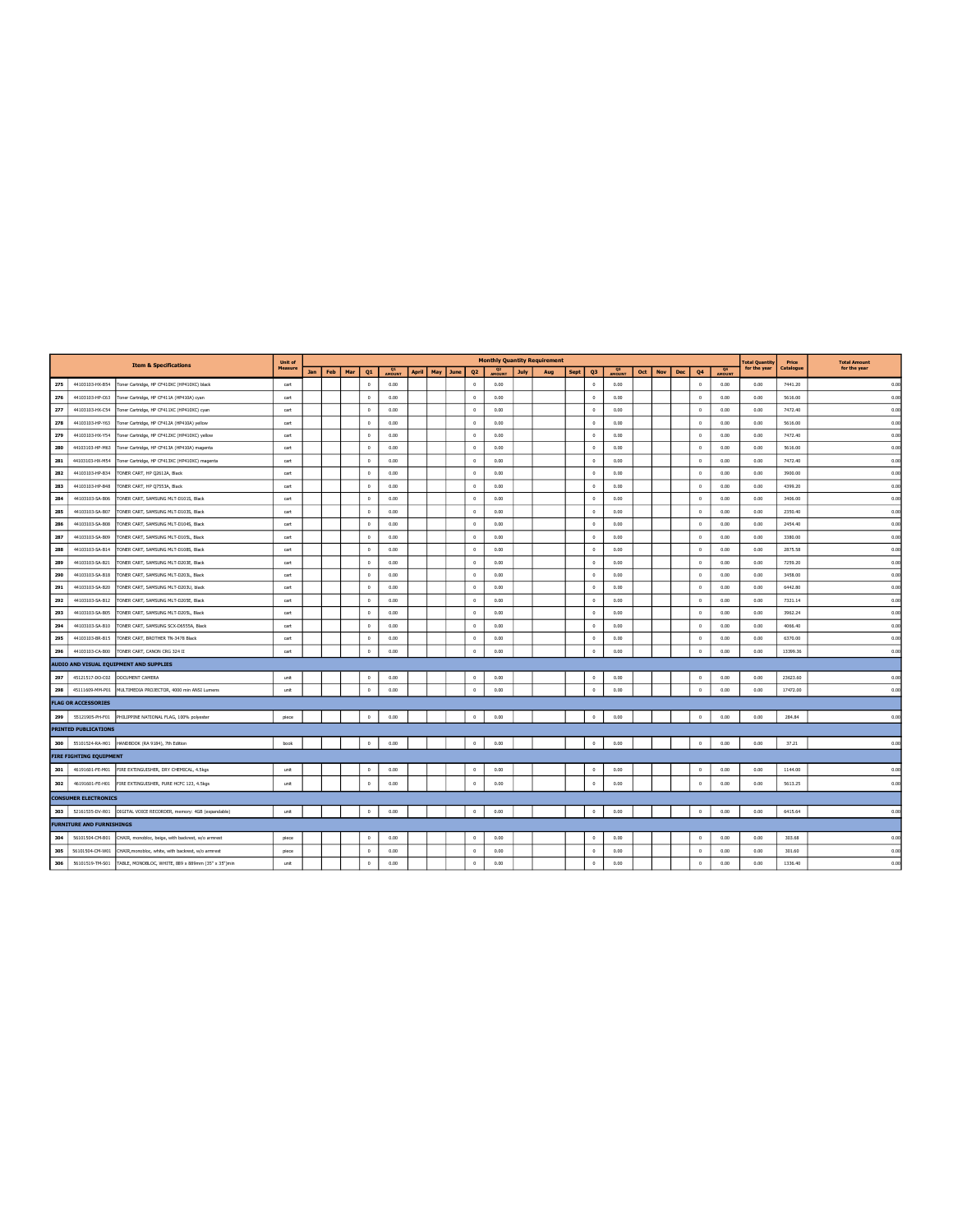|                 |                                   | <b>Item &amp; Specifications</b>                                                                                          | Unit of        |     |     |     |              |              |              |          |                |                          |             | <b>Monthly Quantity Requirement</b> |      |                      |                      |     |     |     |            |        | <b>Total Quantity</b> | Price     | <b>Total Amount</b> |
|-----------------|-----------------------------------|---------------------------------------------------------------------------------------------------------------------------|----------------|-----|-----|-----|--------------|--------------|--------------|----------|----------------|--------------------------|-------------|-------------------------------------|------|----------------------|----------------------|-----|-----|-----|------------|--------|-----------------------|-----------|---------------------|
|                 |                                   |                                                                                                                           | <b>Measure</b> | Jan | Feb | Mar | Q1           | Q1<br>AMOUNT | <b>April</b> | May June | Q <sub>2</sub> | Q <sub>2</sub><br>AMOUNT | <b>July</b> | Aug                                 | Sept | Q <sub>3</sub>       | $^{\circ}$<br>AMOUNT | Oct | Nov | Dec | Q4         | AMOUNT | for the year          | Catalogue | for the year        |
| 307             | 56101519-TM-S02                   | TABLE, MONOBLOC, BEIGE, 889 x 889mm (35" x 35")min                                                                        | unit           |     |     |     | $\theta$     | 0.00         |              |          | $\circ$        | 0.00                     |             |                                     |      | $\circ$              | 0.00                 |     |     |     | $\circ$    | 0.00   | 0.00                  | 1315.60   | 0.00                |
|                 |                                   | ARTS AND CRAFTS EQUIPMENT AND ACCESSORIES AND SUPPLIES                                                                    |                |     |     |     |              |              |              |          |                |                          |             |                                     |      |                      |                      |     |     |     |            |        |                       |           |                     |
| 308             | 60121413-CB-P01                   | CLEARBOOK, 20 transparent pockets, for A4 size                                                                            | piece          |     |     |     | $^{\circ}$   | 0.00         |              |          | $\circ$        | 0.00                     |             |                                     |      | $\circ$              | 0.00                 |     |     |     | $\circ$    | 0.00   | 0.00                  | 39.78     | 0.00                |
| 309             | 60121413-CB-P02                   | CLEARBOOK, 20 transparent pockets, for LEGAL size                                                                         | piece          |     |     |     | $^{\circ}$   | 0.00         |              |          | $^{\circ}$     | 0.00                     |             |                                     |      | $^{\circ}$           | 0.00                 |     |     |     | $\circ$    | 0.00   | 0.00                  | 42.38     | 0.00                |
| 310             | 60121534-ER-P01                   | ERASER, PLASTIC/RUBBER, for pencil draft/writing                                                                          | piece          |     |     |     | $\theta$     | 0.00         |              |          | $\mathbb O$    | 0.00                     |             |                                     |      | $\ddot{\phantom{0}}$ | 0.00                 |     |     |     | $\,0\,$    | 0.00   | 0.00                  | 4.42      | 0.00                |
| 311             | 60121524-SP-G01                   | SIGN PEN, BLACK, liquid/gel ink, 0.5mm needle tip                                                                         | piece          | 24  |     |     | 24           | 830.64       | 24           |          | 24             | 830.64                   | 24          |                                     |      | 24                   | 830.64               | 24  |     |     | 24         | 830.64 | 96.00                 | 34.61     | 3322.56             |
| 312             | 60121524-SP-G02                   | SIGN PEN, BLUE, liquid/gel ink, 0.5mm needle tip                                                                          | piece          |     |     |     | $^{\circ}$   | 0.00         |              |          | $\mathbb O$    | 0.00                     |             |                                     |      | $\mathbb O$          | 0.00                 |     |     |     | $\circ$    | 0.00   | 0.00                  | 34.61     | 0.00                |
| 313             | 60121524-SP-G03                   | SIGN PEN, RED, liquid/gel ink, 0.5mm needle tip                                                                           | piece          |     |     |     | $\circ$      | 0.00         |              |          | $\mathbb O$    | 0.00                     |             |                                     |      | $\circ$              | 0.00                 |     |     |     | $\,0\,$    | 0.00   | 0.00                  | 34.61     | 0.00                |
| 314             | 60121124-WR-P01                   | WRAPPING PAPER, kraft, 65gsm (-5%)                                                                                        | pack           |     |     |     | $\circ$      | 0.00         |              |          | $\circ$        | 0.00                     |             |                                     |      | $\circ$              | 0.00                 |     |     |     | $\circ$    | 0.00   | 0.00                  | 154.84    | 0.00                |
| <b>SOFTWARE</b> |                                   |                                                                                                                           |                |     |     |     |              |              |              |          |                |                          |             |                                     |      |                      |                      |     |     |     |            |        |                       |           |                     |
|                 |                                   | 43231513-SFT-001 Business function specific software                                                                      | license        |     |     |     | $\mathbf 0$  | 0.00         |              |          | $\mathbb O$    | 0.00                     |             |                                     |      | $\circ$              | 0.00                 |     |     |     | $\,0\,$    | 0.00   | 0.00                  | 0.00      | 0.00                |
|                 | 43231602-SFT-002                  | Finance accounting and enterprise resource planning ERP software                                                          | license        |     |     |     | $^{\circ}$   | 0.00         |              |          | $^{\circ}$     | 0.00                     |             |                                     |      | $\Omega$             | 0.00                 |     |     |     | $\circ$    | 0.00   | 0.00                  | 0.00      | 0.00                |
|                 | 43232004-SFT-003                  | Computer game or entertainment software                                                                                   | license        |     |     |     | $^{\circ}$   | 0.00         |              |          | $\circ$        | 0.00                     |             |                                     |      | $\circ$              | 0.00                 |     |     |     | $\circ$    | 0.00   | 0.00                  | 0.00      | 0.00                |
|                 |                                   | 43232107-SFT-004 Content authoring and editing software                                                                   | Ecense         |     |     |     | $\circ$      | 0.00         |              |          | $^{\circ}$     | 0.00                     |             |                                     |      | $\circ$              | 0.00                 |     |     |     | $^{\circ}$ | 0.00   | 0.00                  | 0.00      | 0.00                |
|                 |                                   | 43232202-SFT-005 Content management software                                                                              | license        |     |     |     | $^{\circ}$   | 0.00         |              |          | $\circ$        | 0.00                     |             |                                     |      | $\circ$              | 0.00                 |     |     |     | $\,0\,$    | 0.00   | 0.00                  | 0.00      | 0.00                |
|                 |                                   | 43232304-SFT-006 Data management and query software                                                                       | license        |     |     |     | $\Omega$     | 0.00         |              |          | $^{\circ}$     | 0.00                     |             |                                     |      | $^{\circ}$           | 0.00                 |     |     |     | $\circ$    | 0.00   | 0.00                  | 0.00      | 0.00                |
|                 | 43232402-SFT-007                  | Development software                                                                                                      | license        |     |     |     | $\circ$      | 0.00         |              |          | $\circ$        | 0.00                     |             |                                     |      | $\circ$              | 0.00                 |     |     |     | $\circ$    | 0.00   | 0.00                  | 0.00      | 0.00                |
|                 | 43232505-SFT-008                  | Educational or reference software                                                                                         | license        |     |     |     | $\theta$     | 0.00         |              |          | $^{\circ}$     | 0.00                     |             |                                     |      | $^{\circ}$           | 0.00                 |     |     |     | $\circ$    | 0.00   | 0.00                  | 0.00      | 0.00                |
|                 | 43232603-SFT-009                  | Industry specific software                                                                                                | license        |     |     |     | $\circ$      | 0.00         |              |          | $\mathbb O$    | 0.00                     |             |                                     |      | $\mathbb O$          | 0.00                 |     |     |     | $^{\circ}$ | 0.00   | 0.00                  | 0.00      | 0.00                |
| 10              | 43232701-SFT-010                  | Network applications software                                                                                             | license        |     |     |     | $\circ$      | 0.00         |              |          | $\mathbb O$    | 0.00                     |             |                                     |      | $\circ$              | 0.00                 |     |     |     | $\circ$    | 0.00   | 0.00                  | 0.00      | 0.00                |
| 11              | 43232802-SFT-011                  | Network management software                                                                                               | license        |     |     |     | $\circ$      | 0.00         |              |          | $\circ$        | 0.00                     |             |                                     |      | $\circ$              | 0.00                 |     |     |     | $\circ$    | 0.00   | 0.00                  | 0.00      | 0.00                |
|                 | 12 43232905-SFT-012               | Networking software                                                                                                       | license        |     |     |     | $^{\circ}$   | 0.00         |              |          | $^{\circ}$     | 0.00                     |             |                                     |      | $\circ$              | 0.00                 |     |     |     | $^{\circ}$ | 0.00   | 0.00                  | 0.00      | 0.00                |
| 13              | 43233004-SFT-013                  | Operating environment software                                                                                            | license        |     |     |     | $\circ$      | 0.00         |              |          | $\circ$        | 0.00                     |             |                                     |      | $\theta$             | 0.00                 |     |     |     | $\circ$    | 0.00   | 0.00                  | 0.00      | 0.00                |
| 14              | 43233205-SFT-014                  | Security and protection software                                                                                          | license        |     |     |     | $^{\circ}$   | 0.00         |              |          | $^{\circ}$     | 0.00                     |             |                                     |      | $\circ$              | 0.00                 |     |     |     | $\circ$    | 0.00   | 0.00                  | 0.00      | 0.00                |
| 15              |                                   | 43233405-SFT-015 Utility and device driver software                                                                       | license        |     |     |     | $\circ$      | 0.00         |              |          | $\mathbb O$    | 0.00                     |             |                                     |      | $\mathbb O$          | 0.00                 |     |     |     | $^{\circ}$ | 0.00   | 0.00                  | 0.00      | 0.00                |
|                 | 16 43233501-SFT-016               | Information exchange software                                                                                             | license        |     |     |     | $^{\circ}$   | 0.00         |              |          | $\mathbb O$    | 0.00                     |             |                                     |      | $\circ$              | 0.00                 |     |     |     | $^{\circ}$ | 0.00   | 0.00                  | 0.00      | 0.00                |
|                 |                                   | PART II. OTHER ITEMS NOT AVALABLE AT PS BUT REGULARLY PURCHASED FROM OTHER SOURCES (Note: Please indicate price of items) |                |     |     |     |              |              |              |          |                |                          |             |                                     |      |                      |                      |     |     |     |            |        |                       |           |                     |
|                 | <b>Common Electrical Supplies</b> |                                                                                                                           |                |     |     |     |              |              |              |          |                |                          |             |                                     |      |                      |                      |     |     |     |            |        |                       |           |                     |
|                 |                                   | 40101701-AC-W01 Air Conditioning Unit, Window Inverter Type                                                               |                |     |     |     | $\mathbb O$  | 0.00         |              |          | $\mathbb O$    | 0.00                     |             |                                     |      | $\circ$              | 0.00                 |     |     |     | $\,0\,$    | 0.00   | 0.00                  | 0.00      | 0.00                |
|                 | 40101701-AC-S01                   | Air Conditioning Unit, Split Type                                                                                         |                |     |     |     | $\circ$      | 0.00         |              |          | $\mathbb O$    | 0.00                     |             |                                     |      | $^{\circ}$           | 0.00                 |     |     |     | $\circ$    | 0.00   | 0.00                  | 0.00      | 0.00                |
|                 |                                   |                                                                                                                           |                |     |     |     | $\theta$     | 0.00         |              |          | $\mathbb O$    | 0.00                     |             |                                     |      | $\mathbb O$          | 0.00                 |     |     |     | $\theta$   | 0.00   | 0.00                  | 0.00      | 0.00                |
|                 |                                   |                                                                                                                           |                |     |     |     | $\circ$      | 0.00         |              |          | $^{\circ}$     | 0.00                     |             |                                     |      | $^{\circ}$           | 0.00                 |     |     |     | $^{\circ}$ | 0.00   | 0.00                  | 0.00      | 0.00                |
|                 |                                   |                                                                                                                           |                |     |     |     | $\circ$      | 0.00         |              |          | $^{\circ}$     | 0.00                     |             |                                     |      | $\circ$              | 0.00                 |     |     |     | $^{\circ}$ | 0.00   | 0.00                  | 0.00      | 0.00                |
|                 |                                   |                                                                                                                           |                |     |     |     | $\mathbf{0}$ | 0.00         |              |          | $^{\circ}$     | 0.00                     |             |                                     |      | $\mathbf{0}$         | 0.00                 |     |     |     | $^{\circ}$ | 0.00   | 0.00                  | 0.00      | 0.00                |
|                 |                                   |                                                                                                                           |                |     |     |     | $\circ$      | 0.00         |              |          | $\mathbb O$    | 0.00                     |             |                                     |      | $\circ$              | 0.00                 |     |     |     | $\,0\,$    | 0.00   | 0.00                  | 0.00      | 0.00                |
|                 |                                   |                                                                                                                           |                |     |     |     | $\theta$     | 0.00         |              |          | $^{\circ}$     | 0.00                     |             |                                     |      | $\mathbb O$          | 0.00                 |     |     |     | $^{\circ}$ | 0.00   | 0.00                  | 0.00      | 0.00                |
|                 |                                   |                                                                                                                           |                |     |     |     | $\circ$      | 0.00         |              |          | $^{\circ}$     | 0.00                     |             |                                     |      | $^{\circ}$           | 0.00                 |     |     |     | $^{\circ}$ | 0.00   | 0.00                  | 0.00      | 0.00                |
|                 |                                   |                                                                                                                           |                |     |     |     | $\mathbf{0}$ | 0.00         |              |          | $\Omega$       | 0.00                     |             |                                     |      | $\mathbf{0}$         | 0.00                 |     |     |     | $\theta$   | 0.00   | 0.00                  | 0.00      | 0.00                |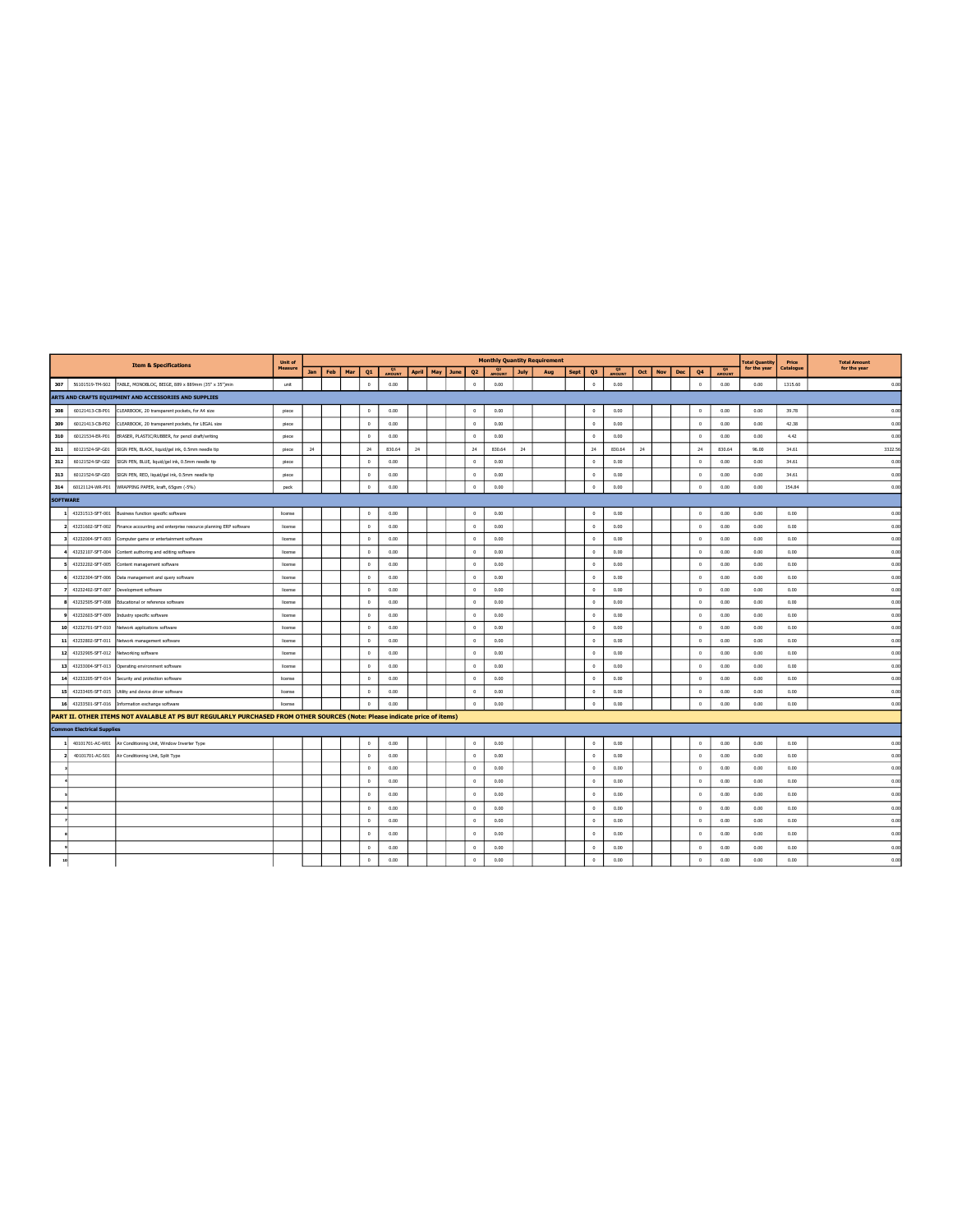|                         |                                   | <b>Item &amp; Specifications</b> | Unit of |         |     |             |                     |                    |                |                          |             | <b>Monthly Quantity Requirement</b> |      |              |              |     |     |     |             |        | Total Quantity<br>for the year | Price     | <b>Total Amount</b> |
|-------------------------|-----------------------------------|----------------------------------|---------|---------|-----|-------------|---------------------|--------------------|----------------|--------------------------|-------------|-------------------------------------|------|--------------|--------------|-----|-----|-----|-------------|--------|--------------------------------|-----------|---------------------|
|                         |                                   |                                  | Measure | Jan Feb | Mar | Q1          | <b>Q1</b><br>AMOUNT | April   May   June | Q <sub>2</sub> | Q <sub>2</sub><br>AMOUNT | <b>July</b> | Aug                                 | Sept | Q3           | Q3<br>AMOUNT | Oct | Nov | Dec | Q4          | AMOUNT |                                | Catalogue | for the year        |
| 11                      |                                   |                                  |         |         |     | $\circ$     | 0.00                |                    | $\circ$        | 0.00                     |             |                                     |      | $\circ$      | 0.00         |     |     |     | $^{\circ}$  | 0.00   | 0.00                           | 0.00      | 0.00                |
| 12                      |                                   |                                  |         |         |     | $\circ$     | 0.00                |                    | $^{\circ}$     | 0.00                     |             |                                     |      | $\circ$      | 0.00         |     |     |     | $^{\circ}$  | 0.00   | 0.00                           | 0.00      | 0.00                |
| 13                      |                                   |                                  |         |         |     | $^{\circ}$  | 0.00                |                    | $^{\circ}$     | 0.00                     |             |                                     |      | $\circ$      | 0.00         |     |     |     | $^{\circ}$  | 0.00   | 0.00                           | 0.00      | 0.00                |
| 14                      |                                   |                                  |         |         |     | $\circ$     | 0.00                |                    | $\circ$        | 0.00                     |             |                                     |      | $\circ$      | 0.00         |     |     |     | $\circ$     | 0.00   | 0.00                           | 0.00      | 0.00                |
| 15                      |                                   |                                  |         |         |     | $\circ$     | 0.00                |                    | $\circ$        | 0.00                     |             |                                     |      | $\circ$      | 0.00         |     |     |     | $\,0\,$     | 0.00   | 0.00                           | 0.00      | 0.00                |
|                         | <b>Common Office Equipment</b>    |                                  |         |         |     |             |                     |                    |                |                          |             |                                     |      |              |              |     |     |     |             |        |                                |           |                     |
|                         | 44111905-WB-N01                   | White Board                      |         |         |     | $\mathbb O$ | 0.00                |                    | $\circ$        | 0.00                     |             |                                     |      | $\circ$      | 0.00         |     |     |     | $\,$ 0 $\,$ | 0.00   | 0.00                           | 0.00      | 0.00                |
| $\overline{\mathbf{2}}$ | 44111911-WB-D01                   | White Board, Digital             |         |         |     | $\mathbb O$ | 0.00                |                    | $\circ$        | 0.00                     |             |                                     |      | $\circ$      | 0.00         |     |     |     | $\circ$     | 0.00   | 0.00                           | 0.00      | 0.00                |
|                         |                                   |                                  |         |         |     | $\mathbf 0$ | 0.00                |                    | $\mathbb O$    | 0.00                     |             |                                     |      | $\circ$      | 0.00         |     |     |     | $\,$ 0 $\,$ | 0.00   | 0.00                           | 0.00      | 0.00                |
|                         |                                   |                                  |         |         |     | $\circ$     | 0.00                |                    | $^{\circ}$     | 0.00                     |             |                                     |      | $\circ$      | 0.00         |     |     |     | $\theta$    | 0.00   | 0.00                           | 0.00      | 0.00                |
|                         |                                   |                                  |         |         |     | $\circ$     | 0.00                |                    | $\circ$        | 0.00                     |             |                                     |      | $\circ$      | 0.00         |     |     |     | $\,$ 0 $\,$ | 0.00   | 0.00                           | 0.00      | 0.00                |
|                         |                                   |                                  |         |         |     | $\mathbb O$ | 0.00                |                    | $\circ$        | 0.00                     |             |                                     |      | $\circ$      | 0.00         |     |     |     | $\circ$     | 0.00   | 0.00                           | 0.00      | 0.00                |
|                         |                                   |                                  |         |         |     | $\circ$     | 0.00                |                    | $\circ$        | 0.00                     |             |                                     |      | $\circ$      | 0.00         |     |     |     | $\circ$     | 0.00   | 0.00                           | 0.00      | 0.00                |
|                         |                                   |                                  |         |         |     | $\mathbf 0$ | 0.00                |                    | $\mathbb O$    | 0.00                     |             |                                     |      | $\circ$      | 0.00         |     |     |     | $\,$ 0 $\,$ | 0.00   | 0.00                           | 0.00      | 0.00                |
|                         |                                   |                                  |         |         |     | $\theta$    | 0.00                |                    | $\circ$        | 0.00                     |             |                                     |      | $\mathbf{0}$ | 0.00         |     |     |     | $\,$ 0 $\,$ | 0.00   | 0.00                           | 0.00      | 0.00                |
|                         |                                   |                                  |         |         |     | $\circ$     | 0.00                |                    | $\circ$        | 0.00                     |             |                                     |      | $\circ$      | 0.00         |     |     |     | $\circ$     | 0.00   | 0.00                           | 0.00      | 0.00                |
| $\ddot{\phantom{1}}$    |                                   |                                  |         |         |     | $\circ$     | 0.00                |                    | $\mathbb O$    | 0.00                     |             |                                     |      | $\circ$      | 0.00         |     |     |     | $\circ$     | 0.00   | 0.00                           | 0.00      | 0.00                |
| 11                      |                                   |                                  |         |         |     | $\mathbf 0$ | 0.00                |                    | $\circ$        | 0.00                     |             |                                     |      | $\circ$      | 0.00         |     |     |     | $\circ$     | 0.00   | 0.00                           | 0.00      | 0.00                |
| 13                      |                                   |                                  |         |         |     | $\circ$     | 0.00                |                    | $^{\circ}$     | 0.00                     |             |                                     |      | $\circ$      | 0.00         |     |     |     | $\circ$     | 0.00   | 0.00                           | 0.00      | 0.00                |
| $\mathbf{r}$            |                                   |                                  |         |         |     | $\circ$     | 0.00                |                    | $\mathbb O$    | 0.00                     |             |                                     |      | $\circ$      | 0.00         |     |     |     | $\,$ 0 $\,$ | 0.00   | 0.00                           | 0.00      | 0.00                |
| $\overline{1}$          |                                   |                                  |         |         |     | $\mathbf 0$ | 0.00                |                    | $\mathbb O$    | 0.00                     |             |                                     |      | $\mathbf 0$  | 0.00         |     |     |     | $\,0\,$     | 0.00   | 0.00                           | 0.00      | 0.00                |
|                         | <b>Common Office Supplies</b>     |                                  |         |         |     |             |                     |                    |                |                          |             |                                     |      |              |              |     |     |     |             |        |                                |           |                     |
|                         |                                   |                                  |         |         |     | $\mathbb O$ | 0.00                |                    | $\circ$        | 0.00                     |             |                                     |      | $\circ$      | 0.00         |     |     |     | $\mathbb O$ | 0.00   | 0.00                           | 0.00      | 0.00                |
|                         |                                   |                                  |         |         |     | $\circ$     | 0.00                |                    | $\circ$        | 0.00                     |             |                                     |      | $\circ$      | 0.00         |     |     |     | $\circ$     | 0.00   | 0.00                           | 0.00      | 0.00                |
|                         |                                   |                                  |         |         |     | $\circ$     | 0.00                |                    | $\circ$        | 0.00                     |             |                                     |      | $\circ$      | 0.00         |     |     |     | $\,$ 0 $\,$ | 0.00   | 0.00                           | 0.00      | 0.00                |
|                         |                                   |                                  |         |         |     | $\circ$     | 0.00                |                    | $\circ$        | 0.00                     |             |                                     |      | $\circ$      | 0.00         |     |     |     | $\circ$     | 0.00   | 0.00                           | 0.00      | 0.00                |
|                         |                                   |                                  |         |         |     | $^{\circ}$  | 0.00                |                    | $^{\circ}$     | 0.00                     |             |                                     |      | $\circ$      | 0.00         |     |     |     | $\theta$    | 0.00   | 0.00                           | 0.00      | 0.00                |
|                         |                                   |                                  |         |         |     | $\circ$     | 0.00                |                    | $\circ$        | 0.00                     |             |                                     |      | $\circ$      | 0.00         |     |     |     | $\circ$     | 0.00   | 0.00                           | 0.00      | 0.00                |
|                         |                                   |                                  |         |         |     | $\theta$    | 0.00                |                    | $\circ$        | 0.00                     |             |                                     |      | $\circ$      | 0.00         |     |     |     | $\circ$     | 0.00   | 0.00                           | 0.00      | 0.00                |
|                         |                                   |                                  |         |         |     | $\theta$    | 0.00                |                    | $\circ$        | 0.00                     |             |                                     |      | $\mathbf{0}$ | 0.00         |     |     |     | $\circ$     | 0.00   | 0.00                           | 0.00      | 0.00                |
|                         |                                   |                                  |         |         |     | $\circ$     | 0.00                |                    | $\circ$        | 0.00                     |             |                                     |      | $\circ$      | 0.00         |     |     |     | $\circ$     | 0.00   | 0.00                           | 0.00      | 0.00                |
|                         |                                   |                                  |         |         |     | $^{\circ}$  | 0.00                |                    | $^{\circ}$     | 0.00                     |             |                                     |      | $\circ$      | 0.00         |     |     |     | $\theta$    | 0.00   | 0.00                           | 0.00      | 0.00                |
| $\overline{\mathbf{1}}$ |                                   |                                  |         |         |     | $\circ$     | 0.00                |                    | $\circ$        | 0.00                     |             |                                     |      | $\circ$      | 0.00         |     |     |     | $\circ$     | 0.00   | 0.00                           | 0.00      | 0.00                |
|                         |                                   |                                  |         |         |     | $\circ$     | 0.00                |                    | $^{\circ}$     | 0.00                     |             |                                     |      | $^{\circ}$   | 0.00         |     |     |     | $\theta$    | 0.00   | 0.00                           | 0.00      | 0.00                |
| 13                      |                                   |                                  |         |         |     | $\circ$     | 0.00                |                    | $\circ$        | 0.00                     |             |                                     |      | $\circ$      | 0.00         |     |     |     | $\,0\,$     | 0.00   | 0.00                           | 0.00      | 0.00                |
| 14                      |                                   |                                  |         |         |     | $\circ$     | 0.00                |                    | $^{\circ}$     | 0.00                     |             |                                     |      | $\circ$      | 0.00         |     |     |     | $\circ$     | 0.00   | 0.00                           | 0.00      | 0.00                |
| 15                      |                                   |                                  |         |         |     | $\mathbf 0$ | 0.00                |                    | $\mathbb O$    | 0.00                     |             |                                     |      | $\mathbf 0$  | 0.00         |     |     |     | $\circ$     | 0.00   | 0.00                           | 0.00      | 0.00                |
|                         | <b>Common Janitorial Supplies</b> |                                  |         |         |     |             |                     |                    |                |                          |             |                                     |      |              |              |     |     |     |             |        |                                |           |                     |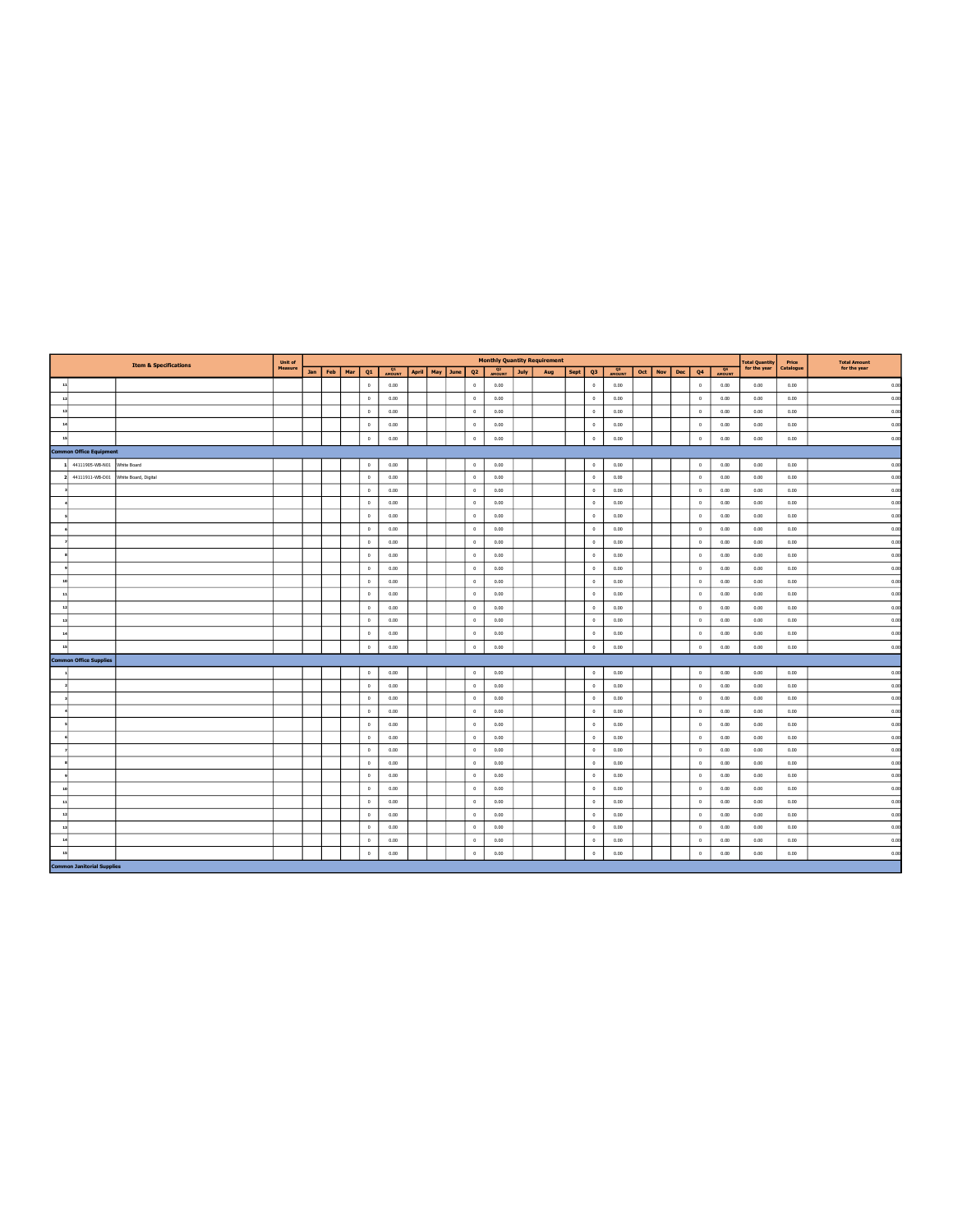|                |                                         | <b>Item &amp; Specifications</b> | Unit of |             |              |                     |  |                    |                |                          |      | <b>Monthly Quantity Requirement</b> |             |             |              |         |     |             |        | <b>Total Quantity</b> | Price     | <b>Total Amount</b> |
|----------------|-----------------------------------------|----------------------------------|---------|-------------|--------------|---------------------|--|--------------------|----------------|--------------------------|------|-------------------------------------|-------------|-------------|--------------|---------|-----|-------------|--------|-----------------------|-----------|---------------------|
|                |                                         |                                  | Measure | Jan Feb Mar | Q1           | <b>Q1</b><br>AMOUNT |  | April   May   June | Q <sub>2</sub> | Q <sub>2</sub><br>AMOUNT | July | Aug                                 | <b>Sept</b> | Q3          | Q3<br>AMOUNT | Oct Nov | Dec | Q4          | AMOUNT | for the year          | Catalogue | for the year        |
|                |                                         |                                  |         |             | $\circ$      | 0.00                |  |                    | $^{\circ}$     | 0.00                     |      |                                     |             | $\circ$     | 0.00         |         |     | $^{\circ}$  | 0.00   | 0.00                  | 0.00      | 0.00                |
|                |                                         |                                  |         |             | $\mathbb O$  | 0.00                |  |                    | $\circ$        | 0.00                     |      |                                     |             | $\circ$     | 0.00         |         |     | $\circ$     | 0.00   | 0.00                  | 0.00      | 0.00                |
|                |                                         |                                  |         |             | $\mathbb O$  | 0.00                |  |                    | $\circ$        | 0.00                     |      |                                     |             | $\circ$     | 0.00         |         |     | $\,$ 0 $\,$ | 0.00   | 0.00                  | 0.00      | 0.00                |
|                |                                         |                                  |         |             | $\mathbb O$  | 0.00                |  |                    | $\circ$        | 0.00                     |      |                                     |             | $\circ$     | 0.00         |         |     | $\circ$     | 0.00   | 0.00                  | 0.00      | 0.00                |
|                |                                         |                                  |         |             | $\circ$      | 0.00                |  |                    | $^{\circ}$     | 0.00                     |      |                                     |             | $\circ$     | 0.00         |         |     | $\circ$     | 0.00   | 0.00                  | 0.00      | 0.00                |
|                |                                         |                                  |         |             | $\circ$      | 0.00                |  |                    | $\theta$       | 0.00                     |      |                                     |             | $\circ$     | 0.00         |         |     | $\circ$     | 0.00   | 0.00                  | 0.00      | 0.00                |
|                |                                         |                                  |         |             | $\circ$      | 0.00                |  |                    | $\circ$        | 0.00                     |      |                                     |             | $\circ$     | 0.00         |         |     | $\circ$     | 0.00   | 0.00                  | 0.00      | 0.00                |
|                |                                         |                                  |         |             | $\mathbb O$  | 0.00                |  |                    | $\circ$        | 0.00                     |      |                                     |             | $\circ$     | 0.00         |         |     | $\circ$     | 0.00   | 0.00                  | 0.00      | 0.00                |
|                |                                         |                                  |         |             | $\circ$      | 0.00                |  |                    | $\circ$        | 0.00                     |      |                                     |             | $\circ$     | 0.00         |         |     | $\circ$     | 0.00   | 0.00                  | 0.00      | 0.00                |
|                |                                         |                                  |         |             | $\circ$      | 0.00                |  |                    | $^{\circ}$     | 0.00                     |      |                                     |             | $\circ$     | 0.00         |         |     | $^{\circ}$  | 0.00   | 0.00                  | 0.00      | 0.00                |
|                |                                         |                                  |         |             | $\mathbb O$  | 0.00                |  |                    | $\circ$        | 0.00                     |      |                                     |             | $\mathbb O$ | 0.00         |         |     | $\circ$     | 0.00   | 0.00                  | 0.00      | 0.00                |
| $\mathbf{r}$   |                                         |                                  |         |             | $\mathbb O$  | 0.00                |  |                    | $\circ$        | 0.00                     |      |                                     |             | $\mathbb O$ | 0.00         |         |     | $\circ$     | 0.00   | 0.00                  | 0.00      | 0.00                |
|                |                                         |                                  |         |             | $^{\circ}$   | 0.00                |  |                    | $^{\circ}$     | 0.00                     |      |                                     |             | $^{\circ}$  | 0.00         |         |     | $\circ$     | 0.00   | 0.00                  | 0.00      | 0.00                |
| $\overline{1}$ |                                         |                                  |         |             | $\mathbb O$  | 0.00                |  |                    | $\mathbb O$    | 0.00                     |      |                                     |             | $\circ$     | 0.00         |         |     | $\circ$     | 0.00   | 0.00                  | 0.00      | 0.00                |
| $\mathbf{I}$   |                                         |                                  |         |             | $\mathbb O$  | 0.00                |  |                    | $^{\circ}$     | 0.00                     |      |                                     |             | $\mathbb O$ | 0.00         |         |     | $\circ$     | 0.00   | 0.00                  | 0.00      | 0.00                |
|                | <b>Office Equipment and Accessories</b> |                                  |         |             |              |                     |  |                    |                |                          |      |                                     |             |             |              |         |     |             |        |                       |           |                     |
|                |                                         |                                  |         |             | $\circ$      | 0.00                |  |                    | $\theta$       | 0.00                     |      |                                     |             | $\circ$     | 0.00         |         |     | $\circ$     | 0.00   | 0.00                  | 0.00      | 0.00                |
|                |                                         |                                  |         |             | $\mathbf{0}$ | 0.00                |  |                    | $^{\circ}$     | 0.00                     |      |                                     |             | $^{\circ}$  | 0.00         |         |     | $\circ$     | 0.00   | 0.00                  | 0.00      | 0.00                |
|                |                                         |                                  |         |             | $\circ$      | 0.00                |  |                    | $\circ$        | 0.00                     |      |                                     |             | $\theta$    | 0.00         |         |     | $\circ$     | 0.00   | 0.00                  | 0.00      | 0.00                |
|                |                                         |                                  |         |             | $\circ$      | 0.00                |  |                    | $\theta$       | 0.00                     |      |                                     |             | $^{\circ}$  | 0.00         |         |     | $\circ$     | 0.00   | 0.00                  | 0.00      | 0.00                |
|                |                                         |                                  |         |             | $\mathbb O$  | 0.00                |  |                    | $\circ$        | 0.00                     |      |                                     |             | $\mathbb O$ | 0.00         |         |     | $\circ$     | 0.00   | 0.00                  | 0.00      | 0.00                |
|                |                                         |                                  |         |             | $\circ$      | 0.00                |  |                    | $\circ$        | 0.00                     |      |                                     |             | $\theta$    | 0.00         |         |     | $\circ$     | 0.00   | 0.00                  | 0.00      | 0.00                |
|                |                                         |                                  |         |             | $\circ$      | 0.00                |  |                    | $\circ$        | 0.00                     |      |                                     |             | $^{\circ}$  | 0.00         |         |     | $\circ$     | 0.00   | 0.00                  | 0.00      | 0.00                |
|                |                                         |                                  |         |             | $\mathbb O$  | 0.00                |  |                    | $\circ$        | 0.00                     |      |                                     |             | $\circ$     | 0.00         |         |     | $\circ$     | 0.00   | 0.00                  | 0.00      | 0.00                |
|                |                                         |                                  |         |             | $\mathbb O$  | 0.00                |  |                    | $\circ$        | 0.00                     |      |                                     |             | $\circ$     | 0.00         |         |     | $\circ$     | 0.00   | 0.00                  | 0.00      | 0.00                |
|                |                                         |                                  |         |             | $\circ$      | 0.00                |  |                    | $^{\circ}$     | 0.00                     |      |                                     |             | $\circ$     | 0.00         |         |     | $^{\circ}$  | 0.00   | 0.00                  | 0.00      | 0.00                |
|                |                                         |                                  |         |             | $\circ$      | 0.00                |  |                    | $\theta$       | 0.00                     |      |                                     |             | $\theta$    | 0.00         |         |     | $\circ$     | 0.00   | 0.00                  | 0.00      | 0.00                |
|                |                                         |                                  |         |             | $\circ$      | 0.00                |  |                    | $\circ$        | 0.00                     |      |                                     |             | $\circ$     | 0.00         |         |     | $^{\circ}$  | 0.00   | 0.00                  | 0.00      | 0.00                |
|                |                                         |                                  |         |             | $\mathbb O$  | 0.00                |  |                    | $\circ$        | 0.00                     |      |                                     |             | $\circ$     | 0.00         |         |     | $\circ$     | 0.00   | 0.00                  | 0.00      | 0.00                |
|                |                                         |                                  |         |             | $\circ$      | 0.00                |  |                    | $\circ$        | 0.00                     |      |                                     |             | $\circ$     | 0.00         |         |     | $\,$ 0 $\,$ | 0.00   | 0.00                  | 0.00      | 0.00                |
|                |                                         |                                  |         |             | $\circ$      | 0.00                |  |                    | $^{\circ}$     | 0.00                     |      |                                     |             | $\circ$     | 0.00         |         |     | $^{\circ}$  | 0.00   | 0.00                  | 0.00      | 0.00                |
|                | <b>Office Supplies</b>                  |                                  |         |             |              |                     |  |                    |                |                          |      |                                     |             |             |              |         |     |             |        |                       |           |                     |
|                |                                         |                                  |         |             | $\,0\,$      | 0.00                |  |                    | $\circ$        | 0.00                     |      |                                     |             | $\circ$     | 0.00         |         |     | $\circ$     | 0.00   | 0.00                  | 0.00      | 0.00                |
|                |                                         |                                  |         |             | $\mathbf{0}$ | 0.00                |  |                    | $^{\circ}$     | 0.00                     |      |                                     |             | $^{\circ}$  | 0.00         |         |     | $\circ$     | 0.00   | 0.00                  | 0.00      | 0.00                |
|                |                                         |                                  |         |             | $\mathbb O$  | 0.00                |  |                    | $\mathbb O$    | 0.00                     |      |                                     |             | $\circ$     | 0.00         |         |     | $\circ$     | 0.00   | 0.00                  | 0.00      | 0.00                |
|                |                                         |                                  |         |             | $\mathbb O$  | 0.00                |  |                    | $\circ$        | 0.00                     |      |                                     |             | $\circ$     | 0.00         |         |     | $\circ$     | 0.00   | 0.00                  | 0.00      | 0.00                |
|                |                                         |                                  |         |             | $\mathbb O$  | 0.00                |  |                    | $\circ$        | 0.00                     |      |                                     |             | $\mathbb O$ | 0.00         |         |     | $\circ$     | 0.00   | 0.00                  | 0.00      | 0.00                |
|                |                                         |                                  |         |             | $\mathbf 0$  | 0.00                |  |                    | $\mathbb O$    | 0.00                     |      |                                     |             | $\mathbf 0$ | 0.00         |         |     | $\,$ 0 $\,$ | 0.00   | 0.00                  | 0.00      | 0.00                |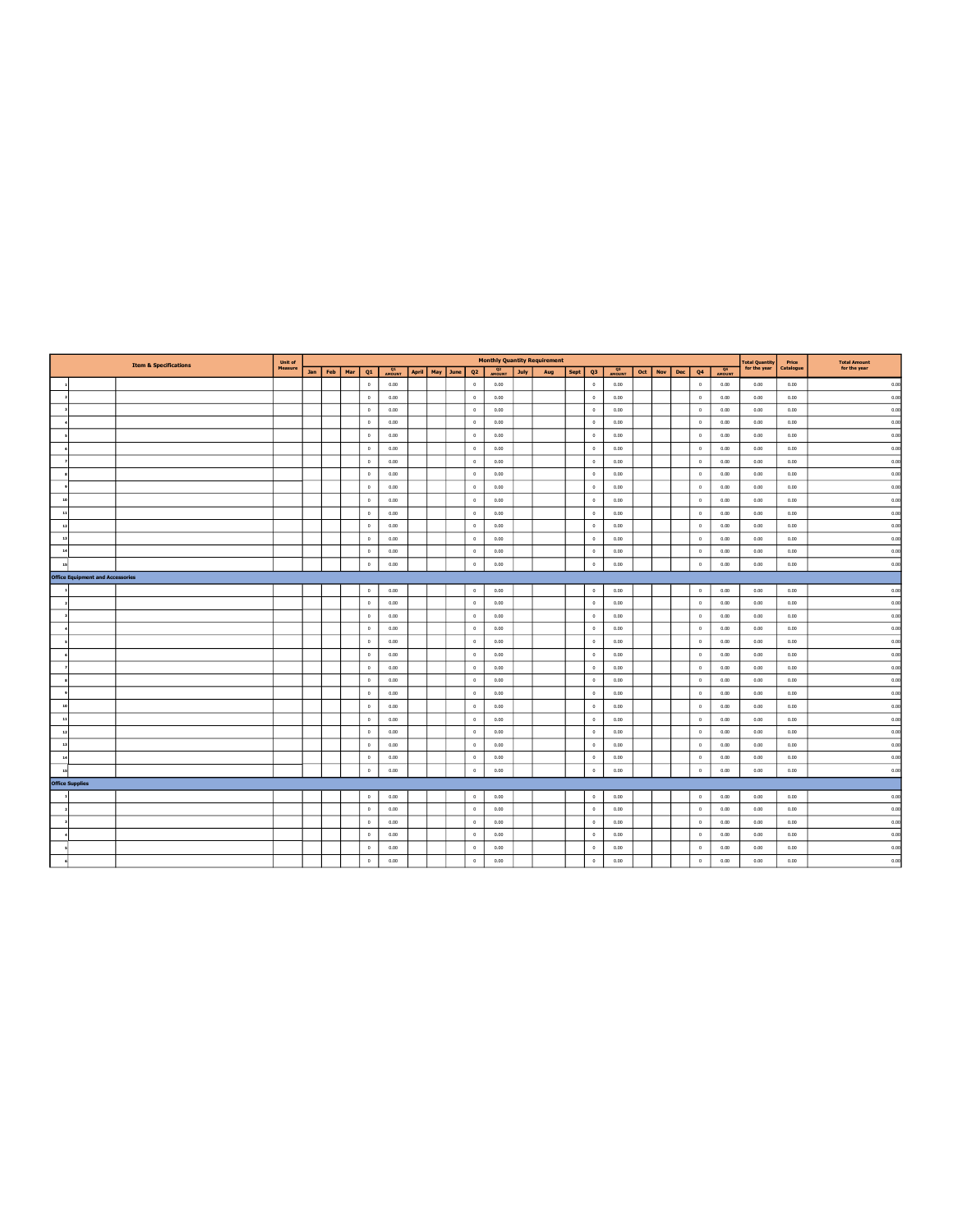|                                            | <b>Item &amp; Specifications</b>                      | <b>Unit of</b> |             |              |                     |  |                    |                |                          |      | <b>Monthly Quantity Requirement</b> |             |                |                     |         |     |                |                | <b>Total Quantity</b> | Price     | <b>Total Amount</b> |
|--------------------------------------------|-------------------------------------------------------|----------------|-------------|--------------|---------------------|--|--------------------|----------------|--------------------------|------|-------------------------------------|-------------|----------------|---------------------|---------|-----|----------------|----------------|-----------------------|-----------|---------------------|
|                                            |                                                       | Measure        | Jan Feb Mar | Q1           | <b>Q1</b><br>AMOUNT |  | April   May   June | Q <sub>2</sub> | Q <sub>2</sub><br>AMOUNT | July | Aug                                 | <b>Sept</b> | Q3             | <b>Q3</b><br>AMOUNT | Oct Nov | Dec | Q <sub>4</sub> | Q <sub>4</sub> | for the year          | Catalogue | for the year        |
|                                            |                                                       |                |             | $\mathbb O$  | 0.00                |  |                    | $\circ$        | 0.00                     |      |                                     |             | $\mathbb O$    | 0.00                |         |     | $\,$ 0 $\,$    | 0.00           | 0.00                  | 0.00      | 0.00                |
|                                            |                                                       |                |             | $\circ$      | 0.00                |  |                    | $^{\circ}$     | 0.00                     |      |                                     |             | $^{\circ}$     | 0.00                |         |     | $\circ$        | 0.00           | 0.00                  | 0.00      | 0.00                |
|                                            |                                                       |                |             | $\circ$      | 0.00                |  |                    | $\circ$        | 0.00                     |      |                                     |             | $\circ$        | 0.00                |         |     | $\circ$        | 0.00           | 0.00                  | 0.00      | 0.00                |
|                                            |                                                       |                |             | $\circ$      | 0.00                |  |                    | $\circ$        | 0.00                     |      |                                     |             | $\circ$        | 0.00                |         |     | $\circ$        | 0.00           | 0.00                  | 0.00      | 0.00                |
|                                            |                                                       |                |             | $\mathbb O$  | 0.00                |  |                    | $\circ$        | 0.00                     |      |                                     |             | $\circ$        | 0.00                |         |     | $\circ$        | 0.00           | 0.00                  | 0.00      | 0.00                |
|                                            |                                                       |                |             | $\circ$      | 0.00                |  |                    | $\circ$        | 0.00                     |      |                                     |             | $\theta$       | 0.00                |         |     | $\circ$        | 0.00           | 0.00                  | 0.00      | 0.00                |
|                                            |                                                       |                |             | $\mathbb O$  | 0.00                |  |                    | $\circ$        | 0.00                     |      |                                     |             | $\mathbb O$    | 0.00                |         |     | $\,$ 0 $\,$    | 0.00           | 0.00                  | 0.00      | 0.00                |
|                                            |                                                       |                |             | $\circ$      | 0.00                |  |                    | $\circ$        | 0.00                     |      |                                     |             | $\circ$        | 0.00                |         |     | $\,$ 0 $\,$    | 0.00           | 0.00                  | 0.00      | 0.00                |
|                                            |                                                       |                |             | $\circ$      | 0.00                |  |                    | $\circ$        | 0.00                     |      |                                     |             | $\circ$        | 0.00                |         |     | $\theta$       | 0.00           | 0.00                  | 0.00      | 0.00                |
|                                            | Audio and visual presentation and composing equipment |                |             |              |                     |  |                    |                |                          |      |                                     |             |                |                     |         |     |                |                |                       |           |                     |
| 52161505-TV-S01                            | <b>SMART Television</b>                               |                |             | $\mathbf 0$  | 0.00                |  |                    | $^{\circ}$     | 0.00                     |      |                                     |             | $\mathbb O$    | 0.00                |         |     | $\circ$        | 0.00           | 0.00                  | 0.00      | 0.00                |
| 52161520-MC-M01                            | Microphone                                            |                |             | $\mathbb O$  | 0.00                |  |                    | $\circ$        | 0.00                     |      |                                     |             | $\circ$        | 0.00                |         |     | $\circ$        | 0.00           | 0.00                  | 0.00      | 0.00                |
| 52161512-SP-K01                            | Speakers                                              |                |             | $\circ$      | 0.00                |  |                    | $^{\circ}$     | 0.00                     |      |                                     |             | $^{\circ}$     | 0.00                |         |     | $^{\circ}$     | 0.00           | 0.00                  | 0.00      | 0.00                |
| 32101514-AM-P01                            | Amplifier                                             |                |             | $\mathbb O$  | 0.00                |  |                    | $\circ$        | 0.00                     |      |                                     |             | $\circ$        | 0.00                |         |     | $\circ$        | 0.00           | 0.00                  | 0.00      | 0.00                |
| 52161517-EQ-E01                            | Equalizer                                             |                |             | $\mathbf 0$  | 0.00                |  |                    | $\circ$        | 0.00                     |      |                                     |             | $\circ$        | 0.00                |         |     | $\circ$        | 0.00           | 0.00                  | 0.00      | 0.00                |
|                                            |                                                       |                |             | $\mathbb O$  | 0.00                |  |                    | $\circ$        | 0.00                     |      |                                     |             | $\circ$        | 0.00                |         |     | $\circ$        | 0.00           | 0.00                  | 0.00      | 0.00                |
|                                            |                                                       |                |             | $\mathbf 0$  | 0.00                |  |                    | $\circ$        | 0.00                     |      |                                     |             | $\circ$        | 0.00                |         |     | $\circ$        | 0.00           | 0.00                  | 0.00      | 0.00                |
|                                            |                                                       |                |             | $\mathbb O$  | 0.00                |  |                    | $\circ$        | 0.00                     |      |                                     |             | $\mathbb O$    | 0.00                |         |     | $\circ$        | 0.00           | 0.00                  | 0.00      | 0.00                |
|                                            |                                                       |                |             | $\circ$      | 0.00                |  |                    | $\circ$        | 0.00                     |      |                                     |             | $\theta$       | 0.00                |         |     | $\circ$        | 0.00           | 0.00                  | 0.00      | 0.00                |
|                                            |                                                       |                |             | $\mathbb O$  | 0.00                |  |                    | $\circ$        | 0.00                     |      |                                     |             | $\circ$        | 0.00                |         |     | $\,$ 0 $\,$    | 0.00           | 0.00                  | 0.00      | 0.00                |
|                                            |                                                       |                |             | $\circ$      | 0.00                |  |                    | $^{\circ}$     | 0.00                     |      |                                     |             | $^{\circ}$     | 0.00                |         |     | $^{\circ}$     | 0.00           | 0.00                  | 0.00      | 0.00                |
|                                            |                                                       |                |             | $\mathbb O$  | 0.00                |  |                    | $\circ$        | 0.00                     |      |                                     |             | $\circ$        | 0.00                |         |     | $\,$ 0 $\,$    | 0.00           | 0.00                  | 0.00      | 0.00                |
|                                            |                                                       |                |             | $\circ$      | 0.00                |  |                    | $^{\circ}$     | 0.00                     |      |                                     |             | $\overline{0}$ | 0.00                |         |     | $^{\circ}$     | 0.00           | 0.00                  | 0.00      | 0.00                |
|                                            |                                                       |                |             | $\mathbb O$  | 0.00                |  |                    | $\circ$        | 0.00                     |      |                                     |             | $\circ$        | 0.00                |         |     | $\circ$        | 0.00           | 0.00                  | 0.00      | 0.00                |
|                                            |                                                       |                |             | $\mathbb O$  | 0.00                |  |                    | $\mathbb O$    | 0.00                     |      |                                     |             | $\circ$        | 0.00                |         |     | $\,$ 0 $\,$    | 0.00           | 0.00                  | 0.00      | 0.00                |
| Photographic or filming or video equipment |                                                       |                |             |              |                     |  |                    |                |                          |      |                                     |             |                |                     |         |     |                |                |                       |           |                     |
| 46171615-HD-C01                            | HD Camera                                             |                |             | $\mathbb O$  | 0.00                |  |                    | $\circ$        | 0.00                     |      |                                     |             | $\circ$        | 0.00                |         |     | $\circ$        | 0.00           | 0.00                  | 0.00      | 0.00                |
| 45121504-DS-C01                            | <b>DSLR Camera</b>                                    |                |             | $\circ$      | 0.00                |  |                    | $\theta$       | 0.00                     |      |                                     |             | $\circ$        | 0.00                |         |     | $\circ$        | 0.00           | 0.00                  | 0.00      | 0.00                |
| 45121516-VH-C01                            | HD Video Camera                                       |                |             | $\circ$      | 0.00                |  |                    | $\circ$        | 0.00                     |      |                                     |             | $\Omega$       | 0.00                |         |     | $\circ$        | 0.00           | 0.00                  | 0.00      | 0.00                |
| 45121506-VC-C01                            | Video Conference Equipment                            |                |             | $\circ$      | 0.00                |  |                    | $\circ$        | 0.00                     |      |                                     |             | $\theta$       | 0.00                |         |     | $\circ$        | 0.00           | 0.00                  | 0.00      | 0.00                |
|                                            |                                                       |                |             | $\mathbb O$  | 0.00                |  |                    | $\circ$        | 0.00                     |      |                                     |             | $\mathbb O$    | 0.00                |         |     | $\circ$        | 0.00           | 0.00                  | 0.00      | 0.00                |
|                                            |                                                       |                |             | $\circ$      | 0.00                |  |                    | $^{\circ}$     | 0.00                     |      |                                     |             | $\circ$        | 0.00                |         |     | $^{\circ}$     | 0.00           | 0.00                  | 0.00      | 0.00                |
|                                            |                                                       |                |             | $\theta$     | 0.00                |  |                    | $\circ$        | 0.00                     |      |                                     |             | $\,0\,$        | 0.00                |         |     | $\circ$        | 0.00           | 0.00                  | 0.00      | 0.00                |
|                                            |                                                       |                |             | $\circ$      | 0.00                |  |                    | $\circ$        | 0.00                     |      |                                     |             | $\circ$        | 0.00                |         |     | $\,$ 0 $\,$    | 0.00           | 0.00                  | 0.00      | 0.00                |
|                                            |                                                       |                |             | $\circ$      | 0.00                |  |                    | $^{\circ}$     | 0.00                     |      |                                     |             | $\circ$        | 0.00                |         |     | $^{\circ}$     | 0.00           | 0.00                  | 0.00      | 0.00                |
|                                            |                                                       |                |             | $\mathbb O$  | 0.00                |  |                    | $\circ$        | 0.00                     |      |                                     |             | $\circ$        | 0.00                |         |     | $\circ$        | 0.00           | 0.00                  | 0.00      | 0.00                |
|                                            |                                                       |                |             | $\mathbb O$  | 0.00                |  |                    | $\mathbb O$    | 0.00                     |      |                                     |             | $\mathbb O$    | 0.00                |         |     | $\,$ 0 $\,$    | 0.00           | 0.00                  | 0.00      | 0.00                |
|                                            |                                                       |                |             | $\mathbf{0}$ | 0.00                |  |                    | $\Omega$       | 0.00                     |      |                                     |             | $\mathbf{0}$   | 0.00                |         |     | $\Delta$       | 0.00           | 0.00                  | 0.00      | 0.00                |
|                                            |                                                       |                |             |              |                     |  |                    |                |                          |      |                                     |             |                |                     |         |     |                |                |                       |           |                     |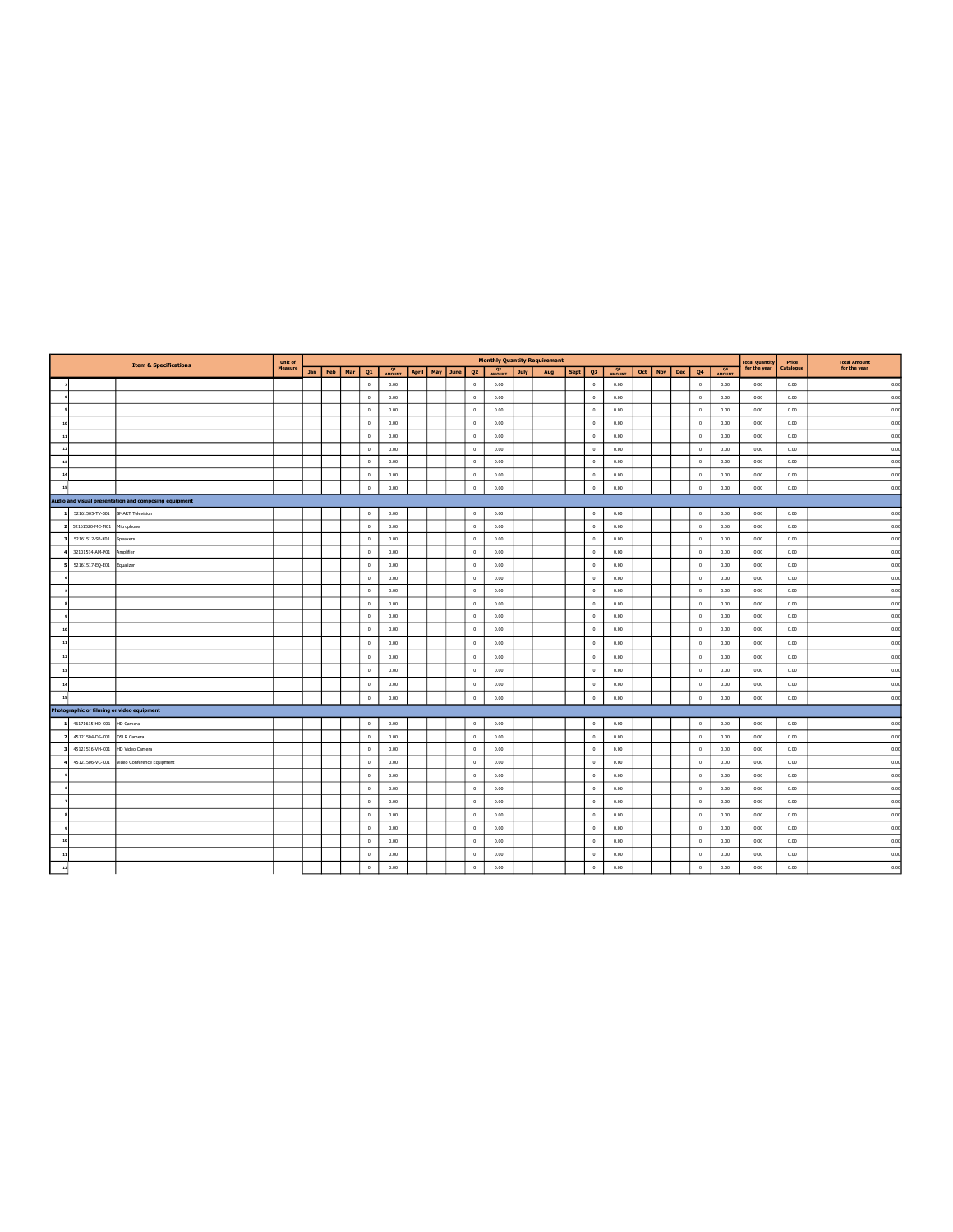|              |                                              | <b>Item &amp; Specifications</b>                      | Unit of |     |         |     |             |           |       |          |                |                          |             | <b>Monthly Quantity Requirement</b> |      |                      |                     |     |     |     |             |          | <b>Total Quantity</b> | Price     | <b>Total Amount</b> |
|--------------|----------------------------------------------|-------------------------------------------------------|---------|-----|---------|-----|-------------|-----------|-------|----------|----------------|--------------------------|-------------|-------------------------------------|------|----------------------|---------------------|-----|-----|-----|-------------|----------|-----------------------|-----------|---------------------|
|              |                                              |                                                       | Measure |     | Jan Feb | Mar | Q1          | AMOUNT    | April | May June | Q <sub>2</sub> | Q <sub>2</sub><br>AMOUNT | <b>July</b> | Aug                                 | Sept | Q <sub>3</sub>       | <b>Q3</b><br>AMOUNT | Oct | Nov | Dec | Q4          | AMOUNT   | for the year          | Catalogue | for the year        |
| $\pm$        |                                              |                                                       |         |     |         |     | $\circ$     | 0.00      |       |          | $^{\circ}$     | 0.00                     |             |                                     |      | $^{\circ}$           | 0.00                |     |     |     | $^{\circ}$  | 0.00     | 0.00                  | 0.00      | 0.00                |
| 14           |                                              |                                                       |         |     |         |     | $\circ$     | 0.00      |       |          | $\mathbb O$    | 0.00                     |             |                                     |      | $\ddot{\phantom{0}}$ | 0.00                |     |     |     | $\,$ 0 $\,$ | 0.00     | 0.00                  | 0.00      | 0.00                |
| 15           |                                              |                                                       |         |     |         |     | $\mathbf 0$ | 0.00      |       |          | $\mathbb O$    | 0.00                     |             |                                     |      | $\circ$              | 0.00                |     |     |     | $\theta$    | 0.00     | 0.00                  | 0.00      | 0.00                |
|              | <b>Cleaning Equipment and Supplies</b>       |                                                       |         |     |         |     |             |           |       |          |                |                          |             |                                     |      |                      |                     |     |     |     |             |          |                       |           |                     |
|              |                                              |                                                       |         |     |         |     | $\circ$     | 0.00      |       |          | $^{\circ}$     | 0.00                     |             |                                     |      | $\circ$              | 0.00                |     |     |     | $^{\circ}$  | 0.00     | 0.00                  | 0.00      | 0.00                |
|              |                                              |                                                       |         |     |         |     | $\circ$     | 0.00      |       |          | $\circ$        | 0.00                     |             |                                     |      | $\circ$              | 0.00                |     |     |     | $\circ$     | 0.00     | 0.00                  | 0.00      | 0.00                |
|              |                                              |                                                       |         |     |         |     | $\Omega$    | 0.00      |       |          | $\circ$        | 0.00                     |             |                                     |      | $\Omega$             | 0.00                |     |     |     | $^{\circ}$  | 0.00     | 0.00                  | 0.00      | 0.00                |
|              |                                              |                                                       |         |     |         |     | $\circ$     | 0.00      |       |          | $\mathbb O$    | 0.00                     |             |                                     |      | $\mathbb O$          | 0.00                |     |     |     | $\,0\,$     | 0.00     | 0.00                  | 0.00      | 0.00                |
|              |                                              |                                                       |         |     |         |     | $\circ$     | 0.00      |       |          | $\circ$        | 0.00                     |             |                                     |      | $\circ$              | 0.00                |     |     |     | $\,0\,$     | 0.00     | 0.00                  | 0.00      | 0.00                |
|              |                                              |                                                       |         |     |         |     | $\circ$     | 0.00      |       |          | $^{\circ}$     | 0.00                     |             |                                     |      | $\circ$              | 0.00                |     |     |     | $\theta$    | 0.00     | 0.00                  | 0.00      | 0.00                |
|              |                                              |                                                       |         |     |         |     | $\circ$     | 0.00      |       |          | $\circ$        | 0.00                     |             |                                     |      | $\mathbf{0}$         | 0.00                |     |     |     | $\circ$     | 0.00     | 0.00                  | 0.00      | 0.00                |
|              |                                              |                                                       |         |     |         |     | $\Omega$    | 0.00      |       |          | $^{\circ}$     | 0.00                     |             |                                     |      | $^{\circ}$           | 0.00                |     |     |     | $^{\circ}$  | 0.00     | 0.00                  | 0.00      | 0.00                |
|              |                                              |                                                       |         |     |         |     | $\circ$     | 0.00      |       |          | $\circ$        | 0.00                     |             |                                     |      | $\circ$              | 0.00                |     |     |     | $\circ$     | 0.00     | 0.00                  | 0.00      | 0.00                |
|              |                                              |                                                       |         |     |         |     | $\circ$     | 0.00      |       |          | $\,0\,$        | 0.00                     |             |                                     |      | $\mathbb O$          | 0.00                |     |     |     | $\,$ 0      | 0.00     | 0.00                  | 0.00      | 0.00                |
|              |                                              |                                                       |         |     |         |     | $\Omega$    | 0.00      |       |          | $\circ$        | 0.00                     |             |                                     |      | $\circ$              | 0.00                |     |     |     | $^{\circ}$  | 0.00     | 0.00                  | 0.00      | 0.00                |
| $\mathbf{1}$ |                                              |                                                       |         |     |         |     | $\circ$     | 0.00      |       |          | $\mathbb O$    | 0.00                     |             |                                     |      | $\circ$              | 0.00                |     |     |     | $^{\circ}$  | 0.00     | 0.00                  | 0.00      | 0.00                |
|              |                                              |                                                       |         |     |         |     | $\circ$     | 0.00      |       |          | $\mathbb O$    | 0.00                     |             |                                     |      | $^{\circ}$           | 0.00                |     |     |     | $^{\circ}$  | 0.00     | 0.00                  | 0.00      | 0.00                |
|              |                                              |                                                       |         |     |         |     | $\theta$    | 0.00      |       |          | $\mathbb O$    | 0.00                     |             |                                     |      | $\circ$              | 0.00                |     |     |     | $\,0\,$     | 0.00     | 0.00                  | 0.00      | 0.00                |
|              |                                              |                                                       |         |     |         |     | $\circ$     | 0.00      |       |          | $\mathbb O$    | 0.00                     |             |                                     |      | $\mathbf{0}$         | 0.00                |     |     |     | $\,0\,$     | 0.00     | 0.00                  | 0.00      | 0.00                |
|              | <b>Paper Materials and Products</b>          |                                                       |         |     |         |     |             |           |       |          |                |                          |             |                                     |      |                      |                     |     |     |     |             |          |                       |           |                     |
|              |                                              | Sticker paper A4 size, 10pcs/pack                     | pack    | 15  |         |     | 15          | 750.00    | 15    |          | 15             | 750.00                   | 15          |                                     |      | 15                   | 750.00              | 15  |     |     | 15          | 750.00   | 60.00                 | 50.00     | 3000.00             |
|              |                                              | PIDS Brown Envelope (with PIDS logo) long, 500pcs/box | box     | 6   |         |     | 6           | 15,000.00 |       |          | $\circ$        | 0.00                     | 6           |                                     |      | 6                    | 15,000.00           |     |     |     | $\circ$     | 0.00     | 12.00                 | 2500.00   | 30000.00            |
|              |                                              | PIDS Letterhead A4                                    | box     | 50  |         |     | 50          | 25,000.00 |       |          | $\mathbb O$    | 0.00                     |             |                                     |      | $\mathbb O$          | 0.00                |     |     |     | $\,0\,$     | 0.00     | 50.00                 | 500.00    | 25000.00            |
|              |                                              | PIDS Brown Envelope (with PIDS logo) A4, 500pcs/box   | box     | 6   |         |     | -6          | 18,000.00 |       |          | $\mathbb O$    | 0.00                     | 6           |                                     |      | 6                    | 18,000.00           |     |     |     | $^{\circ}$  | 0.00     | 12.00                 | 3000.00   | 36000.00            |
|              |                                              | PIDS memo pad (50pcs /pad)                            | pad     | 100 |         |     | 100         | 20,000.00 |       |          | $^{\circ}$     | 0.00                     |             |                                     |      | $\mathbf{0}$         | 0.00                |     |     |     | $^{\circ}$  | 0.00     | 100.00                | 200.00    | 20000.00            |
|              |                                              | Reproduction form (50pcs/pad)                         | pad     | 50  |         |     | 50          | 4,250.00  |       |          | $\circ$        | 0.00                     |             |                                     |      | $\circ$              | 0.00                |     |     |     | $\,0\,$     | 0.00     | 50.00                 | 85.00     | 4250.00             |
|              |                                              | PIDS white mailing envelope (long), 500pcs/box        | pbax    | 6   |         |     | 6           | 18,000.00 |       |          | $\circ$        | 0.00                     |             |                                     |      | $\mathbf{0}$         | 0.00                |     |     |     | $\,$ 0 $\,$ | 0.00     | 6.00                  | 3000.00   | 18000.00            |
|              |                                              |                                                       |         |     |         |     | $\circ$     | 0.00      |       |          | $^{\circ}$     | 0.00                     |             |                                     |      | $^{\circ}$           | 0.00                |     |     |     | $^{\circ}$  | 0.00     | 0.00                  | 0.00      | 0.00                |
|              |                                              |                                                       |         |     |         |     | $\circ$     | 0.00      |       |          | $\circ$        | 0.00                     |             |                                     |      | $\circ$              | 0.00                |     |     |     | $\,0\,$     | 0.00     | 0.00                  | 0.00      | 0.00                |
|              |                                              |                                                       |         |     |         |     | $\Omega$    | 0.00      |       |          | $^{\circ}$     | 0.00                     |             |                                     |      | $\Omega$             | 0.00                |     |     |     | $^{\circ}$  | 0.00     | 0.00                  | 0.00      | 0.00                |
|              |                                              |                                                       |         |     |         |     | $^{\circ}$  | 0.00      |       |          | $^{\circ}$     | 0.00                     |             |                                     |      | $\circ$              | 0.00                |     |     |     | $\theta$    | 0.00     | 0.00                  | 0.00      | 0.00                |
|              |                                              |                                                       |         |     |         |     | $\Omega$    | 0.00      |       |          | $\circ$        | 0.00                     |             |                                     |      | $\mathbf{0}$         | 0.00                |     |     |     | $\theta$    | 0.00     | 0.00                  | 0.00      | 0.00                |
|              |                                              |                                                       |         |     |         |     | $\circ$     | 0.00      |       |          | $\mathbb O$    | 0.00                     |             |                                     |      | $\circ$              | 0.00                |     |     |     | $\,0\,$     | 0.00     | 0.00                  | 0.00      | 0.00                |
|              |                                              |                                                       |         |     |         |     | $\circ$     | 0.00      |       |          | $\circ$        | 0.00                     |             |                                     |      | $\circ$              | 0.00                |     |     |     | $\circ$     | 0.00     | 0.00                  | 0.00      | 0.00                |
|              |                                              |                                                       |         |     |         |     | $\circ$     | 0.00      |       |          | $\mathbb O$    | 0.00                     |             |                                     |      | $\mathbb O$          | 0.00                |     |     |     | $\,0\,$     | 0.00     | 0.00                  | 0.00      | 0.00                |
|              | <b>Lighting and fixtures and accessories</b> |                                                       |         |     |         |     |             |           |       |          |                |                          |             |                                     |      |                      |                     |     |     |     |             |          |                       |           |                     |
| $\mathbf{1}$ | 39112102-LB-B01                              | LED bulb SCREW TYPE 10watts                           |         | 30  |         |     | 30          | 3,900.00  | 30    |          | 30             | 3,900.00                 | 30          |                                     |      | 30                   | 3,900.00            | 30  |     |     | 30          | 3,900.00 | 120.00                | 130.00    | 15600.00            |
|              |                                              | 14 watts T5                                           |         | 15  |         |     | 15          | 1.125.00  | 15    |          | 15             | 1.125.00                 | $15\,$      |                                     |      | $15\,$               | 1.125.00            | 15  |     |     | 15          | 1.125.00 | 60.00                 | 75.00     | 4500.00             |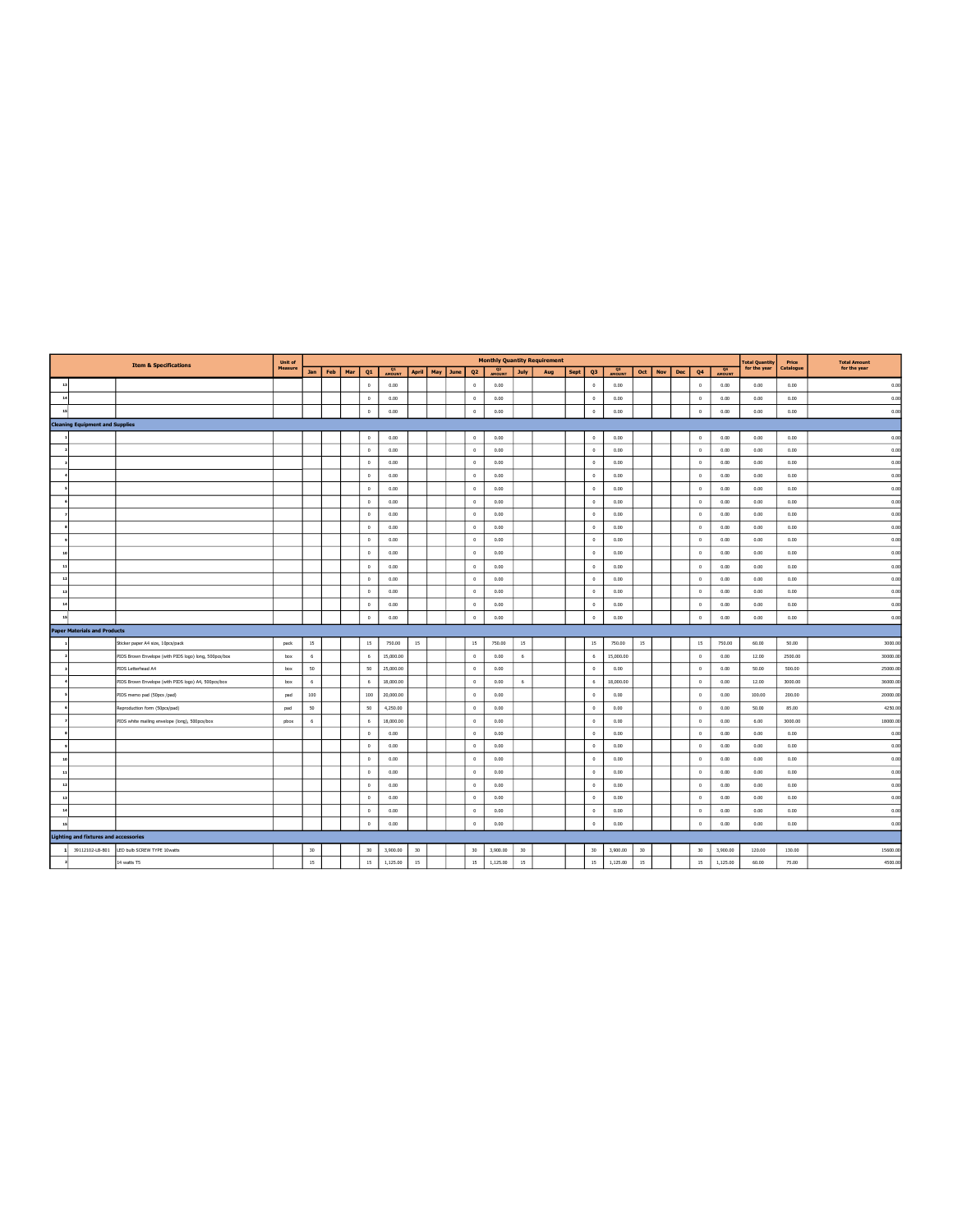|    |                          | <b>Item &amp; Specifications</b>                        | Unit of |             |              |                     |                    |                |                          |      | <b>Monthly Quantity Requirement</b> |           |                |                     |         |     |                |                     | <b>Total Quantity<br/>for the year</b> | Price     | <b>Total Amount</b> |
|----|--------------------------|---------------------------------------------------------|---------|-------------|--------------|---------------------|--------------------|----------------|--------------------------|------|-------------------------------------|-----------|----------------|---------------------|---------|-----|----------------|---------------------|----------------------------------------|-----------|---------------------|
|    |                          |                                                         | Measure | Jan Feb Mar | Q1           | <b>Q1</b><br>AMOUNT | April   May   June | Q <sub>2</sub> | Q <sub>2</sub><br>AMOUNT | July | Aug                                 | Sept   Q3 |                | <b>Q3</b><br>AMOUNT | Oct Nov | Dec | Q <sub>4</sub> | <b>Q4</b><br>AMOUNT |                                        | Catalogue | for the year        |
|    |                          |                                                         |         |             | $\circ$      | 0.00                |                    | $^{\circ}$     | 0.00                     |      |                                     |           | $\circ$        | 0.00                |         |     | $^{\circ}$     | 0.00                | 0.00                                   | 0.00      | 0.00                |
|    |                          |                                                         |         |             | $\circ$      | 0.00                |                    | $\circ$        | 0.00                     |      |                                     |           | $\overline{0}$ | 0.00                |         |     | $\circ$        | 0.00                | 0.00                                   | 0.00      | 0.00                |
|    |                          |                                                         |         |             | $\circ$      | 0.00                |                    | $\circ$        | 0.00                     |      |                                     |           | $\circ$        | 0.00                |         |     | $^{\circ}$     | 0.00                | 0.00                                   | 0.00      | 0.00                |
|    |                          |                                                         |         |             | $\circ$      | 0.00                |                    | $\circ$        | 0.00                     |      |                                     |           | $\overline{0}$ | 0.00                |         |     | $^{\circ}$     | 0.00                | 0.00                                   | 0.00      | 0.00                |
|    |                          |                                                         |         |             | $\circ$      | 0.00                |                    | $\circ$        | 0.00                     |      |                                     |           | $\overline{0}$ | 0.00                |         |     | $\circ$        | 0.00                | 0.00                                   | 0.00      | 0.00                |
|    |                          |                                                         |         |             | $\,0\,$      | 0.00                |                    | $\circ$        | 0.00                     |      |                                     |           | $\circ$        | 0.00                |         |     | $\circ$        | 0.00                | 0.00                                   | 0.00      | 0.00                |
|    |                          |                                                         |         |             | $\circ$      | 0.00                |                    | $\circ$        | 0.00                     |      |                                     |           | $\circ$        | 0.00                |         |     | $\circ$        | 0.00                | 0.00                                   | 0.00      | 0.00                |
| 10 |                          |                                                         |         |             | $\circ$      | 0.00                |                    | $\circ$        | 0.00                     |      |                                     |           | $\circ$        | 0.00                |         |     | $\circ$        | 0.00                | 0.00                                   | 0.00      | 0.00                |
| 11 |                          |                                                         |         |             | $\circ$      | 0.00                |                    | $\circ$        | 0.00                     |      |                                     |           | $\circ$        | 0.00                |         |     | $\circ$        | 0.00                | 0.00                                   | 0.00      | 0.00                |
| 12 |                          |                                                         |         |             | $\circ$      | 0.00                |                    | $\circ$        | 0.00                     |      |                                     |           | $\circ$        | 0.00                |         |     | $\circ$        | 0.00                | 0.00                                   | 0.00      | 0.00                |
| 13 |                          |                                                         |         |             | $\theta$     | 0.00                |                    | $\circ$        | 0.00                     |      |                                     |           | $\,0\,$        | 0.00                |         |     | $\circ$        | 0.00                | 0.00                                   | 0.00      | 0.00                |
|    |                          | <b>Electrical equipment and components and supplies</b> |         |             |              |                     |                    |                |                          |      |                                     |           |                |                     |         |     |                |                     |                                        |           |                     |
|    |                          |                                                         |         |             | $\circ$      | 0.00                |                    | $\circ$        | 0.00                     |      |                                     |           | $\overline{0}$ | 0.00                |         |     | $^{\circ}$     | 0.00                | 0.00                                   | 0.00      | 0.00                |
|    |                          |                                                         |         |             | $\circ$      | 0.00                |                    | $\circ$        | 0.00                     |      |                                     |           | $\overline{0}$ | 0.00                |         |     | $\circ$        | 0.00                | 0.00                                   | 0.00      | 0.00                |
|    |                          |                                                         |         |             | $\circ$      | 0.00                |                    | $\circ$        | 0.00                     |      |                                     |           | $\overline{0}$ | 0.00                |         |     | $^{\circ}$     | 0.00                | 0.00                                   | 0.00      | 0.00                |
|    |                          |                                                         |         |             | $\mathbf{0}$ | 0.00                |                    | $\circ$        | 0.00                     |      |                                     |           | $\overline{0}$ | 0.00                |         |     | $\circ$        | 0.00                | 0.00                                   | 0.00      | 0.00                |
|    |                          |                                                         |         |             | $\circ$      | 0.00                |                    | $\circ$        | 0.00                     |      |                                     |           | $\circ$        | 0.00                |         |     | $\circ$        | 0.00                | 0.00                                   | 0.00      | 0.00                |
|    |                          |                                                         |         |             | $\mathbf{0}$ | 0.00                |                    | $\circ$        | 0.00                     |      |                                     |           | $\overline{0}$ | 0.00                |         |     | $\circ$        | 0.00                | 0.00                                   | 0.00      | 0.00                |
|    |                          |                                                         |         |             | $\mathbf{0}$ | 0.00                |                    | $\circ$        | 0.00                     |      |                                     |           | $\overline{0}$ | 0.00                |         |     | $\circ$        | 0.00                | 0.00                                   | 0.00      | 0.00                |
|    |                          |                                                         |         |             | $\circ$      | 0.00                |                    | $\circ$        | 0.00                     |      |                                     |           | $\circ$        | 0.00                |         |     | $\circ$        | 0.00                | 0.00                                   | 0.00      | 0.00                |
|    |                          |                                                         |         |             | $\theta$     | 0.00                |                    | $\circ$        | 0.00                     |      |                                     |           | $\mathbf{0}$   | 0.00                |         |     | $\circ$        | 0.00                | 0.00                                   | 0.00      | 0.00                |
| 10 |                          |                                                         |         |             | $\circ$      | 0.00                |                    | $\circ$        | 0.00                     |      |                                     |           | $\overline{0}$ | 0.00                |         |     | $\circ$        | 0.00                | 0.00                                   | 0.00      | 0.00                |
| 11 |                          |                                                         |         |             | $\circ$      | 0.00                |                    | $\circ$        | 0.00                     |      |                                     |           | $\mathbf{0}$   | 0.00                |         |     | $^{\circ}$     | 0.00                | 0.00                                   | 0.00      | 0.00                |
| 12 |                          |                                                         |         |             | $\mathbf{0}$ | 0.00                |                    | $\circ$        | 0.00                     |      |                                     |           | $\overline{0}$ | 0.00                |         |     | $\circ$        | 0.00                | 0.00                                   | 0.00      | 0.00                |
| 13 |                          |                                                         |         |             | $\circ$      | 0.00                |                    | $\circ$        | 0.00                     |      |                                     |           | $\overline{0}$ | 0.00                |         |     | $^{\circ}$     | 0.00                | 0.00                                   | 0.00      | 0.00                |
| 14 |                          |                                                         |         |             | $\theta$     | 0.00                |                    | $\circ$        | 0.00                     |      |                                     |           | $\mathbf{0}$   | 0.00                |         |     | $\circ$        | 0.00                | 0.00                                   | 0.00      | 0.00                |
| 15 |                          |                                                         |         |             | $\,0\,$      | 0.00                |                    | $\,$ 0         | 0.00                     |      |                                     |           | $\,$ 0         | 0.00                |         |     | $\circ$        | 0.00                | 0.00                                   | 0.00      | 0.00                |
|    | <b>Computer Supplies</b> |                                                         |         |             |              |                     |                    |                |                          |      |                                     |           |                |                     |         |     |                |                     |                                        |           |                     |
|    |                          |                                                         |         |             | $\circ$      | 0.00                |                    | $\circ$        | 0.00                     |      |                                     |           | $\overline{0}$ | 0.00                |         |     | $^{\circ}$     | 0.00                | 0.00                                   | 0.00      | 0.00                |
|    |                          |                                                         |         |             | $\circ$      | 0.00                |                    | $\circ$        | 0.00                     |      |                                     |           | $\circ$        | 0.00                |         |     | $^{\circ}$     | 0.00                | 0.00                                   | 0.00      | 0.00                |
|    |                          |                                                         |         |             | $\circ$      | 0.00                |                    | $\circ$        | 0.00                     |      |                                     |           | $\circ$        | 0.00                |         |     | $\circ$        | 0.00                | 0.00                                   | 0.00      | 0.00                |
|    |                          |                                                         |         |             | $\circ$      | 0.00                |                    | $\circ$        | 0.00                     |      |                                     |           | $^{\circ}$     | 0.00                |         |     | $^{\circ}$     | 0.00                | 0.00                                   | 0.00      | 0.00                |
|    |                          |                                                         |         |             | $\mathbf{0}$ | 0.00                |                    | $\,$ 0 $\,$    | 0.00                     |      |                                     |           | $\overline{0}$ | 0.00                |         |     | $\circ$        | 0.00                | 0.00                                   | 0.00      | 0.00                |
|    |                          |                                                         |         |             | $\circ$      | 0.00                |                    | $\circ$        | 0.00                     |      |                                     |           | $\overline{0}$ | 0.00                |         |     | $\circ$        | 0.00                | 0.00                                   | 0.00      | 0.00                |
|    |                          |                                                         |         |             | $\circ$      | 0.00                |                    | $\circ$        | 0.00                     |      |                                     |           | $\mathbf{0}$   | 0.00                |         |     | $^{\circ}$     | 0.00                | 0.00                                   | 0.00      | 0.00                |
|    |                          |                                                         |         |             | $\mathbf{0}$ | 0.00                |                    | $\circ$        | 0.00                     |      |                                     |           | $\overline{0}$ | 0.00                |         |     | $\circ$        | 0.00                | 0.00                                   | 0.00      | 0.00                |
|    |                          |                                                         |         |             | $\circ$      | 0.00                |                    | $\circ$        | 0.00                     |      |                                     |           | $\circ$        | 0.00                |         |     | $\circ$        | 0.00                | 0.00                                   | 0.00      | 0.00                |
|    |                          |                                                         |         |             | $\circ$      | 0.00                |                    | $\circ$        | 0.00                     |      |                                     |           | $\circ$        | 0.00                |         |     | $^{\circ}$     | 0.00                | 0.00                                   | 0.00      | 0.00                |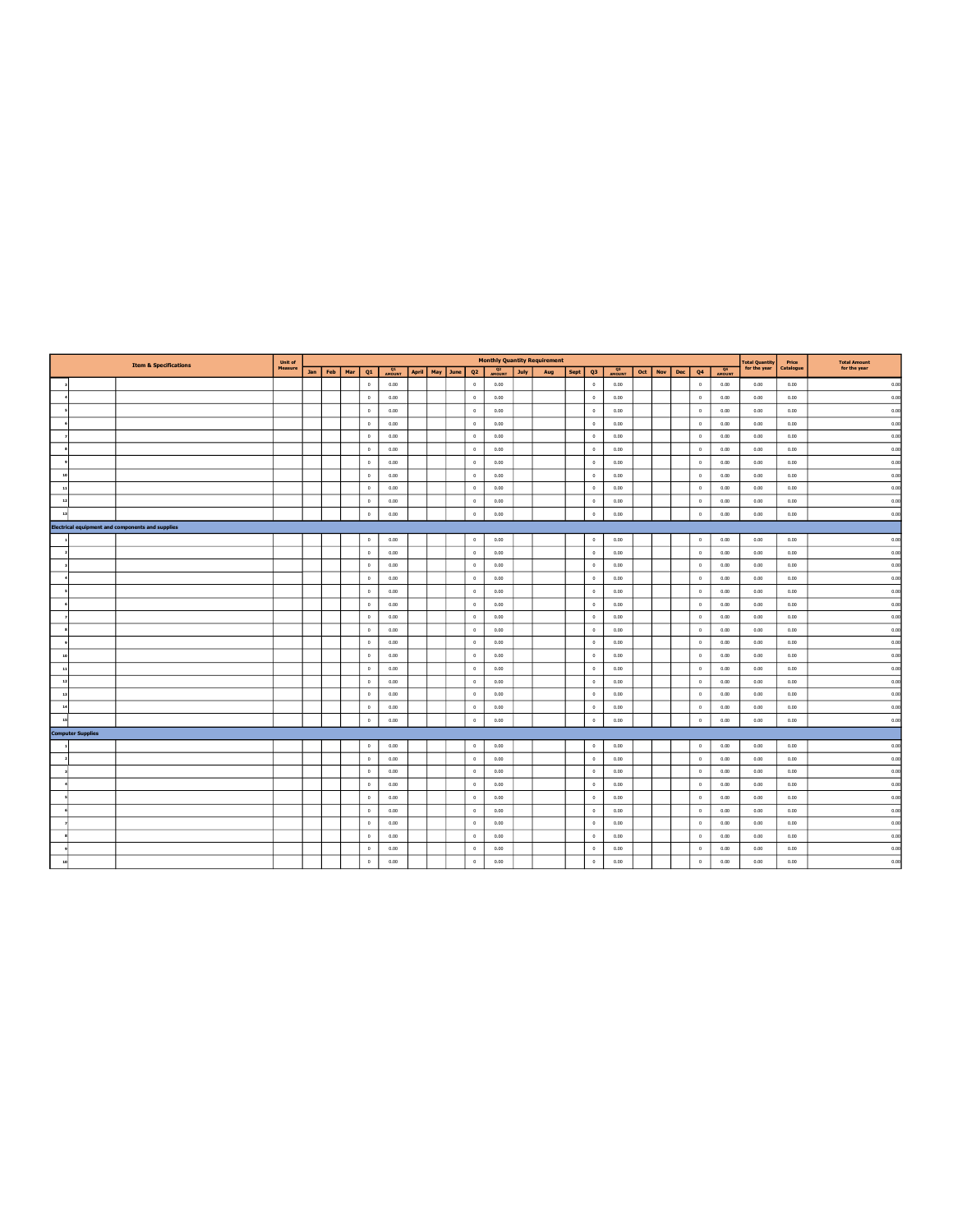|                |                                  |                                             | <b>Unit of</b> |     |     |     |              |                     |              |          |                |                     |             | <b>Monthly Quantity Requirement</b> |             |                      |              |         |            |                      |        | <b>Total Quantity</b> | Price     | <b>Total Amount</b> |
|----------------|----------------------------------|---------------------------------------------|----------------|-----|-----|-----|--------------|---------------------|--------------|----------|----------------|---------------------|-------------|-------------------------------------|-------------|----------------------|--------------|---------|------------|----------------------|--------|-----------------------|-----------|---------------------|
|                | <b>Item &amp; Specifications</b> |                                             | Measure        | Jan | Feb | Mar | Q1           | <b>Q1</b><br>AMOUNT | <b>April</b> | May June | Q <sub>2</sub> | <b>Q2</b><br>AMOUNT | <b>July</b> | Aug                                 | <b>Sept</b> | Q3                   | Q3<br>AMOUNT | Oct Nov | <b>Dec</b> | Q4                   | AMOUNT | for the year          | Catalogue | for the year        |
| $\rightarrow$  |                                  |                                             |                |     |     |     | $\mathbb O$  | 0.00                |              |          | $^{\circ}$     | 0.00                |             |                                     |             | $\mathbb O$          | 0.00         |         |            | $\circ$              | 0.00   | 0.00                  | 0.00      | 0.00                |
| $\mathbf{r}$   |                                  |                                             |                |     |     |     | $\circ$      | 0.00                |              |          | $^{\circ}$     | 0.00                |             |                                     |             | $\theta$             | 0.00         |         |            | $\theta$             | 0.00   | 0.00                  | 0.00      | 0.00                |
|                |                                  |                                             |                |     |     |     | $^{\circ}$   | 0.00                |              |          | $^{\circ}$     | 0.00                |             |                                     |             | $\circ$              | 0.00         |         |            | $\theta$             | 0.00   | 0.00                  | 0.00      | 0.00                |
|                |                                  |                                             |                |     |     |     | $\circ$      | 0.00                |              |          | $^{\circ}$     | 0.00                |             |                                     |             | $^{\circ}$           | 0.00         |         |            | $\theta$             | 0.00   | 0.00                  | 0.00      | 0.00                |
|                |                                  |                                             |                |     |     |     | $\mathbb O$  | 0.00                |              |          | $^{\circ}$     | 0.00                |             |                                     |             | $\circ$              | 0.00         |         |            | $\theta$             | 0.00   | 0.00                  | 0.00      | 0.00                |
|                | <b>Common ICT Equipment</b>      |                                             |                |     |     |     |              |                     |              |          |                |                     |             |                                     |             |                      |              |         |            |                      |        |                       |           |                     |
|                | 43212104-PI-M01                  | PRINTER, Inkjet, Monochrome                 |                |     |     |     | $\circ$      | 0.00                |              |          | $\theta$       | 0.00                |             |                                     |             | $\circ$              | 0.00         |         |            | $\,$ 0               | 0.00   | 0.00                  | 0.00      | 0.00                |
|                | 43212104-PI-C01                  | PRINTER, Inkjet, Color                      |                |     |     |     | $\mathbf{0}$ | 0.00                |              |          | $^{\circ}$     | 0.00                |             |                                     |             | $^{\circ}$           | 0.00         |         |            | $\ddot{\phantom{0}}$ | 0.00   | 0.00                  | 0.00      | 0.00                |
|                | 43212105-PP-001                  | Portable Printer                            |                |     |     |     | $\circ$      | 0.00                |              |          | $\circ$        | 0.00                |             |                                     |             | $\circ$              | 0.00         |         |            | $\circ$              | 0.00   | 0.00                  | 0.00      | 0.00                |
|                | 43211509-AT-001                  | Android Tablet                              |                |     |     |     | $\circ$      | 0.00                |              |          | $\circ$        | 0.00                |             |                                     |             | $\circ$              | 0.00         |         |            | $\,$ 0               | 0.00   | 0.00                  | 0.00      | 0.00                |
|                | 43222610-HS-001                  | Hub/Switches                                |                |     |     |     | $\circ$      | 0.00                |              |          | $^{\circ}$     | 0.00                |             |                                     |             | $\circ$              | 0.00         |         |            | $^{\circ}$           | 0.00   | 0.00                  | 0.00      | 0.00                |
|                | 43222609-NR-001                  | Network Routers                             |                |     |     |     | $\circ$      | 0.00                |              |          | $^{\circ}$     | 0.00                |             |                                     |             | $\ddot{\phantom{0}}$ | 0.00         |         |            | $^{\circ}$           | 0.00   | 0.00                  | 0.00      | 0.00                |
|                | 43222640-WA-P01                  | Wireless Access Point                       |                |     |     |     | $\circ$      | 0.00                |              |          | $\circ$        | 0.00                |             |                                     |             | $\circ$              | 0.00         |         |            | $\circ$              | 0.00   | 0.00                  | 0.00      | 0.00                |
|                | 43211711-SF-001                  | Scanner, Flatbed                            |                |     |     |     | $^{\circ}$   | 0.00                |              |          | $^{\circ}$     | 0.00                |             |                                     |             | $^{\circ}$           | 0.00         |         |            | $\theta$             | 0.00   | 0.00                  | 0.00      | 0.00                |
|                | 45111601-WP-P01                  | Wireless Pointing Device / Laser Pointer    |                |     |     |     | $^{\circ}$   | 0.00                |              |          | $^{\circ}$     | 0.00                |             |                                     |             | $^{\circ}$           | 0.00         |         |            | $\ddot{\phantom{0}}$ | 0.00   | 0.00                  | 0.00      | 0.00                |
| 10             | 81112306-MF-P01                  | Multi Function PRINTER                      |                |     |     |     | $\circ$      | 0.00                |              |          | $^{\circ}$     | 0.00                |             |                                     |             | $\mathbf{0}$         | 0.00         |         |            | $^{\circ}$           | 0.00   | 0.00                  | 0.00      | 0.00                |
| 11             | 39121011-UP-S01                  | UNINTERRUPTIBLE POWER SUPPLY (UPS)          |                |     |     |     | $^{\circ}$   | 0.00                |              |          | $^{\circ}$     | 0.00                |             |                                     |             | $\mathbf{0}$         | 0.00         |         |            | $\ddot{\phantom{0}}$ | 0.00   | 0.00                  | 0.00      | 0.00                |
| 12             | 43191501-MP-001                  | Mobile Phone                                |                |     |     |     | $\circ$      | 0.00                |              |          | $\circ$        | 0.00                |             |                                     |             | $\circ$              | 0.00         |         |            | $\,$ 0               | 0.00   | 0.00                  | 0.00      | 0.00                |
| 13             | 43211711-SC-D01                  | Scanner, Colored, Double sided, feeder type |                |     |     |     | $\circ$      | 0.00                |              |          | $\circ$        | 0.00                |             |                                     |             | $\,0\,$              | 0.00         |         |            | $\,$ 0 $\,$          | 0.00   | 0.00                  | 0.00      | 0.00                |
| 14             |                                  |                                             |                |     |     |     | $\circ$      | 0.00                |              |          | $^{\circ}$     | 0.00                |             |                                     |             | $\circ$              | 0.00         |         |            | $\theta$             | 0.00   | 0.00                  | 0.00      | 0.00                |
| $\overline{1}$ |                                  |                                             |                |     |     |     | $\circ$      | 0.00                |              |          | $^{\circ}$     | 0.00                |             |                                     |             | $\circ$              | 0.00         |         |            | $\theta$             | 0.00   | 0.00                  | 0.00      | 0.00                |
| 16             |                                  |                                             |                |     |     |     | $\mathbf{0}$ | 0.00                |              |          | $^{\circ}$     | 0.00                |             |                                     |             | $\mathbf{0}$         | 0.00         |         |            | $\theta$             | 0.00   | 0.00                  | 0.00      | 0.00                |
| 17             |                                  |                                             |                |     |     |     | $\circ$      | 0.00                |              |          | $\circ$        | 0.00                |             |                                     |             | $\,0\,$              | 0.00         |         |            | $\,$ 0               | 0.00   | 0.00                  | 0.00      | 0.00                |
| 18             |                                  |                                             |                |     |     |     | $\circ$      | 0.00                |              |          | $^{\circ}$     | 0.00                |             |                                     |             | $\circ$              | 0.00         |         |            | $\theta$             | 0.00   | 0.00                  | 0.00      | 0.00                |
| 19             |                                  |                                             |                |     |     |     | $\circ$      | 0.00                |              |          | $\circ$        | 0.00                |             |                                     |             | $\,0\,$              | 0.00         |         |            | $\,$ 0               | 0.00   | 0.00                  | 0.00      | 0.00                |
| 20             |                                  |                                             |                |     |     |     | $\circ$      | 0.00                |              |          | $^{\circ}$     | 0.00                |             |                                     |             | $\theta$             | 0.00         |         |            | $\theta$             | 0.00   | 0.00                  | 0.00      | 0.00                |
| 21             |                                  |                                             |                |     |     |     | $\circ$      | 0.00                |              |          | $^{\circ}$     | 0.00                |             |                                     |             | $\circ$              | 0.00         |         |            | $\,$ 0               | 0.00   | 0.00                  | 0.00      | 0.00                |
| 22             |                                  |                                             |                |     |     |     | $\circ$      | 0.00                |              |          | $\circ$        | 0.00                |             |                                     |             | $\,0\,$              | 0.00         |         |            | $\,$ 0               | 0.00   | 0.00                  | 0.00      | 0.00                |
| 23             |                                  |                                             |                |     |     |     | $\circ$      | 0.00                |              |          | $^{\circ}$     | 0.00                |             |                                     |             | $\,0\,$              | 0.00         |         |            | $\theta$             | 0.00   | 0.00                  | 0.00      | 0.00                |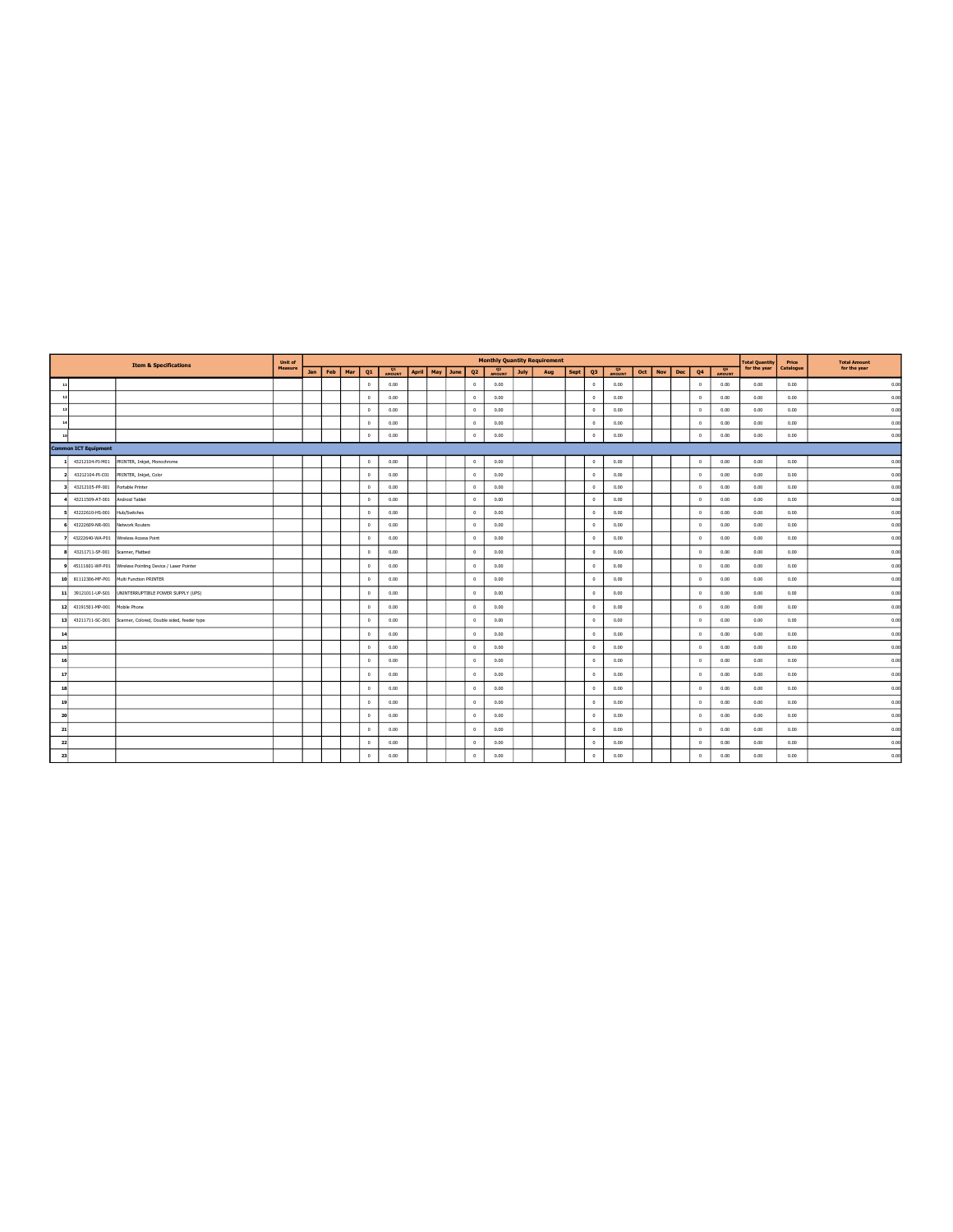|                 |                         | <b>Item &amp; Specifications</b>               | Unit of |     |         |     |              |                |     |                    |        |                |                     |      | <b>Monthly Quantity Requirement</b> |      |                      |                     |     |     |              |              |          | <b>Total Quantity</b> | Price     | <b>Total Amount</b> |
|-----------------|-------------------------|------------------------------------------------|---------|-----|---------|-----|--------------|----------------|-----|--------------------|--------|----------------|---------------------|------|-------------------------------------|------|----------------------|---------------------|-----|-----|--------------|--------------|----------|-----------------------|-----------|---------------------|
|                 |                         |                                                | Measure |     | Jan Feb | Mar | Q1           | $Q1$<br>AMOUNT |     | April   May   June |        | Q <sub>2</sub> | <b>Q2</b><br>AMOUNT | July | Aug                                 | Sept | Q3                   | <b>Q3</b><br>AMOUNT | Oct | Nov | Dec          | Q4           | AMOUNT   | for the year          | Catalogue | for the year        |
| 24              |                         |                                                |         |     |         |     | $\circ$      | 0.00           |     |                    |        | $\circ$        | 0.00                |      |                                     |      | $\circ$              | 0.00                |     |     |              | $\circ$      | 0.00     | 0.00                  | 0.00      | 0.00                |
| 25              |                         |                                                |         |     |         |     | $\circ$      | 0.00           |     |                    |        | $\mathbb O$    | 0.00                |      |                                     |      | $\circ$              | 0.00                |     |     |              | $\,$ 0 $\,$  | 0.00     | 0.00                  | 0.00      | 0.00                |
| 26              |                         |                                                |         |     |         |     | $\theta$     | 0.00           |     |                    |        | $\circ$        | 0.00                |      |                                     |      | $\circ$              | 0.00                |     |     |              | $\,$ 0 $\,$  | 0.00     | 0.00                  | 0.00      | 0.00                |
| 27              |                         |                                                |         |     |         |     | $\mathbf 0$  | 0.00           |     |                    |        | $\mathbb O$    | 0.00                |      |                                     |      | $\circ$              | 0.00                |     |     |              | $\,$ 0 $\,$  | 0.00     | 0.00                  | 0.00      | 0.00                |
| 28              |                         |                                                |         |     |         |     | $\mathbf 0$  | 0.00           |     |                    |        | $\mathbb O$    | 0.00                |      |                                     |      | $\circ$              | 0.00                |     |     |              | $\,0\,$      | 0.00     | 0.00                  | 0.00      | 0.00                |
| 29              |                         |                                                |         |     |         |     | $\circ$      | 0.00           |     |                    |        | $\circ$        | 0.00                |      |                                     |      | $\circ$              | 0.00                |     |     |              | $\,0\,$      | 0.00     | 0.00                  | 0.00      | 0.00                |
|                 | <b>OTHER SOFTWARE</b>   |                                                |         |     |         |     |              |                |     |                    |        |                |                     |      |                                     |      |                      |                     |     |     |              |              |          |                       |           |                     |
|                 |                         |                                                |         |     |         |     | $\circ$      | 0.00           |     |                    |        | $\circ$        | 0.00                |      |                                     |      | $\circ$              | 0.00                |     |     |              | $\circ$      | 0.00     | 0.00                  | 0.00      | 0.00                |
|                 |                         |                                                |         |     |         |     | $\mathbf{0}$ | 0.00           |     |                    |        | $\circ$        | 0.00                |      |                                     |      | $\circ$              | 0.00                |     |     |              | $\circ$      | 0.00     | 0.00                  | 0.00      | 0.00                |
|                 |                         |                                                |         |     |         |     | $\circ$      | 0.00           |     |                    |        | $^{\circ}$     | 0.00                |      |                                     |      | $\circ$              | 0.00                |     |     |              | $^{\circ}$   | 0.00     | 0.00                  | 0.00      | 0.00                |
|                 |                         |                                                |         |     |         |     | $\circ$      | 0.00           |     |                    |        | $\circ$        | 0.00                |      |                                     |      | $\circ$              | 0.00                |     |     |              | $\circ$      | 0.00     | 0.00                  | 0.00      | 0.00                |
|                 |                         |                                                |         |     |         |     | $\circ$      | 0.00           |     |                    |        | $\circ$        | 0.00                |      |                                     |      | $\circ$              | 0.00                |     |     |              | $\circ$      | 0.00     | 0.00                  | 0.00      | 0.00                |
|                 |                         |                                                |         |     |         |     | $\circ$      | 0.00           |     |                    |        | $^{\circ}$     | 0.00                |      |                                     |      | $^{\circ}$           | 0.00                |     |     |              | $\circ$      | 0.00     | 0.00                  | 0.00      | 0.00                |
|                 |                         |                                                |         |     |         |     | $\circ$      | 0.00           |     |                    |        | $\circ$        | 0.00                |      |                                     |      | $\circ$              | 0.00                |     |     |              | $\,$ 0 $\,$  | 0.00     | 0.00                  | 0.00      | 0.00                |
|                 |                         |                                                |         |     |         |     | $\circ$      | 0.00           |     |                    |        | $\circ$        | 0.00                |      |                                     |      | $\circ$              | 0.00                |     |     |              | $\,$ 0 $\,$  | 0.00     | 0.00                  | 0.00      | 0.00                |
|                 |                         |                                                |         |     |         |     | $\circ$      | 0.00           |     |                    |        | $^{\circ}$     | 0.00                |      |                                     |      | $\circ$              | 0.00                |     |     |              | $\circ$      | 0.00     | 0.00                  | 0.00      | 0.00                |
| $\overline{10}$ |                         |                                                |         |     |         |     | $\circ$      | 0.00           |     |                    |        | $\circ$        | 0.00                |      |                                     |      | $\circ$              | 0.00                |     |     |              | $\theta$     | 0.00     | 0.00                  | 0.00      | 0.00                |
| 11              |                         |                                                |         |     |         |     | $\circ$      | 0.00           |     |                    |        | $\circ$        | 0.00                |      |                                     |      | $\circ$              | 0.00                |     |     |              | $\circ$      | 0.00     | 0.00                  | 0.00      | 0.00                |
| 12              |                         |                                                |         |     |         |     | $\circ$      | 0.00           |     |                    |        | $\circ$        | 0.00                |      |                                     |      | $\circ$              | 0.00                |     |     |              | $\,0\,$      | 0.00     | 0.00                  | 0.00      | 0.00                |
|                 | <b>Consumables</b>      |                                                |         |     |         |     |              |                |     |                    |        |                |                     |      |                                     |      |                      |                     |     |     |              |              |          |                       |           |                     |
|                 |                         | 8oz corrugated paper cups                      | pc      | 500 |         |     | 500          | 2,500.00       | 500 |                    |        | 500            | 2,500.00            | 500  |                                     |      | 500                  | 2,500.00            | 500 |     |              | 500          | 2,500.00 | 2,000.00              | 5.00      | 10000.00            |
|                 |                         | ground coffee                                  | kg      | 8   | 8       | 8   | 24           | 4,800.00       | 8   | $\bf{8}$           | $\,$ 8 | 24             | 4,800.00            | 8    | 8                                   | 8    | 24                   | 4,800.00            | 8   | 8   | $\mathbf{8}$ | $24\,$       | 4,800.00 | 96.00                 | 200.00    | 19200.00            |
|                 |                         | sugar                                          | pack    | 20  |         |     | 20           | 1,700.00       | 20  |                    |        | 20             | 1,700.00            | 20   |                                     |      | 20                   | 1,700.00            | 20  |     |              | 20           | 1,700.00 | 80.00                 | 85.00     | 6800.00             |
|                 |                         | creamer                                        | pack    | 20  |         |     | 20           | 2,100.00       | 20  |                    |        | 20             | 2,100.00            | 20   |                                     |      | 20                   | 2,100.00            | 20  |     |              | 20           | 2,100.00 | 80.00                 | 105.00    | 8400.00             |
|                 |                         |                                                |         |     |         |     | $\circ$      | 0.00           |     |                    |        | $\circ$        | 0.00                |      |                                     |      | $\circ$              | 0.00                |     |     |              | $\circ$      | 0.00     | 0.00                  | 0.00      | 0.00                |
|                 |                         |                                                |         |     |         |     | $\circ$      | 0.00           |     |                    |        | $\circ$        | 0.00                |      |                                     |      | $\circ$              | 0.00                |     |     |              | $\circ$      | 0.00     | 0.00                  | 0.00      | 0.00                |
|                 |                         |                                                |         |     |         |     | $\circ$      | 0.00           |     |                    |        | $\circ$        | 0.00                |      |                                     |      | $\circ$              | 0.00                |     |     |              | $\,$ 0 $\,$  | 0.00     | 0.00                  | 0.00      | 0.00                |
|                 |                         |                                                |         |     |         |     | $^{\circ}$   | 0.00           |     |                    |        | $^{\circ}$     | 0.00                |      |                                     |      | $\circ$              | 0.00                |     |     |              | $\theta$     | 0.00     | 0.00                  | 0.00      | 0.00                |
|                 |                         |                                                |         |     |         |     |              |                |     |                    |        |                |                     |      |                                     |      | $\circ$              | 0.00                |     |     |              | $\circ$      | 0.00     | 0.00                  | 0.00      | 0.00                |
|                 |                         |                                                |         |     |         |     | $\circ$      | 0.00           |     |                    |        | $\circ$        | 0.00                |      |                                     |      |                      |                     |     |     |              |              |          |                       |           |                     |
|                 |                         |                                                |         |     |         |     | $\circ$      | 0.00           |     |                    |        | $\mathbb O$    | 0.00                |      |                                     |      | $\circ$              | 0.00                |     |     |              | $\,$ 0 $\,$  | 0.00     | 0.00                  | 0.00      | 0.00                |
|                 |                         |                                                |         |     |         |     | $\theta$     | 0.00           |     |                    |        | $\circ$        | 0.00                |      |                                     |      | $\mathbf{0}$         | 0.00                |     |     |              | $\mathbf{0}$ | 0.00     | 0.00                  | 0.00      | 0.00                |
| $\overline{11}$ |                         |                                                |         |     |         |     | $\circ$      | 0.00           |     |                    |        | $\circ$        | 0.00                |      |                                     |      | $\circ$              | 0.00                |     |     |              | $\circ$      | 0.00     | 0.00                  | 0.00      | 0.00                |
| 13              |                         |                                                |         |     |         |     | $\circ$      | 0.00           |     |                    |        | $\circ$        | 0.00                |      |                                     |      | $\circ$              | 0.00                |     |     |              | $\circ$      | 0.00     | 0.00                  | 0.00      | 0.00                |
| $\mathbf{r}$    |                         |                                                |         |     |         |     | $\theta$     | 0.00           |     |                    |        | $\circ$        | 0.00                |      |                                     |      | $\ddot{\phantom{0}}$ | 0.00                |     |     |              | $\,$ 0 $\,$  | 0.00     | 0.00                  | 0.00      | 0.00                |
| 15              |                         |                                                |         |     |         |     | $\circ$      | 0.00           |     |                    |        | $\circ$        | 0.00                |      |                                     |      | $\circ$              | 0.00                |     |     |              | $\,0\,$      | 0.00     | 0.00                  | 0.00      | 0.00                |
|                 | <b>Other Categories</b> |                                                |         |     |         |     |              |                |     |                    |        |                |                     |      |                                     |      |                      |                     |     |     |              |              |          |                       |           |                     |
| $\mathbf{1}$    | 53121601-GB-001         | GO BAG, for disaster relief, rescue operations |         |     |         |     | $\circ$      | 0.00           |     |                    |        | $\circ$        | 0.00                |      |                                     |      | $\circ$              | 0.00                |     |     |              | $\,0\,$      | 0.00     | 0.00                  | 0.00      | 0.00                |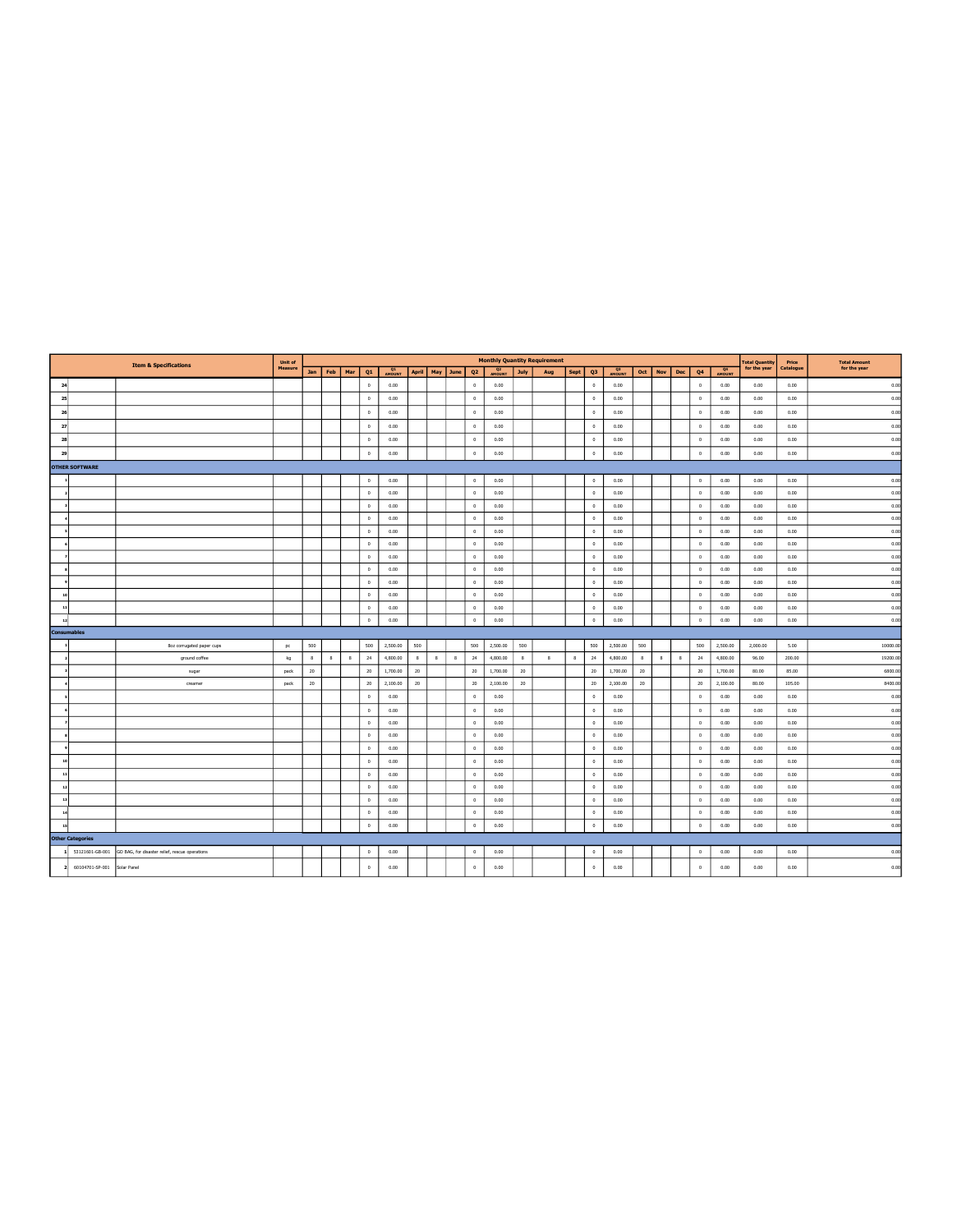|               |                 | <b>Item &amp; Specifications</b>                                                                                          | Unit of        |            |     |     |              |                |       |          |                |                     |             | <b>Monthly Quantity Requirement</b> |      |                |                     |     |     |     |                      |        | <b>Total Quantity</b> | Price     | <b>Total Amount</b> |
|---------------|-----------------|---------------------------------------------------------------------------------------------------------------------------|----------------|------------|-----|-----|--------------|----------------|-------|----------|----------------|---------------------|-------------|-------------------------------------|------|----------------|---------------------|-----|-----|-----|----------------------|--------|-----------------------|-----------|---------------------|
|               |                 |                                                                                                                           | <b>Measure</b> | <b>Jan</b> | Feb | Mar | Q1           | $Q1$<br>AMOUNT | April | May June | Q <sub>2</sub> | <b>Q2</b><br>AMOUNT | <b>July</b> | Aug                                 | Sept | Q <sub>3</sub> | <b>Q3</b><br>AMOUNT | Oct | Nov | Dec | Q4                   | AMOUNT | for the year          | Catalogue | for the year        |
|               | 46161604-LV-L01 | Life Vest / Life Jacket<br>(for emergency purposes / emergency preparedness / for disaster relief /<br>rescue operations) |                |            |     |     | $\theta$     | 0.00           |       |          | $^{\circ}$     | 0.00                |             |                                     |      | $\mathbf{0}$   | 0.00                |     |     |     | $\theta$             | 0.00   | 0.00                  | 0.00      | 0.00                |
|               | 26111607-CC-S01 | Charge Controller and DC Inverter for Solar Panel                                                                         |                |            |     |     | $^{\circ}$   | 0.00           |       |          | $^{\circ}$     | 0.00                |             |                                     |      | $^{\circ}$     | 0.00                |     |     |     | $\circ$              | 0.00   | 0.00                  | 0.00      | 0.00                |
|               | 46181502-BF-V01 | <b>Bullet proof vest</b>                                                                                                  |                |            |     |     | $\mathbf{0}$ | 0.00           |       |          | $^{\circ}$     | 0.00                |             |                                     |      | $\theta$       | 0.00                |     |     |     | $\circ$              | 0.00   | 0.00                  | 0.00      | 0.00                |
|               |                 | 25172502-WW-001 Wheels, ______ (type of vehicle)                                                                          |                |            |     |     | $^{\circ}$   | 0.00           |       |          | $^{\circ}$     | 0.00                |             |                                     |      | $^{\circ}$     | 0.00                |     |     |     | $\circ$              | 0.00   | 0.00                  | 0.00      | 0.00                |
|               | 40161513-FF-001 | Fuel Filters                                                                                                              |                |            |     |     | $\mathbf{0}$ | 0.00           |       |          | $^{\circ}$     | 0.00                |             |                                     |      | $^{\circ}$     | 0.00                |     |     |     | $\theta$             | 0.00   | 0.00                  | 0.00      | 0.00                |
|               |                 | 48101710-DW-F01 Drinking Water/ Fountain                                                                                  |                |            |     |     | $\circ$      | 0.00           |       |          | $^{\circ}$     | 0.00                |             |                                     |      | $\circ$        | 0.00                |     |     |     | $\,$ 0               | 0.00   | 0.00                  | 0.00      | 0.00                |
|               | 26111729-AB-001 | <b>Auto Battery</b>                                                                                                       |                |            |     |     | $\circ$      | 0.00           |       |          | $^{\circ}$     | 0.00                |             |                                     |      | $\theta$       | 0.00                |     |     |     | $\ddot{\phantom{0}}$ | 0.00   | 0.00                  | 0.00      | 0.00                |
|               |                 |                                                                                                                           |                |            |     |     | $\circ$      | 0.00           |       |          | $^{\circ}$     | 0.00                |             |                                     |      | $\theta$       | 0.00                |     |     |     | $^{\circ}$           | 0.00   | 0.00                  | 0.00      | 0.00                |
| $\mathbf{r}$  |                 |                                                                                                                           |                |            |     |     | $\circ$      | 0.00           |       |          | $^{\circ}$     | 0.00                |             |                                     |      | $\mathbf{0}$   | 0.00                |     |     |     | $\overline{0}$       | 0.00   | 0.00                  | 0.00      | 0.00                |
| $\mathbf{I}$  |                 |                                                                                                                           |                |            |     |     | $\circ$      | 0.00           |       |          | $\circ$        | 0.00                |             |                                     |      | $\circ$        | 0.00                |     |     |     | $\,$ 0               | 0.00   | 0.00                  | 0.00      | 0.00                |
| $\mathbf{r}$  |                 |                                                                                                                           |                |            |     |     | $\circ$      | 0.00           |       |          | $^{\circ}$     | 0.00                |             |                                     |      | $^{\circ}$     | 0.00                |     |     |     | $\theta$             | 0.00   | 0.00                  | 0.00      | 0.00                |
| $\mathbf{1}$  |                 |                                                                                                                           |                |            |     |     | $\circ$      | 0.00           |       |          | $^{\circ}$     | 0.00                |             |                                     |      | $\circ$        | 0.00                |     |     |     | $^{\circ}$           | 0.00   | 0.00                  | 0.00      | 0.00                |
| ×.            |                 |                                                                                                                           |                |            |     |     | $\circ$      | 0.00           |       |          | $^{\circ}$     | 0.00                |             |                                     |      | $\theta$       | 0.00                |     |     |     | $\theta$             | 0.00   | 0.00                  | 0.00      | 0.00                |
| -11           |                 |                                                                                                                           |                |            |     |     | $\circ$      | 0.00           |       |          | $^{\circ}$     | 0.00                |             |                                     |      | $^{\circ}$     | 0.00                |     |     |     | $^{\circ}$           | 0.00   | 0.00                  | 0.00      | 0.00                |
|               |                 |                                                                                                                           |                |            |     |     | $\circ$      | 0.00           |       |          | $^{\circ}$     | 0.00                |             |                                     |      | $\theta$       | 0.00                |     |     |     | $\theta$             | 0.00   | 0.00                  | 0.00      | 0.00                |
| $\rightarrow$ |                 |                                                                                                                           |                |            |     |     | $\mathbf{0}$ | 0.00           |       |          | $^{\circ}$     | 0.00                |             |                                     |      | $\theta$       | 0.00                |     |     |     | $\theta$             | 0.00   | 0.00                  | 0.00      | 0.00                |
| $\mathbf{1}$  |                 |                                                                                                                           |                |            |     |     | $\circ$      | 0.00           |       |          | $^{\circ}$     | 0.00                |             |                                     |      | $\circ$        | 0.00                |     |     |     | $\circ$              | 0.00   | 0.00                  | 0.00      | 0.00                |
| $\lambda$     |                 |                                                                                                                           |                |            |     |     | $\mathbf{0}$ | 0.00           |       |          | $^{\circ}$     | 0.00                |             |                                     |      | $\theta$       | 0.00                |     |     |     | $\circ$              | 0.00   | 0.00                  | 0.00      | 0.00                |
| $\rightarrow$ |                 |                                                                                                                           |                |            |     |     | $\circ$      | 0.00           |       |          | $^{\circ}$     | 0.00                |             |                                     |      | $\theta$       | 0.00                |     |     |     | $\,$ 0               | 0.00   | 0.00                  | 0.00      | 0.00                |
| $\rightarrow$ |                 |                                                                                                                           |                |            |     |     | $\circ$      | 0.00           |       |          | $^{\circ}$     | 0.00                |             |                                     |      | $\theta$       | 0.00                |     |     |     | $\circ$              | 0.00   | 0.00                  | 0.00      | 0.00                |
| $\mathbf{z}$  |                 |                                                                                                                           |                |            |     |     | $\circ$      | 0.00           |       |          | $^{\circ}$     | 0.00                |             |                                     |      | $\circ$        | 0.00                |     |     |     | $\,$ 0               | 0.00   | 0.00                  | 0.00      | 0.00                |
|               |                 |                                                                                                                           |                |            |     |     |              |                |       |          |                |                     |             |                                     |      |                |                     |     |     |     |                      |        |                       |           |                     |